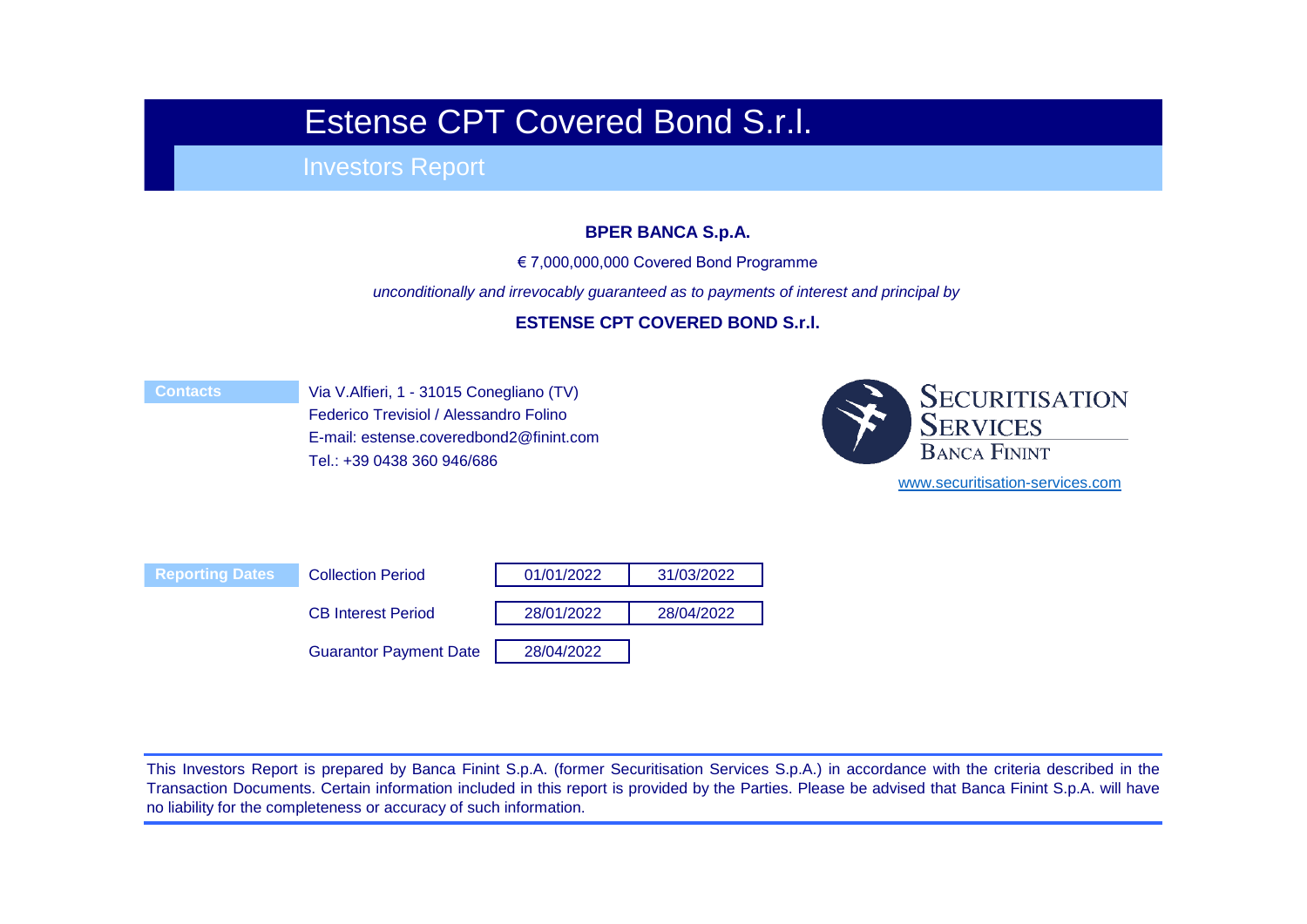## **1. Transaction overview**

### **Principal Parties**

| <b>Issuer</b>                               | <b>BPER BANCA S.p.A.</b>                                    |
|---------------------------------------------|-------------------------------------------------------------|
| Guarantor                                   | Estense CPT Covered Bond S.r.I.                             |
| Initial Seller / Servicer                   | BPER BANCA S.p.A.                                           |
| <b>Subordinated Loan Provider</b>           | <b>BPER BANCA S.p.A.</b>                                    |
| Representative of the Covered Bondholders   | Banca Finint S.p.A (former Securitisation Services S.p.A.)* |
| <b>Asset Monitor</b>                        | Pricewaterhousecoopers S.p.A.                               |
| <b>Calculation Agent / Investment Agent</b> | <b>BPER BANCA S.p.A.</b>                                    |
| <b>Guarantor Calculation Agent</b>          | Banca Finint S.p.A (former Securitisation Services S.p.A.)* |
| <b>Corporate Servicer</b>                   | Banca Finint S.p.A (former Securitisation Services S.p.A.)* |
| <b>Primary Paying Agent</b>                 | <b>BPER BANCA S.p.A.</b>                                    |
| <b>Subsequent Paying Agent</b>              | Citibank, N.A., Milan Branch                                |
| <b>Luxembourg Listing Agent</b>             | Banque International à Luxembourg SA                        |
| <b>Italian Account Bank</b>                 | Citibank, N.A., Milan Branch                                |
| English Account Bank / Cash Manager         | Citibank, N.A., London Branch                               |
| Arranger                                    | Banca Finint S.p.A (former FISG S.r.l.)*                    |
| <b>Legal Advisers</b>                       | Allen & Overy                                               |

## **Main definitions**

|                           | Guarantor Payment Date Means (a) prior to the service of a Guarantor Default Notice, the 28th day of January, April, July and October or if any such day<br>is not a Business Day, the following Business Day or (b) following the service of a Guarantor Default Notice, the Due for<br>Payment Date. |
|---------------------------|--------------------------------------------------------------------------------------------------------------------------------------------------------------------------------------------------------------------------------------------------------------------------------------------------------|
| <b>CB Interest Period</b> | Means each period beginning on (and including) a CB Payment Date (or, in case of the first CB Interest Period, the Interest<br>Commencement Date) and ending on (but excluding) the next CB Payment Date (or, in case of the last CB Interest Period, the<br>Maturity Date).                           |
| <b>Business Day</b>       | Means a day on which banks are generally open for business in London, Milan and Luxembourg and on which the Target<br>System (or any successor thereto) is open.                                                                                                                                       |

\* In the context of a group reorganisation, with effective date from 28th October 2020, Securitisation Services S.p.A. and FISG S.r.l. have been merged by way of incorporation into Banca Finanziaria Internazionale S.p.A. (namely Banca Finint S.p.A)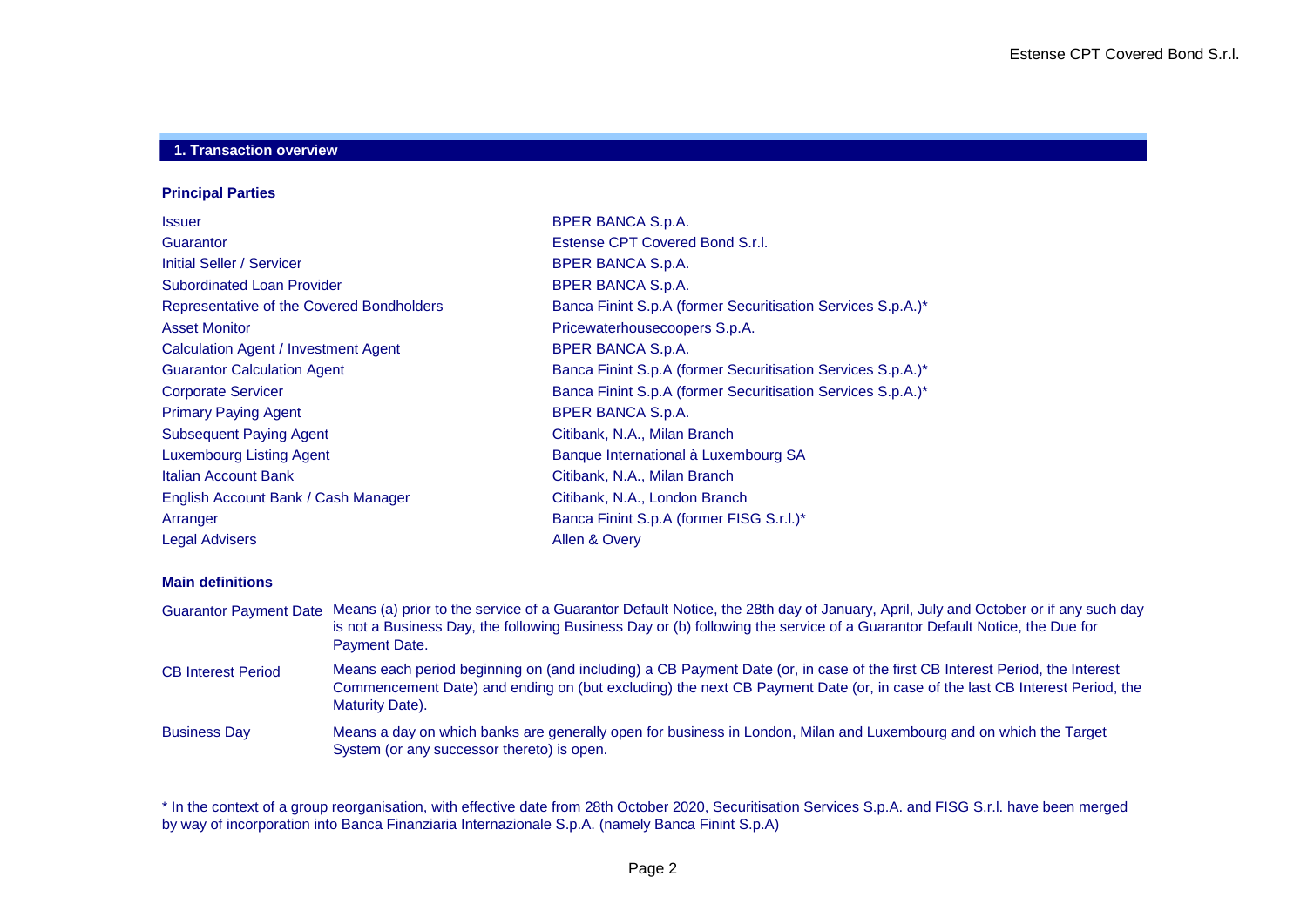**The Covered Bonds 2. Covered Bonds and Assets descritpion**

|                                                                                                                                       |                                                                                                                                    | <b>A10</b>                       |                        |                           |                           |                        |                          |                          |                           | 51,400                   | 61,414                  | <b>M 12</b>              | N 13                     | <b>N144</b>                      |
|---------------------------------------------------------------------------------------------------------------------------------------|------------------------------------------------------------------------------------------------------------------------------------|----------------------------------|------------------------|---------------------------|---------------------------|------------------------|--------------------------|--------------------------|---------------------------|--------------------------|-------------------------|--------------------------|--------------------------|----------------------------------|
| Outstanding Principal Balance on Issue Date                                                                                           | 625.000.000                                                                                                                        | 200.000.000                      | 240.000.000            | 420.000.000               | 1.050.000.000             | 200.000.000            | 250.000.000              | 200.000.000              | 900.000.000               | 550.000.000              | 600.000.000             | 250.000.000              | 700.000.000              | 1.000.000.000                    |
| Currency                                                                                                                              | <b>EUR</b>                                                                                                                         | <b>EUR</b>                       | <b>EUR</b>             | <b>EUR</b>                | <b>EUR</b>                | <b>EUR</b>             | <b>EUR</b>               | <b>EUR</b>               | <b>EUR</b>                | <b>EUR</b>               | <b>FUR</b>              | <b>EUR</b>               | <b>EUR</b>               | <b>EUR</b>                       |
| <b>Issue Date</b>                                                                                                                     | 16 December 2015                                                                                                                   | 01 August 2016                   | 24 February 2017       | 25 January 2018           | 17 October 2018           | 13 March 2019          | 10 July 2019             | 30 January 2020          | 30 April 2020             | 12 November 2020         | 12 November 2020        | 14 May 2021              | 11 November 2021         | 11 November 2021                 |
| <b>Maturity Date</b>                                                                                                                  | 28 January 2018                                                                                                                    | 28 October 2020                  | 28 April 2021          | 28 October 2020           | 28 October 2021           | 28 April 2022          | 28 July 2023             | 28 January 2024          | 28 April 2024             | 28 October 2024          | 28 October 2024         | 28 April 2025            | 28 October 2025          | 28 October 2025                  |
| <b>Extended Maturity Date</b>                                                                                                         | 28 October 2050                                                                                                                    | 28 October 2050                  | 28 October 2050        | 28 October 2050           | 28 October 2050           | 28 October 2050        | 28 October 2050          | 28 October 2050          | 28 October 2050           | 28 October 2050          | 28 October 2050         | 28 October 2050          | 28 October 2050          | 28 October 2050                  |
| Listing                                                                                                                               | <b>Luxembourg Stock Exchange</b>                                                                                                   | <b>Luxembourg Stock Exchange</b> | embourg Stock Exchange | Luxembourg Stock Exchange | Luxembourg Stock Exchange | embourg Stock Exchange | uxembourg Stock Exchange | uxembourg Stock Exchange | Luxembourg Stock Exchange | uxembourg Stock Exchange | wembourg Stock Exchange | uxembourg Stock Exchange | uxembourg Stock Exchange | <b>Luxembourg Stock Exchange</b> |
| <b>ISIN code</b>                                                                                                                      | IT0005155632                                                                                                                       | IT0005210379                     | IT0005240988           | IT0005322661              | IT0005348674              | IT0005365553           | IT0005379521             | IT0005398760             | IT0005408338              | IT0005425803             | IT0005425811            | IT0005444929             | IT0005467201             | IT0005467185                     |
| Common code                                                                                                                           | 133629246                                                                                                                          | 146322956                        | 156073032              |                           | 189750749                 | 196549455              | 202961991                | 211370904                | 217016061                 | 225897018                | 225896763               | 234293273                | 241014878                | 241014746                        |
| Cleanno                                                                                                                               | Monte Titoli S.p.A.                                                                                                                | Monte Titoli S.p.A.              | Monte Titoli S.p.A.    | Monte Titoli S.p.A.       | Monte Titoli S.p.A.       | Monte Titoli S.p.A.    | Monte Titoli S.p.A.      | Monte Titoli S.p.A.      | Monte Titoli S.p.A.       | Monte Titoli S.p.A.      | Monte Titoli S.p.A.     | Monte Titoli S.p.A.      | Monte Titoli S.p.A.      | Monte Titoli S.p.A.              |
| Denomination                                                                                                                          | 100,000                                                                                                                            | 100,000                          | 100,000                | 100,000                   | 100,000                   | 100,000                | 100,000                  | 100,000                  | 100,000                   | 100,000                  | 100,000                 | 100,000                  | 100,000                  | 100.000                          |
| Type of amortisation                                                                                                                  | Soft Bullet                                                                                                                        | Soft Bullet                      | Soft Bullet            | Soft Bullet               | Soft Bullet               | Soft Bullet            | Soft Bullet              | Soft Bullet              | Soft Bullet               | Soft Bullet              | Soft Bullet             | Soft Bullet              | Soft Bullet              | Soft Bullet                      |
| Indexation                                                                                                                            | <b>EURIBOR 3M</b>                                                                                                                  | <b>EURIBOR 3M</b>                | <b>EURIBOR 3M</b>      | <b>EURIBOR 3M</b>         | <b>EURIBOR 3M</b>         | <b>Fixed Rated</b>     | <b>Fixed Rated</b>       | <b>Fixed Rated</b>       | <b>Fixed Rated</b>        | Euribor 3M               | <b>Fixed Rated</b>      | Euribor 3M               | Euribor 3M               | <b>Fixed Rated</b>               |
| Spread / Fixed Rate                                                                                                                   | 0.500%                                                                                                                             | 0.600%                           | 0.600%                 | 0.600%                    | 0.600%                    | 0.500%                 | 0.500%                   | 0.500%                   | 0.500%                    | 0.600%                   | 0.500%                  | 0.600%                   | 0.600%                   | 0.500%                           |
| Payment frequency                                                                                                                     | Quarterly                                                                                                                          | Quarterly                        | Quarterly              | Quarterly                 | Quarterly                 | Annual                 | Annual                   | Annual                   | Annual                    | Quarterly                | Annual                  | Quarterly                | Quarterly                | Annual                           |
|                                                                                                                                       | * BPER exercised its option to partial redeem the Series 1 Covered Bonds for an amount equal to € 150,000,000 on 27 September 2017 |                                  |                        |                           |                           |                        |                          |                          |                           |                          |                         |                          |                          |                                  |
| BPER exercised its option to early redeem in full the Series 1 Covered Bonds for an amount equal to € 475,000,000 on 22 January 2018. |                                                                                                                                    |                                  |                        |                           |                           |                        |                          |                          |                           |                          |                         |                          |                          |                                  |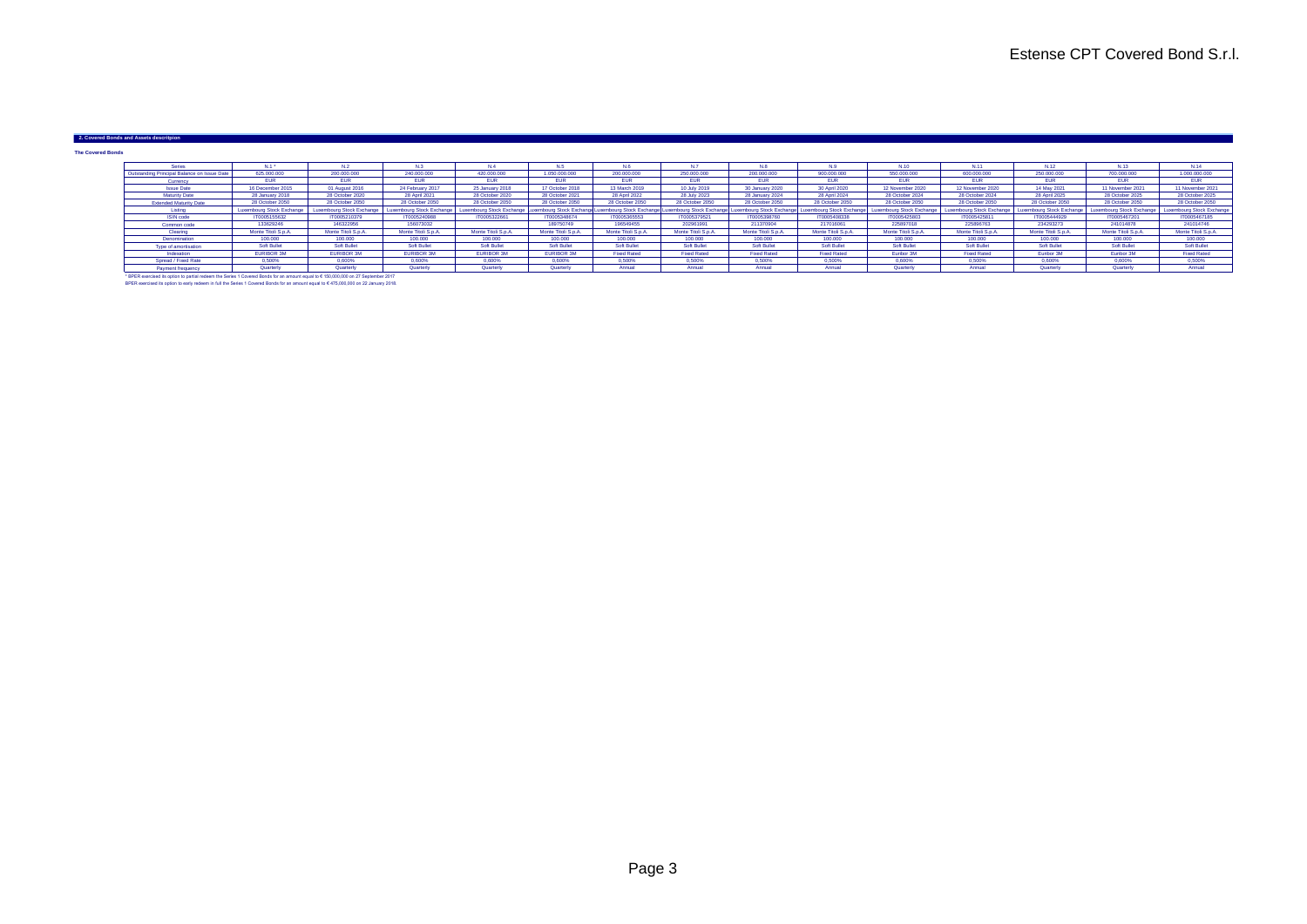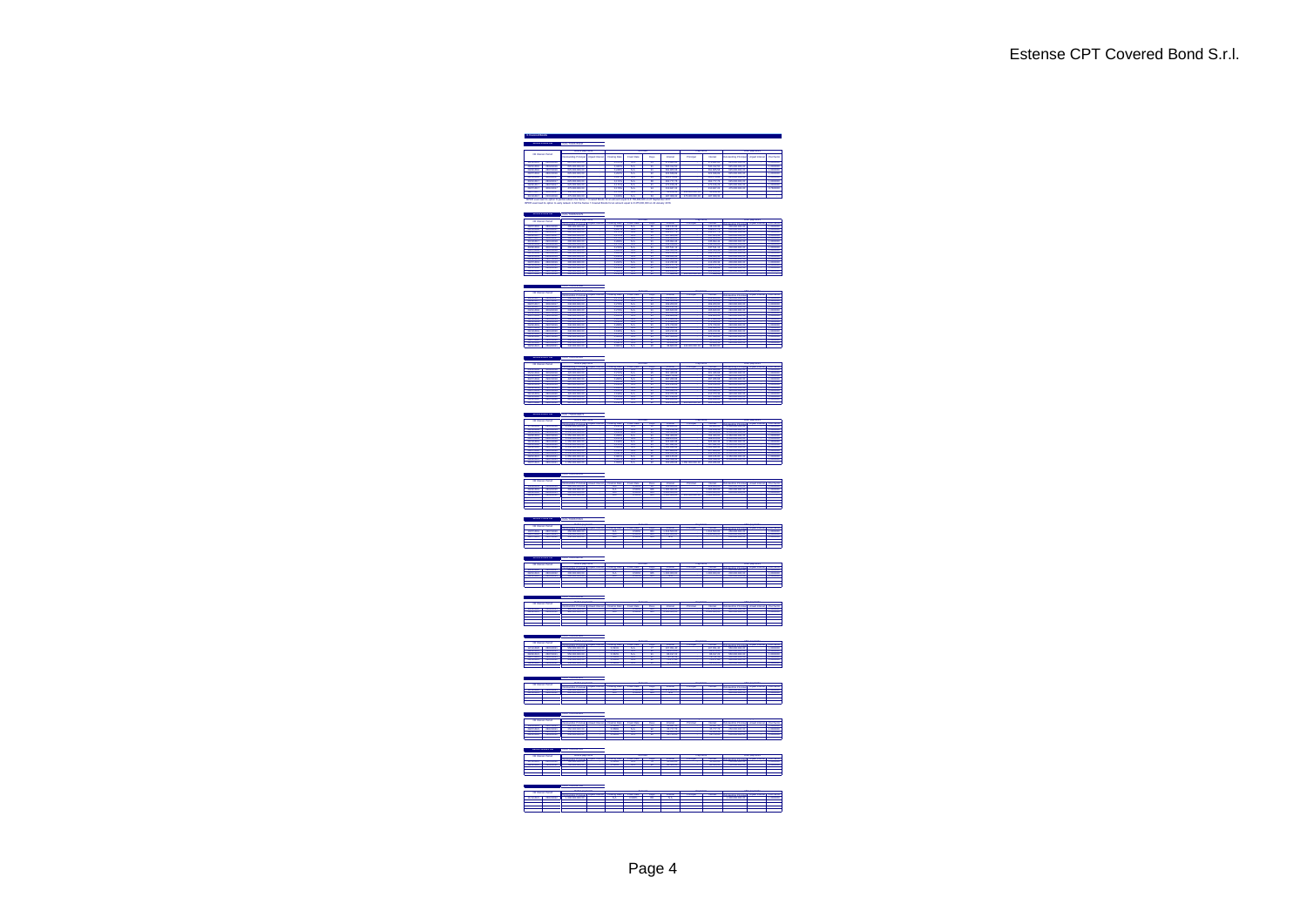## **4. Collections and Recoveries**

| <b>Collection Period</b> | <b>Instalments</b><br>Principal<br><b>Interest</b> |               | Late charges | Prepayments   | Other      | <b>Recoveries on</b><br>Non Performing<br>Loans | Payments under<br>the Transfer and<br>the Servicing | Other payments<br>under the<br><b>Warranty and</b><br>Indemnity | <b>Total Collections</b><br>and Recoveries |
|--------------------------|----------------------------------------------------|---------------|--------------|---------------|------------|-------------------------------------------------|-----------------------------------------------------|-----------------------------------------------------------------|--------------------------------------------|
|                          |                                                    |               |              |               |            |                                                 | Agreement                                           | Agreement                                                       |                                            |
| 01/07/2015 31/12/2015    | 40.579.707,80                                      | 10.874.067,67 | 13.518,90    | 19.844.532,29 | 129.417,04 | ÷.                                              | 7.449.213,53                                        |                                                                 | 78.890.457,23                              |
| 01/01/2016 31/03/2016    | 17.554.366,92                                      | 4.522.038,36  | 6.259,26     | 15.496.000,08 | 72.642,55  | 94.240,23                                       | 4.891.525,60                                        | $\sim$                                                          | 42.637.073,00                              |
| 01/04/2016<br>30/06/2016 | 25.191.134,76                                      | 6.136.416,24  | 6.822,44     | 12.213.042,94 | 63.717,12  | 467.693,53                                      | 2.820.022,10                                        |                                                                 | 46.898.849,13                              |
| 01/07/2016<br>30/09/2016 | 25.286.354,44                                      | 6.991.041,37  | 9.967,74     | 17.004.705,75 | 70.524,80  | 130.416,50                                      | 4.129.858,10                                        |                                                                 | 53.622.868,70                              |
| 01/10/2016 31/12/2016    | 35.094.819,47                                      | 8.800.582,99  | 10.498,98    | 15.808.069,76 | 63.199,30  | 783.460,39                                      | 7.218.418,32                                        |                                                                 | 67.779.049,21                              |
| 01/01/2017 31/03/2017    | 33.076.880,86                                      | 8.405.344,33  | 10.859,71    | 17.696.948,64 | 62.332,86  | 293.051,51                                      | 7.868.807,51                                        |                                                                 | 67.414.225,42                              |
| 30/06/2017<br>01/04/2017 | 36.434.600,68                                      | 8.507.467,01  | 14.008,02    | 16.737.820,81 | 66.783,76  | 398.493,18                                      | 9.383.360,50                                        |                                                                 | 71.542.533,96                              |
| 01/07/2017<br>30/09/2017 | 31.923.962,43                                      | 7.650.743,29  | 10.412,64    | 13.770.401,91 | 67.391,55  | 313.709,27                                      | 2.194.033,70                                        |                                                                 | 55.930.654,79                              |
| 01/10/2017<br>31/12/2017 | 34.618.208,99                                      | 7.611.331,49  | 8.446,95     | 21.393.486,30 | 131.837,52 | 437.570,84                                      | 22.579.013,53                                       | ÷,                                                              | 86.779.895,62                              |
| 01/01/2018<br>31/03/2018 | 30.321.196,04                                      | 6.661.386,45  | 9.638,71     | 12.246.588,03 | 42.920,71  | 266.967,73                                      | 26.216.147,97                                       | ÷.                                                              | 75.764.845,64                              |
| 01/04/2018<br>30/06/2018 | 44.738.735,54                                      | 9.191.374,46  | 9.170,61     | 21.948.482,62 | 77.677,76  | 57.471,70                                       | 5.958.599,20                                        | $\blacksquare$                                                  | 81.981.511,89                              |
| 01/07/2018<br>30/09/2018 | 51.841.397,47                                      | 10.967.641,29 | 13.050,72    | 22.403.591,56 | 91.750,61  | 142.839,51                                      | 13.429.652,84                                       | ٠                                                               | 98.889.924,00                              |
| 01/10/2018<br>31/12/2018 | 62.095.648,00                                      | 13.022.546,60 | 11.599,56    | 32.234.213,12 | 119.826,20 | 206.931,25                                      | 15.380.793,74                                       |                                                                 | 123.071.558,47                             |
| 01/01/2019<br>31/03/2019 | 62.976.648,88                                      | 13.055.993,33 | 13.476,36    | 31.288.293,98 | 99.549,73  | 46.757,29                                       | 14.625.824,26                                       | $\sim$                                                          | 122.106.543,83                             |
| 01/04/2019<br>30/06/2019 | 69.918.839,08                                      | 14.163.139,17 | 13.974,78    | 30.691.584,67 | 182.113,64 | 23.074,71                                       | 5.008.485,05                                        |                                                                 | 120.001.211,10                             |
| 30/09/2019<br>01/07/2019 | 72.673.549,62                                      | 14.969.147,17 | 14.603,93    | 35.060.456,64 | 204.248,99 | 46.113,72                                       | 7.493.015,80                                        |                                                                 | 130.461.135,87                             |
| 01/10/2019 31/12/2019    | 78.095.103,72                                      | 16.071.026,47 | 13.276,32    | 36.034.738,20 | 97.641,16  | 11.085,09                                       | 7.370.336,83                                        |                                                                 | 137.693.207,79                             |
| 01/01/2020<br>31/03/2020 | 75.791.176,54                                      | 16.010.132,99 | 12.110,29    | 32.389.417,80 | 87.551,53  | 31.160,89                                       | 3.978.907,23                                        | ÷,                                                              | 128.300.457,27                             |
| 01/04/2020<br>30/06/2020 | 66.640.210,16                                      | 15.574.794,58 | 12.068,51    | 58.929.725,15 | 128.349,81 | 24.196,33                                       | 6.749.089,84                                        | $\sim$                                                          | 148.058.434,38                             |
| 01/07/2020<br>30/09/2020 | 64.012.568,98                                      | 14.763.500,21 | 6.459,77     | 71.955.875,36 | 132.148,98 | 19.283,43                                       | 4.831.474,00                                        | $\mathbf{r}$                                                    | 155.721.310,73                             |
| 01/10/2020<br>31/12/2020 | 79.229.007,61                                      | 17.551.090,27 | 6.019,20     | 85.113.653,95 | 243.634,26 | 117.033,47                                      | 4.828.586,73                                        | $\sim$                                                          | 187.089.025,49                             |
| 01/01/2021<br>31/03/2021 | 77.446.801,88                                      | 16.876.909,18 | 6.103,52     | 70.202.866,94 | 179.009,81 | 245.752,05                                      | 4.250.690,30                                        |                                                                 | 169.208.133,68                             |
| 01/04/2021<br>30/06/2021 | 85.274.754,75                                      | 18.158.071,64 | 6.072,06     | 76.975.291,32 | 203.820,80 | 10.599,99                                       | 27.113.956,23                                       |                                                                 | 207.742.566,79                             |
| 30/09/2021<br>01/07/2021 | 93.428.740,57                                      | 20.031.998,68 | 7.423,46     | 56.437.122,59 | 122.621,25 | 9.249,58                                        | 27.785.200,41                                       |                                                                 | 197.822.356,54                             |
| 01/10/2021<br>31/12/2021 | 110.411.974,97                                     | 23.433.379,64 | 8.411,96     | 62.972.384,82 | 134.677,37 | 14.036,60                                       | 10.762.688,28                                       |                                                                 | 207.737.553,64                             |
| 01/01/2022<br>31/03/2022 | 112.831.187,77                                     | 22.583.471,08 | 8.041,56     | 51.125.613,99 | 109.054,52 | 11.368,82                                       | 5.691.787,55                                        |                                                                 | 192.360.525,29                             |
|                          |                                                    |               |              |               |            |                                                 |                                                     |                                                                 |                                            |
|                          |                                                    |               |              |               |            |                                                 |                                                     |                                                                 |                                            |
|                          |                                                    |               |              |               |            |                                                 |                                                     |                                                                 |                                            |
|                          |                                                    |               |              |               |            |                                                 |                                                     |                                                                 |                                            |
|                          |                                                    |               |              |               |            |                                                 |                                                     |                                                                 |                                            |
|                          |                                                    |               |              |               |            |                                                 |                                                     |                                                                 |                                            |
|                          |                                                    |               |              |               |            |                                                 |                                                     |                                                                 |                                            |
|                          |                                                    |               |              |               |            |                                                 |                                                     |                                                                 |                                            |
|                          |                                                    |               |              |               |            |                                                 |                                                     |                                                                 |                                            |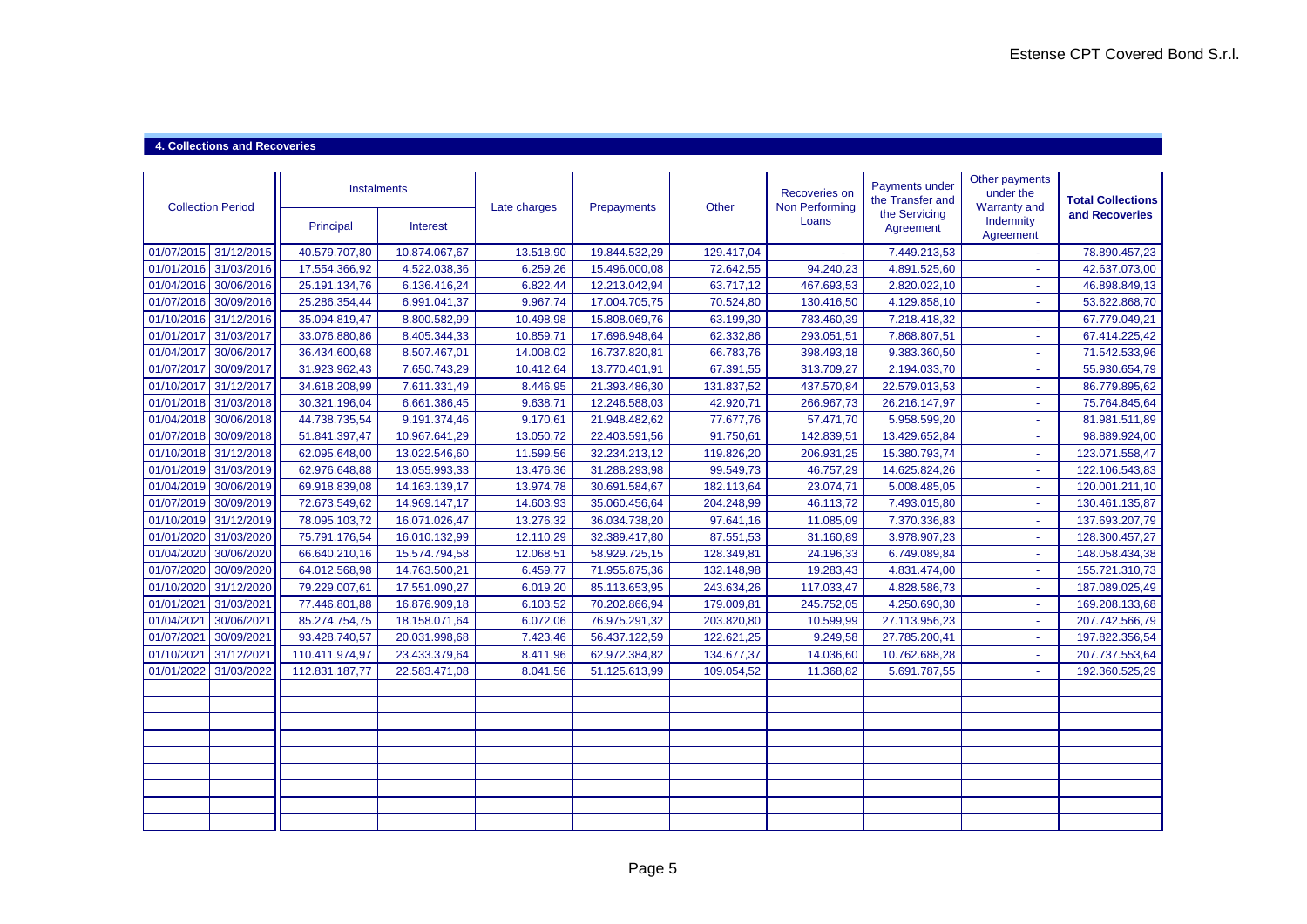#### **5.1 Interest Available Funds**

|                          | Interest                                                                                               |                                                                    |                                                                                         |                                                                                                              |                                                                  |                                                                      |                                                           |                                                                                                           |                                                    |                                                                  |                                                                                     |                                                                                                           | Excluding:                                                                                                                              |                |                                                   |                                           |
|--------------------------|--------------------------------------------------------------------------------------------------------|--------------------------------------------------------------------|-----------------------------------------------------------------------------------------|--------------------------------------------------------------------------------------------------------------|------------------------------------------------------------------|----------------------------------------------------------------------|-----------------------------------------------------------|-----------------------------------------------------------------------------------------------------------|----------------------------------------------------|------------------------------------------------------------------|-------------------------------------------------------------------------------------|-----------------------------------------------------------------------------------------------------------|-----------------------------------------------------------------------------------------------------------------------------------------|----------------|---------------------------------------------------|-------------------------------------------|
| <b>Collection Period</b> | component in<br>respect of the<br>Receivables and<br>amounts retained<br>in the Transaction<br>Account | Interest<br>components<br><b>nvested in Eligibl</b><br>Investments | Recoveries in the<br>nature of interest<br>and penalties<br>received by the<br>Servicer | Interest accrued<br>and paid on the<br>Accounts and<br>profits received<br>under the Eligible<br>Investments | Interest amounts<br>received from the<br>Eligible<br>Investments | <b>Amounts receive</b><br>under the<br>Mortgage Pool<br><b>Swaps</b> | Amount received<br>under the Covered<br><b>Bond Swaps</b> | Premium received<br>from a<br>replacement swap<br>counterparty for<br>entering into a<br>swap transaction | Excess of the<br><b>Required Reserve</b><br>Amount | Amounts standing<br>to the credit of the<br>Expenses<br>Account* | <b>Amounts received</b><br>from any party to<br>the Transaction<br><b>Documents</b> | <b>Principal amounts</b><br>eceived under the<br><b>Covered Bond</b><br>Swaps which are<br>currency swaps | <b>Termination payments</b><br>paid by the Swap<br>Counterparty upon<br>termination of the<br>Covered Bond and/or<br>Mortgage Pool Swap | Collateral     | Amounts received<br>in respect of a Tax<br>Credit | <b>Interest Available</b><br><b>Funds</b> |
| 01/07/2015 31/12/2015    | 10.017.541.80                                                                                          | $\sim$                                                             | <b>Contract</b>                                                                         | <b>Section</b>                                                                                               | <b>Contract</b>                                                  | <b>Contract</b>                                                      | <b>Section</b>                                            | <b>Section</b>                                                                                            | <b>Section</b>                                     | <b>Contract</b>                                                  | 9.768.22                                                                            | $\sim$                                                                                                    | <b>Section</b>                                                                                                                          | <b>Section</b> | $\sim$                                            | 10.027.310.02                             |
| 01/01/2016 31/03/2016    | 4.600.940,17                                                                                           | <b>Security</b>                                                    | 25.677,37                                                                               | $\sim$                                                                                                       | $\sim$                                                           | <b>Security</b>                                                      | $\sim$                                                    | $\sim$                                                                                                    | 390.526,87                                         | <b>Section</b>                                                   | 53.807,70                                                                           | <b>Section</b>                                                                                            | $\sim$                                                                                                                                  | $\sim$         | $\sim$                                            | 5.070.952,11                              |
| 01/04/2016 30/06/2016    | 6.206.955,80                                                                                           | $\sim$                                                             | 34.058,88                                                                               | $\sim$                                                                                                       | $\sim$                                                           | $\sim$                                                               | $\sim$                                                    | $\sim$                                                                                                    |                                                    | $\sim$                                                           | 41.876,20                                                                           | in 1999.                                                                                                  | $\sim$                                                                                                                                  | a.             | $\sim$                                            | 6.282.890,88                              |
| 01/07/2016 30/09/2016    | 7.071.533.91                                                                                           | $\sim$                                                             | 24.167.97                                                                               | $\sim$                                                                                                       | <b>Contract</b>                                                  | $\sim$                                                               | $\sim$                                                    | $\sim$                                                                                                    | $\sim$                                             | <b>Contract</b>                                                  | 31,277,58                                                                           | <b>College</b>                                                                                            | $\sim$                                                                                                                                  | <b>Section</b> | $\sim$                                            | 7.126.979,46                              |
| 01/10/2016 31/12/2016    | 8.874.281,27                                                                                           | $\sim$                                                             | 71.646,66                                                                               | 399,84                                                                                                       | $\sim$                                                           | <b>Security</b>                                                      | $\sim$                                                    |                                                                                                           | 192.773.66                                         | <b>Section</b>                                                   | 81.648,78                                                                           | $\sim$                                                                                                    | $\sim$                                                                                                                                  | <b>COL</b>     | $\sim$                                            | 9.219.950,53                              |
| 01/01/2017<br>31/03/201  | 8.478.536.90                                                                                           | $\sim$                                                             | 33.718.87                                                                               | $\sim$                                                                                                       | <b>Contract</b>                                                  | $\sim$                                                               | $\sim$                                                    | <b>Section</b>                                                                                            |                                                    | $\sim$                                                           | 51,909.86                                                                           | $\sim$                                                                                                    | <b>Section</b>                                                                                                                          | $\sim$         | $\sim$                                            | 8.564.165.63                              |
| 01/04/2017<br>30/06/2017 | 8.588.258,79                                                                                           | $\sim$                                                             | 74.380,49                                                                               | $\sim$                                                                                                       | <b>COL</b>                                                       | $\sim$                                                               |                                                           |                                                                                                           | 154.750.01                                         | $\sim$                                                           | 126,608.88                                                                          | х.                                                                                                        | $\sim$                                                                                                                                  | ж.             | $\sim$                                            | 8.943.998.17                              |
| 30/09/2017<br>01/07/2017 | 7.728.547.48                                                                                           | $\sim$                                                             | 41.544.66                                                                               | $\sim$                                                                                                       | <b>Contract</b>                                                  | $\sim$                                                               | $\sim$                                                    | <b>Section</b>                                                                                            | 536.337.66                                         | $\sim$                                                           | 38.124.99                                                                           | <b>Section</b>                                                                                            | . .                                                                                                                                     | $\sim$         | <b>College</b>                                    | 8.344.554,79                              |
| 01/10/2017 31/12/2017    | 7.751.615,96                                                                                           | $\sim$                                                             | 84.229.88                                                                               | 399.84                                                                                                       | $\sim$                                                           | <b>Security</b>                                                      |                                                           |                                                                                                           |                                                    | $\sim$                                                           | 297.531.25                                                                          | х.                                                                                                        | $\sim$                                                                                                                                  | $\sim$         | $\sim$                                            | 8.132.977,25                              |
| 01/01/2018 31/03/2018    | 6.713.945.87                                                                                           | $\sim$                                                             | 32.592.49                                                                               | <b>Section</b>                                                                                               | <b>College</b>                                                   | $\sim$                                                               | <b>Section</b>                                            | <b>College</b>                                                                                            | 57.514.95                                          | <b>Contract</b>                                                  | 403.193.23                                                                          | $\sim$                                                                                                    | <b>Section</b>                                                                                                                          | <b>Section</b> | $\sim$                                            | 7.207.246,54                              |
| 01/04/2018 30/06/2018    | 9.278.222,83                                                                                           | <b>Security</b>                                                    | 19.624,12                                                                               | $\sim$                                                                                                       | 12,33                                                            | <b>Security</b>                                                      | $\sim$                                                    |                                                                                                           |                                                    | <b>Section</b>                                                   | 37.429,23                                                                           | $\sim$                                                                                                    | $\sim$                                                                                                                                  | $\sim$         | $\sim$                                            | 9.335.288,51                              |
| 01/07/2018 30/09/2018    | 11.072.442,62                                                                                          | $\sim$                                                             | 51.603,93                                                                               | $\sim$                                                                                                       | $\sim$                                                           | $\sim$                                                               | $\sim$                                                    |                                                                                                           |                                                    | <b>Section</b>                                                   | 45.882,10                                                                           | $\sim$                                                                                                    | $\sim$                                                                                                                                  | $\sim$         | $\sim$                                            | 11.169.928,65                             |
| 01/10/2018 31/12/2018    | 13.153.972.36                                                                                          | $\sim$                                                             | 37.163.27                                                                               | 4.542.41                                                                                                     | $\sim$                                                           | $\sim$                                                               | $\sim$                                                    | $\sim$                                                                                                    | $\sim$                                             | <b>Contract</b>                                                  | 116.241.33                                                                          | $\sim$                                                                                                    | $\sim$                                                                                                                                  | <b>Section</b> | $\sim$                                            | 13.311.919,37                             |
| 01/01/2019 31/03/2019    | 13.169.019,42                                                                                          | $\sim$                                                             | 8.447,91                                                                                | $\sim$                                                                                                       | <b>Section</b>                                                   | <b>Security</b>                                                      |                                                           |                                                                                                           |                                                    | <b>Section</b>                                                   | 393.031,91                                                                          | $\sim$                                                                                                    | $\sim$                                                                                                                                  | <b>COL</b>     | $\sim$                                            | 13.570.499,24                             |
| 01/04/2019<br>30/06/2019 | 14.359.227.59                                                                                          | $\sim$                                                             | 7.785.67                                                                                | <b>Section</b>                                                                                               | <b>Service</b>                                                   | $\sim$                                                               | $\sim$                                                    | <b>Section</b>                                                                                            | 131.832.80                                         | $\sim$                                                           | 109,718.87                                                                          | $\sim$                                                                                                    | <b>Section</b>                                                                                                                          | <b>Section</b> | $\sim$                                            | 14.608.564.93                             |
| 01/07/2019 30/09/2019    | 15.188.000,09                                                                                          | $\sim$                                                             | 14.519,55                                                                               | $\sim$                                                                                                       | $\sim$                                                           | $\sim$                                                               |                                                           |                                                                                                           | 75.029,11                                          | <b>Section</b>                                                   | 178.869,27                                                                          | х.                                                                                                        | $\sim$                                                                                                                                  | ж.             | $\sim$                                            | 15.456.418,02                             |
| 01/10/2019 31/12/2019    | 16.181.943.95                                                                                          | $\sim$                                                             | 1.183.91                                                                                | 399.84                                                                                                       | 15.251.40                                                        | $\sim$                                                               | $\sim$                                                    | <b>Section</b>                                                                                            | $\sim$                                             | $\sim$                                                           | 144.109.96                                                                          | <b>Section</b>                                                                                            | $\sim$                                                                                                                                  | <b>Section</b> | $\sim$                                            | 16.311.586.58                             |
| 01/01/2020 31/03/2020    | 16.109.794,81                                                                                          | $\sim$                                                             | 2.599,55                                                                                | $\sim$                                                                                                       | $\sim$                                                           | <b>Security</b>                                                      |                                                           |                                                                                                           |                                                    | $\sim$                                                           | 74.312.18                                                                           | х.                                                                                                        | $\sim$                                                                                                                                  | $\sim$         | $\sim$                                            | 16.186.706,54                             |
| 01/04/2020<br>30/06/2020 | 15.715.212,90                                                                                          | $\sim$                                                             | 3.057,84                                                                                | $\sim$                                                                                                       | <b>College</b>                                                   | <b>Contract</b>                                                      | <b>Section</b>                                            | $\sim$                                                                                                    | 2.290.998.80                                       | $\sim$                                                           | 118.943.73                                                                          | <b>College</b>                                                                                            | <b>Section</b>                                                                                                                          | $\sim$         | $\sim$                                            | 18.128.213,27                             |
| 01/07/2020<br>30/09/2020 | 14.902.108,96                                                                                          | $\sim$                                                             | 7.420,50                                                                                | $\sim$                                                                                                       | <b>Contract</b>                                                  | <b>Security</b>                                                      | $\sim$                                                    | $\sim$                                                                                                    |                                                    | <b>Section</b>                                                   | 70.600,80                                                                           | $\sim$                                                                                                    | $\sim$                                                                                                                                  | $\sim$         | $\sim$                                            | 14.980.130,26                             |
| 01/10/2020<br>31/12/2020 | 17.800.743,73                                                                                          | $\sim$                                                             | 2.061,59                                                                                | 399,84                                                                                                       | $\sim$                                                           | $\sim$                                                               | $\sim$                                                    | $\sim$                                                                                                    |                                                    | <b>Section</b>                                                   | 102.968,17                                                                          | $\sim$                                                                                                    | $\sim$                                                                                                                                  | $\sim$         | $\sim$                                            | 17.905.373,65                             |
| 01/01/2021 31/03/2021    | 17.062.022.51                                                                                          | $\sim$                                                             | 823.63                                                                                  | $\sim$                                                                                                       | <b>Contract</b>                                                  | $\sim$                                                               | $\sim$                                                    | $\sim$                                                                                                    | 4.122.566.06                                       | <b>Contract</b>                                                  | 82,202,27                                                                           | $\sim$                                                                                                    | $\sim$                                                                                                                                  | <b>Section</b> | $\sim$                                            | 21.267.614.47                             |
| 01/04/2021<br>30/06/202  | 18.367.964,50                                                                                          | $\sim$                                                             | 2.865,27                                                                                | $\sim$                                                                                                       | $\sim$                                                           | <b>Security</b>                                                      |                                                           |                                                                                                           |                                                    | <b>Section</b>                                                   | 817.324,39                                                                          | $\sim$                                                                                                    | $\sim$                                                                                                                                  | <b>COL</b>     | $\sim$                                            | 19.188.154,16                             |
| 01/07/2021<br>30/09/202  | 20.162.043.39                                                                                          | $\sim$                                                             | 1.191.06                                                                                | <b>Section</b>                                                                                               | <b>College</b>                                                   | $\sim$                                                               | $\sim$                                                    | $\sim$                                                                                                    | 2.116.002.21                                       | <b>Contract</b>                                                  | 822.072.75                                                                          | <b>Section</b>                                                                                            | . .                                                                                                                                     | $\sim$         | <b>College</b>                                    | 23.101.309.41                             |
| 01/10/2021<br>31/12/202  | 23.576.468,97                                                                                          | $\sim$                                                             | 4.031,15                                                                                | 399.84                                                                                                       | <b>COL</b>                                                       | $\sim$                                                               |                                                           | $\sim$                                                                                                    |                                                    | $\sim$                                                           | 314.974.02                                                                          | ч.                                                                                                        | $\sim$                                                                                                                                  | ж.             | $\sim$                                            | 23.895.074.30                             |
| 01/01/2022 31/03/2022    | 22,700,567.16                                                                                          | $\sim$                                                             | 2.303.78                                                                                | $\sim$                                                                                                       | $\sim$                                                           | $\sim$                                                               | $\sim$                                                    | $\sim$                                                                                                    | 3.991.209.40                                       | <b>Section</b>                                                   | 184.417.95                                                                          | $\sim$                                                                                                    | $\sim$                                                                                                                                  | <b>Service</b> | <b>College</b>                                    | 26.878.498.29                             |
|                          |                                                                                                        |                                                                    |                                                                                         |                                                                                                              |                                                                  |                                                                      |                                                           |                                                                                                           |                                                    |                                                                  |                                                                                     |                                                                                                           |                                                                                                                                         |                |                                                   |                                           |
|                          |                                                                                                        |                                                                    |                                                                                         |                                                                                                              |                                                                  |                                                                      |                                                           |                                                                                                           |                                                    |                                                                  |                                                                                     |                                                                                                           |                                                                                                                                         |                |                                                   |                                           |
|                          |                                                                                                        |                                                                    |                                                                                         |                                                                                                              |                                                                  |                                                                      |                                                           |                                                                                                           |                                                    |                                                                  |                                                                                     |                                                                                                           |                                                                                                                                         |                |                                                   |                                           |
|                          |                                                                                                        |                                                                    |                                                                                         |                                                                                                              |                                                                  |                                                                      |                                                           |                                                                                                           |                                                    |                                                                  |                                                                                     |                                                                                                           |                                                                                                                                         |                |                                                   |                                           |
|                          |                                                                                                        |                                                                    |                                                                                         |                                                                                                              |                                                                  |                                                                      |                                                           |                                                                                                           |                                                    |                                                                  |                                                                                     |                                                                                                           |                                                                                                                                         |                |                                                   |                                           |
|                          |                                                                                                        |                                                                    |                                                                                         |                                                                                                              |                                                                  |                                                                      |                                                           |                                                                                                           |                                                    |                                                                  |                                                                                     |                                                                                                           |                                                                                                                                         |                |                                                   |                                           |
|                          |                                                                                                        |                                                                    |                                                                                         |                                                                                                              |                                                                  |                                                                      |                                                           |                                                                                                           |                                                    |                                                                  |                                                                                     |                                                                                                           |                                                                                                                                         |                |                                                   |                                           |
|                          |                                                                                                        |                                                                    |                                                                                         |                                                                                                              |                                                                  |                                                                      |                                                           |                                                                                                           |                                                    |                                                                  |                                                                                     |                                                                                                           |                                                                                                                                         |                |                                                   |                                           |
|                          |                                                                                                        |                                                                    |                                                                                         |                                                                                                              |                                                                  |                                                                      |                                                           |                                                                                                           |                                                    |                                                                  |                                                                                     |                                                                                                           |                                                                                                                                         |                |                                                   |                                           |

*\* On the Guarantor Payment Date on which all Covered Bonds have been redeemed or cancelled in full and no more Covered Bonds may be issued under the Programme.*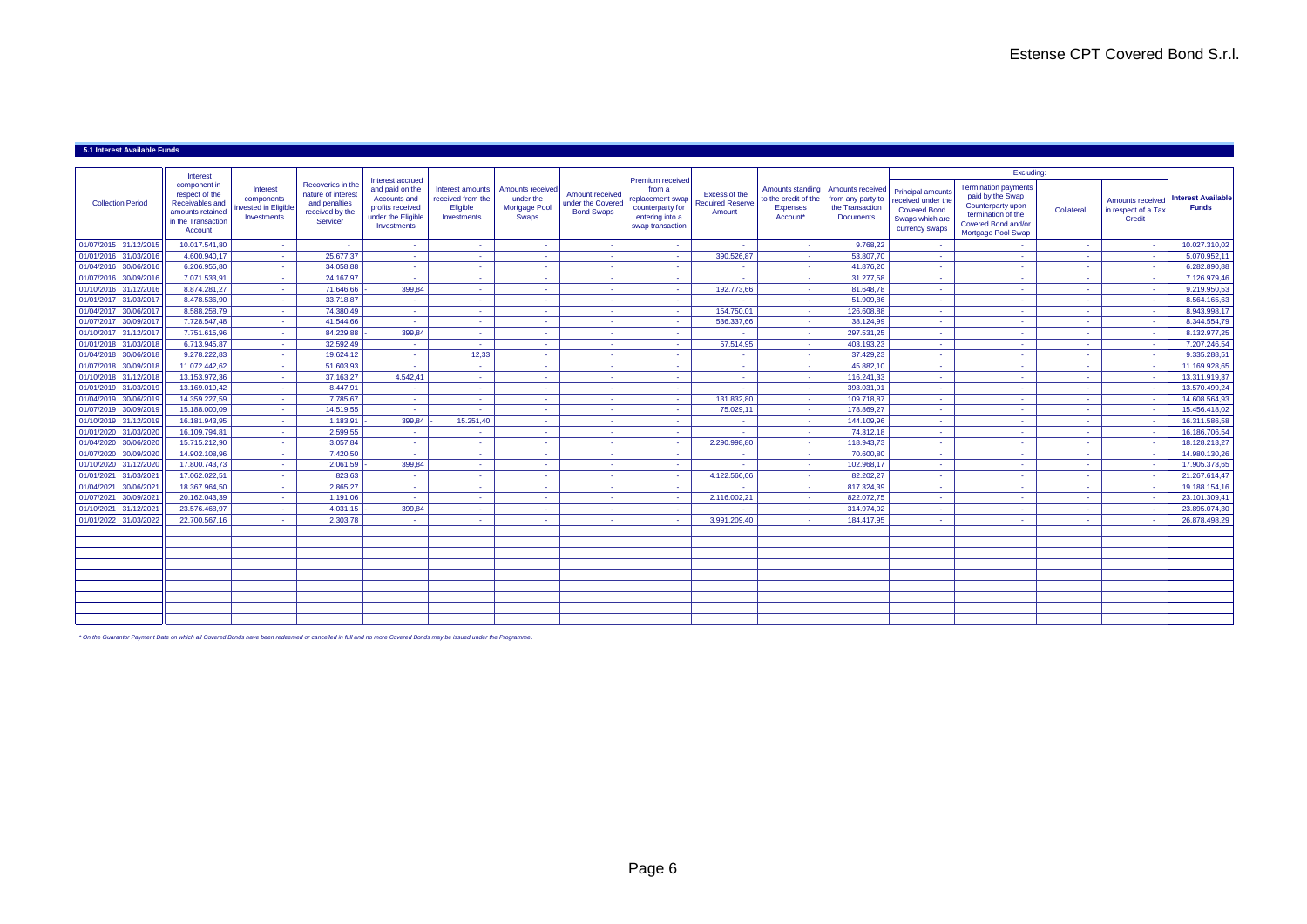#### **5.2 Principal Available Funds**

|                          | Principal                                                                                              |                                                                          |                                                          |                                                                         | <b>Amounts</b>                                                                                             |                                                                                                                                                       |                                                                                            |                                                                                      |                                                                                                                                               | Excluding: |                                                   |                                            |
|--------------------------|--------------------------------------------------------------------------------------------------------|--------------------------------------------------------------------------|----------------------------------------------------------|-------------------------------------------------------------------------|------------------------------------------------------------------------------------------------------------|-------------------------------------------------------------------------------------------------------------------------------------------------------|--------------------------------------------------------------------------------------------|--------------------------------------------------------------------------------------|-----------------------------------------------------------------------------------------------------------------------------------------------|------------|---------------------------------------------------|--------------------------------------------|
| <b>Collection Period</b> | component in<br>respect of the<br>Receivables and<br>amounts retained<br>in the Transaction<br>Account | Recoveries in the<br>nature of principal<br>collected by the<br>Servicer | Proceeds deriving<br>from the sale of<br>the Receivables | Proceeds deriving<br>from the liquidation<br>of Eligible<br>Investments | representing<br>principal received<br>under any<br><b>Covered Bond</b><br>Swap which is a<br>currency swap | Amounts to be<br>transferred pursuant<br>to item (vi) of the Pre-<br><b>Issuer Event of</b><br><b>Default Interest</b><br><b>Priority of Payments</b> | Other amount<br>eceived from any<br>party to the<br><b>Transaction</b><br><b>Documents</b> | Amounts of<br>principal standing<br>to the credit of the<br><b>Eligible Deposits</b> | <b>Termination payments</b><br>paid by the Covered<br><b>Bond Swap</b><br>Counterparty upon<br>termination of the<br><b>Covered Bond Swap</b> | Collateral | Amounts received<br>in respect of a Tax<br>Credit | <b>Principal</b><br><b>Available Funds</b> |
| 31/12/2015<br>01/07/2015 | 60.424.240,09                                                                                          | $\sim$                                                                   | $\sim$                                                   | $\sim$                                                                  | $\sim$                                                                                                     | $\sim$                                                                                                                                                | 7.439.445,31                                                                               | $\sim$                                                                               | $\sim$                                                                                                                                        | $\sim$     | $\sim$                                            | 67.863.685,40                              |
| 01/01/2016<br>31/03/2016 | 100.914.052,40                                                                                         | 68.562,86                                                                | $\sim$                                                   |                                                                         |                                                                                                            |                                                                                                                                                       | 4.837.717,90                                                                               | ÷.                                                                                   | $\sim$                                                                                                                                        | $\sim$     |                                                   | 105.820.333,16                             |
| 01/04/2016<br>30/06/2016 | 143.224.510,86                                                                                         | 433.634,65                                                               | $\sim$                                                   | $\sim$                                                                  | $\blacksquare$                                                                                             |                                                                                                                                                       | 2.778.145,90                                                                               | $\sim$                                                                               | $\sim$                                                                                                                                        | $\sim$     | $\sim$                                            | 146.436.291,41                             |
| 30/09/2016<br>01/07/2016 | 188.727.351,60                                                                                         | 106.248,53                                                               |                                                          |                                                                         |                                                                                                            |                                                                                                                                                       | 4.098.580,52                                                                               |                                                                                      | $\blacksquare$                                                                                                                                |            |                                                   | 192.932.180,65                             |
| 31/12/2016<br>01/10/2016 | 243.835.069,88                                                                                         | 711.813,73                                                               | $\sim$                                                   | $\sim$                                                                  | ÷.                                                                                                         | $\sim$                                                                                                                                                | 7.136.769,54                                                                               | $\mathcal{L}$                                                                        | ÷.                                                                                                                                            | $\sim$     | $\sim$                                            | 251.683.653,15                             |
| 01/01/2017<br>31/03/2017 | 302.457.482,65                                                                                         | 259.332,64                                                               | $\sim$                                                   |                                                                         | $\sim$                                                                                                     | $\sim$                                                                                                                                                | 7.816.897,65                                                                               |                                                                                      | $\sim$                                                                                                                                        | $\sim$     |                                                   | 310.533.712,94                             |
| 01/04/2017<br>30/06/2017 | 82.701.476,93                                                                                          | 324.112,69                                                               | $\sim$                                                   | $\sim$                                                                  | $\mathbf{r}$                                                                                               | $\sim$                                                                                                                                                | 9.256.751,62                                                                               | 281.004.657,50                                                                       | $\sim$                                                                                                                                        | $\sim$     | $\sim$                                            | 373.286.998,74                             |
| 01/07/2017<br>30/09/2017 | 237.528.604,75                                                                                         | 272.164,61                                                               |                                                          |                                                                         |                                                                                                            |                                                                                                                                                       | 2.155.908,71                                                                               | 111.452.758,33                                                                       | ÷.                                                                                                                                            |            |                                                   | 351.409.436,40                             |
| 01/10/2017<br>31/12/2017 | 95.833.859,66                                                                                          | 353.340,96                                                               | $\sim$                                                   | $\sim$                                                                  | ÷.                                                                                                         |                                                                                                                                                       | 22.281.482,28                                                                              | 111.587.272,03                                                                       | $\sim$                                                                                                                                        | $\sim$     |                                                   | 230.055.954,93                             |
| 01/01/2018<br>31/03/2018 | 133.699.827,40                                                                                         | 234.375,24                                                               | $\sim$                                                   |                                                                         | $\overline{\phantom{a}}$                                                                                   |                                                                                                                                                       | 25.812.954,74                                                                              | 138.923.911,60                                                                       | $\sim$                                                                                                                                        | $\sim$     |                                                   | 298.671.068,98                             |
| 01/04/2018<br>30/06/2018 | 265.358.287,14                                                                                         | 37.847,58                                                                | $\sim$                                                   | $\sim$                                                                  | $\mathbf{r}$                                                                                               | $\sim$                                                                                                                                                | 5.921.169,97                                                                               |                                                                                      | ÷.                                                                                                                                            | $\sim$     | $\sim$                                            | 271.317.304,69                             |
| 01/07/2018<br>30/09/2018 | 102.949.634,57                                                                                         | 91.235,58                                                                |                                                          |                                                                         |                                                                                                            |                                                                                                                                                       | 13.383.770,74                                                                              | 92.612.659,15                                                                        | ÷.                                                                                                                                            | $\sim$     |                                                   | 209.037.300,04                             |
| 01/10/2018<br>31/12/2018 | 217.781.055,61                                                                                         | 169.767,98                                                               | $\sim$                                                   | $\sim$                                                                  | $\sim$                                                                                                     | $\sim$                                                                                                                                                | 15.264.552,41                                                                              | 85.586.105,55                                                                        | $\sim$                                                                                                                                        | $\sim$     | $\sim$                                            | 318.801.481,55                             |
| 01/01/2019<br>31/03/2019 | 303.066.424,41                                                                                         | 38.309,38                                                                | $\sim$                                                   | $\sim$                                                                  | $\blacksquare$                                                                                             | $\sim$                                                                                                                                                | 14.232.792,35                                                                              | $\blacksquare$                                                                       | $\sim$                                                                                                                                        | $\sim$     | $\sim$                                            | 317.337.526,14                             |
| 01/04/2019<br>30/06/2019 | 417.947.949,89                                                                                         | 15.289,04                                                                | $\sim$                                                   | $\sim$                                                                  | ÷.                                                                                                         |                                                                                                                                                       | 4.898.766,18                                                                               | $\sim$                                                                               | $\sim$                                                                                                                                        | $\sim$     |                                                   | 422.862.005,11                             |
| 01/07/2019<br>30/09/2019 | 330.596.011,37                                                                                         | 31.594,17                                                                |                                                          |                                                                         |                                                                                                            |                                                                                                                                                       | 7.314.146,53                                                                               | $\sim$                                                                               | ÷.                                                                                                                                            | $\sim$     |                                                   | 337.941.752,07                             |
| 01/10/2019<br>31/12/2019 | 117.071.593,99                                                                                         | 9.901,18                                                                 | $\sim$                                                   | $\sim$                                                                  | ÷.                                                                                                         | $\sim$                                                                                                                                                | 7.226.776,87                                                                               | $\sim$                                                                               | $\sim$                                                                                                                                        | $\sim$     | $\sim$                                            | 124.308.272,04                             |
| 01/01/2020<br>31/03/2020 | 232.488.866,38                                                                                         | 28.561,34                                                                | $\sim$                                                   | $\sim$                                                                  | $\blacksquare$                                                                                             | $\sim$                                                                                                                                                | 3.904.595,05                                                                               | $\sim$                                                                               | $\sim$                                                                                                                                        | $\sim$     | $\sim$                                            | 236.422.022.77                             |
| 01/04/2020<br>30/06/2020 | 126.991.958,08                                                                                         | 21.138,49                                                                | $\sim$                                                   | $\sim$                                                                  | ÷                                                                                                          | $\sim$                                                                                                                                                | 6.630.146,11                                                                               | $\sim$                                                                               | ÷.                                                                                                                                            | $\sim$     | $\sim$                                            | 133.643.242,68                             |
| 01/07/2020<br>30/09/2020 | 194.611.687,02                                                                                         | 11.862,93                                                                | $\sim$                                                   | $\sim$                                                                  |                                                                                                            |                                                                                                                                                       | 4.760.873,20                                                                               | $\sim$                                                                               | $\sim$                                                                                                                                        | $\sim$     | $\sim$                                            | 199.384.423,15                             |
| 31/12/2020<br>01/10/2020 | 363.727.084,71                                                                                         | 114.971,88                                                               | $\sim$                                                   | $\sim$                                                                  | $\mathbf{r}$                                                                                               | $\sim$                                                                                                                                                | 4.725.618,56                                                                               | $\mathbf{r}$                                                                         | ÷.                                                                                                                                            | $\sim$     | $\sim$                                            | 368.567.675,15                             |
| 01/01/2021<br>31/03/2021 | 466.217.343,97                                                                                         | 244.928,42                                                               | $\sim$                                                   | $\sim$                                                                  | $\blacksquare$                                                                                             | $\sim$                                                                                                                                                | 4.168.488,03                                                                               | ٠                                                                                    | $\sim$                                                                                                                                        | $\sim$     | $\sim$                                            | 470.630.760,42                             |
| 01/04/2021<br>30/06/2021 | 110.402.964,35                                                                                         | 7.734,72                                                                 | $\sim$                                                   | $\sim$                                                                  | ÷.                                                                                                         | $\sim$                                                                                                                                                | 26.296.631,84                                                                              | 422.477.842,14                                                                       | $\sim$                                                                                                                                        | $\sim$     | $\sim$                                            | 559.185.173,05                             |
| 01/07/2021<br>30/09/2021 | 59.056.887,86                                                                                          | 8.058,52                                                                 | $\sim$                                                   | $\sim$                                                                  | $\sim$                                                                                                     |                                                                                                                                                       | 26.963.127,66                                                                              | 599.994.148,35                                                                       | $\sim$                                                                                                                                        | $\sim$     | $\sim$                                            | 686.022.222.39                             |
| 31/12/2021<br>01/10/2021 | 259.406.582,18                                                                                         | 10.005,45                                                                | $\sim$                                                   | $\sim$                                                                  | ÷.                                                                                                         |                                                                                                                                                       | 10.447.714,26                                                                              | $\omega$                                                                             | ÷.                                                                                                                                            | $\sim$     | $\sim$                                            | 269.864.301,89                             |
| 01/01/2022<br>31/03/2022 | 433.821.103,65                                                                                         | 9.065,04                                                                 | $\sim$                                                   | $\sim$                                                                  | $\sim$                                                                                                     | $\sim$                                                                                                                                                | 5.507.369,60                                                                               | $\sim$                                                                               | $\sim$                                                                                                                                        | $\sim$     | $\sim$                                            | 439.337.538,29                             |
|                          |                                                                                                        |                                                                          |                                                          |                                                                         |                                                                                                            |                                                                                                                                                       |                                                                                            |                                                                                      |                                                                                                                                               |            |                                                   |                                            |
|                          |                                                                                                        |                                                                          |                                                          |                                                                         |                                                                                                            |                                                                                                                                                       |                                                                                            |                                                                                      |                                                                                                                                               |            |                                                   |                                            |
|                          |                                                                                                        |                                                                          |                                                          |                                                                         |                                                                                                            |                                                                                                                                                       |                                                                                            |                                                                                      |                                                                                                                                               |            |                                                   |                                            |
|                          |                                                                                                        |                                                                          |                                                          |                                                                         |                                                                                                            |                                                                                                                                                       |                                                                                            |                                                                                      |                                                                                                                                               |            |                                                   |                                            |
|                          |                                                                                                        |                                                                          |                                                          |                                                                         |                                                                                                            |                                                                                                                                                       |                                                                                            |                                                                                      |                                                                                                                                               |            |                                                   |                                            |
|                          |                                                                                                        |                                                                          |                                                          |                                                                         |                                                                                                            |                                                                                                                                                       |                                                                                            |                                                                                      |                                                                                                                                               |            |                                                   |                                            |
|                          |                                                                                                        |                                                                          |                                                          |                                                                         |                                                                                                            |                                                                                                                                                       |                                                                                            |                                                                                      |                                                                                                                                               |            |                                                   |                                            |
|                          |                                                                                                        |                                                                          |                                                          |                                                                         |                                                                                                            |                                                                                                                                                       |                                                                                            |                                                                                      |                                                                                                                                               |            |                                                   |                                            |
|                          |                                                                                                        |                                                                          |                                                          |                                                                         |                                                                                                            |                                                                                                                                                       |                                                                                            |                                                                                      |                                                                                                                                               |            |                                                   |                                            |
|                          |                                                                                                        |                                                                          |                                                          |                                                                         |                                                                                                            |                                                                                                                                                       |                                                                                            |                                                                                      |                                                                                                                                               |            |                                                   |                                            |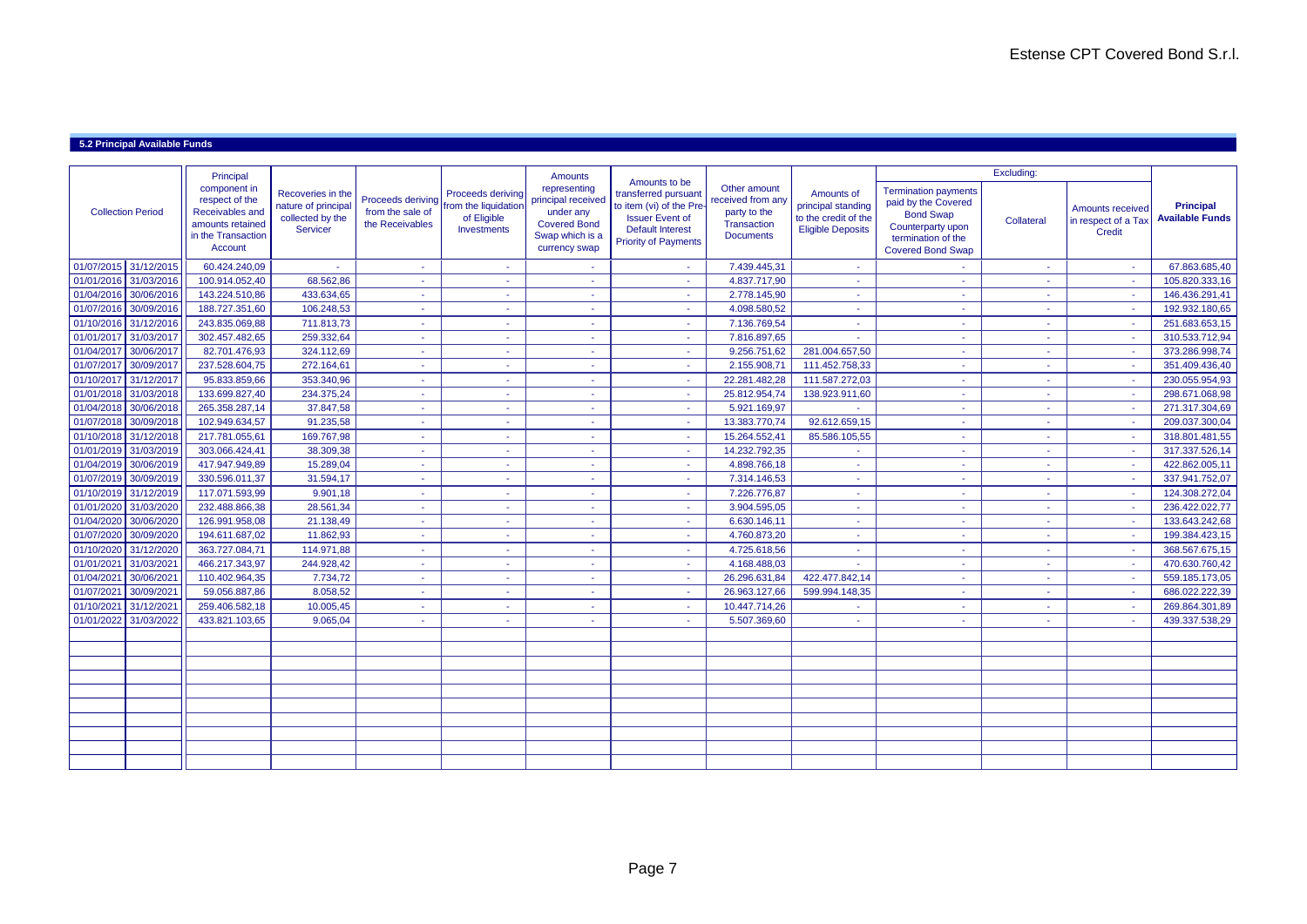#### **6.1 Pre-Issuer Event of Default Interest Priority of Payments**

| Guarantor<br>Payment<br><b>Date</b> | Expenses,<br><b>Retention Amount</b><br>and Agent Fees | Amount due and<br>payable to the<br>Mortgage Pool<br>Swap<br>Counterparties | Amounts due and<br>payable to the<br><b>Covered Bond</b><br>Swap<br>Counterparties | <b>Required Reserve</b><br>Amount | Amounts already paid<br>under item (i) of the Pre-<br><b>Issuer Event of Default</b><br>Principal PoP on any<br>preceding Guarantor<br>PD and not yet repaid<br>under this item | Termination payments to<br>the Swap Counterparties<br>following the occurrence<br>of a Swap Trigger other<br>than payments referred<br>to under items (iv) and<br>(v)(A) | Upon the occurrence<br>of a Servicer<br><b>Termination Event,</b><br>credit all remaining<br><b>Interest Available</b><br>Funds to the Italian<br><b>Collection Account</b> | Amounts to the<br>relevant Seller in<br>respect of Seller's<br>Claims under the<br>Master Transfer and<br>the Warranty and<br><b>ndemnity Agreement</b> | Amounts to the<br>Servicer under<br>clause 10.4.5 of<br>the Servicing<br>Agreement | Interest due and<br>payable to the<br>Seller(s) pursuant<br>to the<br><b>Subordinated Loan</b><br>Agreement | Retain any<br>remaining amounts<br>to the credit of the<br><b>Italian Collection</b><br>Account |
|-------------------------------------|--------------------------------------------------------|-----------------------------------------------------------------------------|------------------------------------------------------------------------------------|-----------------------------------|---------------------------------------------------------------------------------------------------------------------------------------------------------------------------------|--------------------------------------------------------------------------------------------------------------------------------------------------------------------------|-----------------------------------------------------------------------------------------------------------------------------------------------------------------------------|---------------------------------------------------------------------------------------------------------------------------------------------------------|------------------------------------------------------------------------------------|-------------------------------------------------------------------------------------------------------------|-------------------------------------------------------------------------------------------------|
| 28/01/2016                          | 478.775,17                                             | $\sim$                                                                      | $\sim$                                                                             | 461.512,48                        | . .                                                                                                                                                                             | $\sim$                                                                                                                                                                   |                                                                                                                                                                             |                                                                                                                                                         | ÷.                                                                                 | 9.087.022,37                                                                                                | $\sim$                                                                                          |
| 28/04/2016                          | 262.544,45                                             | ÷.                                                                          | $\sim$                                                                             |                                   | . .                                                                                                                                                                             | $\sim$                                                                                                                                                                   | ÷                                                                                                                                                                           | $\overline{\phantom{a}}$                                                                                                                                | ÷.                                                                                 | 4.808.407,66                                                                                                | $\sim$                                                                                          |
| 28/07/2016                          | 377.975,39                                             |                                                                             | $\sim$                                                                             | 61.743,40                         | $\sim$                                                                                                                                                                          | $\sim$                                                                                                                                                                   | ٠                                                                                                                                                                           |                                                                                                                                                         | $\sim$                                                                             | 5.843.172,09                                                                                                | $\sim$                                                                                          |
| 28/10/2016                          | 583.341,15                                             |                                                                             | $\sim$                                                                             | 355.096,87                        | . .                                                                                                                                                                             | . .                                                                                                                                                                      | ÷.                                                                                                                                                                          | 291,57                                                                                                                                                  | $\mathbf{r}$                                                                       | 6.188.249,87                                                                                                | $\omega$                                                                                        |
| 30/01/2017                          | 486.092,63                                             | $\sim$                                                                      | $\sim$                                                                             |                                   | ÷.                                                                                                                                                                              | $\sim$                                                                                                                                                                   | ÷.                                                                                                                                                                          | 197,96                                                                                                                                                  | $\sim$                                                                             | 8.733.659,94                                                                                                | $\sim$                                                                                          |
| 28/04/2017                          | 1.045.092,75                                           |                                                                             | $\sim$                                                                             | 756.119,65                        | $\sim$                                                                                                                                                                          | $\sim$                                                                                                                                                                   | ٠                                                                                                                                                                           | 320,21                                                                                                                                                  | $\sim$                                                                             | 6.762.633,02                                                                                                | $\sim$                                                                                          |
| 28/07/2017                          | 874.594,55                                             | $\sim$                                                                      | $\sim$                                                                             |                                   | $\sim$                                                                                                                                                                          | $\sim$                                                                                                                                                                   | ÷.                                                                                                                                                                          | 249,12                                                                                                                                                  | $\mathbf{r}$                                                                       | 8.069.154,50                                                                                                | $\sim$                                                                                          |
| 30/10/2017                          | 434.354,79                                             |                                                                             | $\sim$                                                                             |                                   | $\sim$                                                                                                                                                                          | ÷.                                                                                                                                                                       | ×.                                                                                                                                                                          | 1.634,20                                                                                                                                                | ÷.                                                                                 | 7.908.565,79                                                                                                | $\sim$                                                                                          |
| 29/01/2018                          | 641.099,73                                             |                                                                             |                                                                                    | 297.989,33                        |                                                                                                                                                                                 |                                                                                                                                                                          |                                                                                                                                                                             | 168,19                                                                                                                                                  |                                                                                    | 7.193.720,00                                                                                                | ÷.                                                                                              |
| 30/04/2018                          | 572.609,81                                             | $\sim$                                                                      | $\sim$                                                                             |                                   | $\sim$                                                                                                                                                                          | $\sim$                                                                                                                                                                   | ÷.                                                                                                                                                                          | 339,99                                                                                                                                                  | $\sim$                                                                             | 6.634.296,74                                                                                                | $\sim$                                                                                          |
| 30/07/2018                          | 755.287,41                                             | ÷                                                                           | $\sim$                                                                             | 197.771.09                        | ÷.                                                                                                                                                                              | $\sim$                                                                                                                                                                   | ×.                                                                                                                                                                          | 266,07                                                                                                                                                  | $\sim$                                                                             | 8.381.963,95                                                                                                | $\sim$                                                                                          |
| 29/10/2018                          | 793.567.69                                             |                                                                             |                                                                                    | 795.296.45                        | $\sim$                                                                                                                                                                          | $\sim$                                                                                                                                                                   | ٠                                                                                                                                                                           | 291,20                                                                                                                                                  | $\sim$                                                                             | 9.580.773,31                                                                                                | $\sim$                                                                                          |
| 28/01/2019                          | 1.027.200,32                                           |                                                                             |                                                                                    | 267.589,08                        | $\sim$                                                                                                                                                                          | $\sim$                                                                                                                                                                   | ×.                                                                                                                                                                          | 213,43                                                                                                                                                  | ÷.                                                                                 | 12.016.916,54                                                                                               | $\sim$                                                                                          |
| 29/04/2019                          | 1.092.618,78                                           |                                                                             |                                                                                    | 54.455,41                         | ж.                                                                                                                                                                              | $\sim$                                                                                                                                                                   | ÷                                                                                                                                                                           | 264,59                                                                                                                                                  | $\sim$                                                                             | 12.423.160,46                                                                                               | $\omega$                                                                                        |
| 29/07/2019                          | 1.271.562,89                                           |                                                                             |                                                                                    |                                   | . .                                                                                                                                                                             | . .                                                                                                                                                                      | ×.                                                                                                                                                                          | 226,42                                                                                                                                                  | ×.                                                                                 | 13.336.775,62                                                                                               | $\sim$                                                                                          |
| 28/10/2019                          | 1.307.712,51                                           | $\sim$                                                                      | ÷.                                                                                 |                                   | $\sim$                                                                                                                                                                          | ÷.                                                                                                                                                                       | ÷                                                                                                                                                                           | ٠                                                                                                                                                       | $\sim$                                                                             | 14.148.705,52                                                                                               | $\sim$                                                                                          |
| 28/01/2020                          | 1.153.664,16                                           |                                                                             | $\sim$                                                                             | 884.245,27                        | ÷.                                                                                                                                                                              | $\sim$                                                                                                                                                                   | ×.                                                                                                                                                                          | ä,                                                                                                                                                      | $\sim$                                                                             | 14.273.677,15                                                                                               | $\sim$                                                                                          |
| 28/04/2020                          | 1.249.213,84                                           | . .                                                                         | $\sim$                                                                             | 1.378.106,94                      | . .                                                                                                                                                                             | . .                                                                                                                                                                      | ÷.                                                                                                                                                                          | 9,84                                                                                                                                                    | $\sim$                                                                             | 13.559.375,93                                                                                               | $\omega$                                                                                        |
| 28/07/2020                          | 1.499.455,92                                           | ÷.                                                                          | $\sim$                                                                             |                                   | $\sim$                                                                                                                                                                          | $\sim$                                                                                                                                                                   | ÷                                                                                                                                                                           |                                                                                                                                                         | $\sim$                                                                             | 16.628.757,35                                                                                               | $\omega$                                                                                        |
| 28/10/2020                          | 1.503.936,15                                           |                                                                             |                                                                                    | 557.103,83                        | . .                                                                                                                                                                             |                                                                                                                                                                          |                                                                                                                                                                             | 373,00                                                                                                                                                  | $\sim$                                                                             | 12.918.717,29                                                                                               | $\sim$                                                                                          |
| 28/01/2021                          | 1.970.939,20                                           |                                                                             |                                                                                    | 4.905.905,45                      | . .                                                                                                                                                                             | . .                                                                                                                                                                      | ÷.                                                                                                                                                                          |                                                                                                                                                         | $\sim$                                                                             | 11.028.529,00                                                                                               | $\sim$                                                                                          |
| 28/04/2021                          | 2.086.270,11                                           |                                                                             | $\sim$                                                                             |                                   | ÷.                                                                                                                                                                              | . .                                                                                                                                                                      | ä.                                                                                                                                                                          | $\overline{\phantom{a}}$                                                                                                                                | $\sim$                                                                             | 19.181.344,36                                                                                               | $\sim$                                                                                          |
| 28/07/2021                          | 1.757.231,25                                           |                                                                             | $\sim$                                                                             | 1.320.786,89                      | $\sim$                                                                                                                                                                          | $\sim$                                                                                                                                                                   | ٠                                                                                                                                                                           | ٠                                                                                                                                                       | $\sim$                                                                             | 16.110.136,02                                                                                               | $\sim$                                                                                          |
| 28/10/2021                          | 1.674.569,54                                           | ÷.                                                                          | $\sim$                                                                             |                                   | ÷.                                                                                                                                                                              | ÷.                                                                                                                                                                       | ÷.                                                                                                                                                                          | ÷                                                                                                                                                       | $\sim$                                                                             | 21.426.739,87                                                                                               | $\sim$                                                                                          |
| 28/01/2022                          | 1.987.745,18                                           | ÷                                                                           | $\sim$                                                                             | 4.858.387,55                      | ÷.                                                                                                                                                                              | ÷.                                                                                                                                                                       | ×.                                                                                                                                                                          | $\overline{\phantom{a}}$                                                                                                                                | $\sim$                                                                             | 17.048.941,57                                                                                               | $\sim$                                                                                          |
| 28/04/2022                          | 1.759.050,67                                           |                                                                             |                                                                                    |                                   |                                                                                                                                                                                 |                                                                                                                                                                          |                                                                                                                                                                             |                                                                                                                                                         |                                                                                    | 25.119.447,62                                                                                               |                                                                                                 |
|                                     |                                                        |                                                                             |                                                                                    |                                   |                                                                                                                                                                                 |                                                                                                                                                                          |                                                                                                                                                                             |                                                                                                                                                         |                                                                                    |                                                                                                             |                                                                                                 |
|                                     |                                                        |                                                                             |                                                                                    |                                   |                                                                                                                                                                                 |                                                                                                                                                                          |                                                                                                                                                                             |                                                                                                                                                         |                                                                                    |                                                                                                             |                                                                                                 |
|                                     |                                                        |                                                                             |                                                                                    |                                   |                                                                                                                                                                                 |                                                                                                                                                                          |                                                                                                                                                                             |                                                                                                                                                         |                                                                                    |                                                                                                             |                                                                                                 |
|                                     |                                                        |                                                                             |                                                                                    |                                   |                                                                                                                                                                                 |                                                                                                                                                                          |                                                                                                                                                                             |                                                                                                                                                         |                                                                                    |                                                                                                             |                                                                                                 |
|                                     |                                                        |                                                                             |                                                                                    |                                   |                                                                                                                                                                                 |                                                                                                                                                                          |                                                                                                                                                                             |                                                                                                                                                         |                                                                                    |                                                                                                             |                                                                                                 |
|                                     |                                                        |                                                                             |                                                                                    |                                   |                                                                                                                                                                                 |                                                                                                                                                                          |                                                                                                                                                                             |                                                                                                                                                         |                                                                                    |                                                                                                             |                                                                                                 |
|                                     |                                                        |                                                                             |                                                                                    |                                   |                                                                                                                                                                                 |                                                                                                                                                                          |                                                                                                                                                                             |                                                                                                                                                         |                                                                                    |                                                                                                             |                                                                                                 |
|                                     |                                                        |                                                                             |                                                                                    |                                   |                                                                                                                                                                                 |                                                                                                                                                                          |                                                                                                                                                                             |                                                                                                                                                         |                                                                                    |                                                                                                             |                                                                                                 |
|                                     |                                                        |                                                                             |                                                                                    |                                   |                                                                                                                                                                                 |                                                                                                                                                                          |                                                                                                                                                                             |                                                                                                                                                         |                                                                                    |                                                                                                             |                                                                                                 |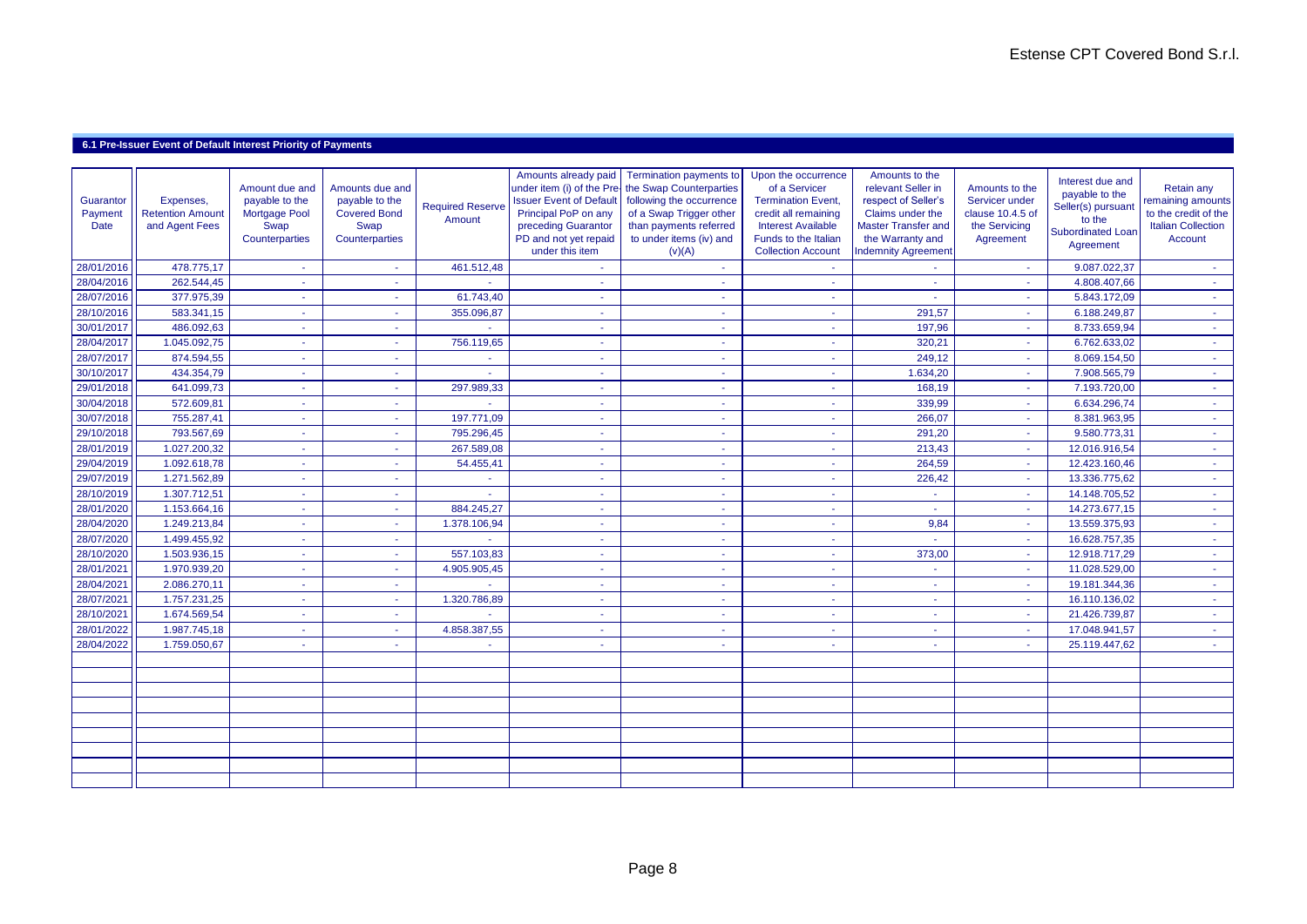### **6.2 Pre-Issuer Event of Default Principal Priority of Payments**

| Guarantor<br>Payment<br><b>Date</b> | Amount under (i) to (vi)<br>of the Pre-Issuer Event<br>of Default Interest<br><b>Priority of Payments (if</b><br>the Interest Available<br>Funds are not sufficient) | Purchase price of<br>Subsequent<br>Receivables in the<br>context of a Revolving<br>or an Integration<br>Assignment | Principal amounts to<br>the CB Swap<br><b>Counterparties in</b><br>respect of CB Swaps<br>which are currency<br>swaps under the CB<br><b>Swap Agreement</b> | <b>Principal amounts</b><br>under the Subordinated<br>Loan Agreement | <b>Termination payments</b><br>to the Swap<br><b>Counterparties following</b><br>the occurrence of a<br>Swap Trigger other than<br>payments referred to<br>under items (iii)(A) | Retain any remaining<br>amounts to the credit of<br>the Italian Collection<br>Account |
|-------------------------------------|----------------------------------------------------------------------------------------------------------------------------------------------------------------------|--------------------------------------------------------------------------------------------------------------------|-------------------------------------------------------------------------------------------------------------------------------------------------------------|----------------------------------------------------------------------|---------------------------------------------------------------------------------------------------------------------------------------------------------------------------------|---------------------------------------------------------------------------------------|
| 28/01/2016                          | ä,                                                                                                                                                                   | ×.                                                                                                                 | $\blacksquare$                                                                                                                                              | $\blacksquare$                                                       | ÷.                                                                                                                                                                              | 67.863.685,40                                                                         |
| 28/04/2016                          | $\sim$                                                                                                                                                               | $\sim$                                                                                                             | $\sim$                                                                                                                                                      | $\sim$                                                               | ٠                                                                                                                                                                               | 105.820.333,16                                                                        |
| 28/07/2016                          | $\sim$                                                                                                                                                               |                                                                                                                    | ä,                                                                                                                                                          | ä,                                                                   | ٠                                                                                                                                                                               | 146.436.291,41                                                                        |
| 28/10/2016                          | ٠                                                                                                                                                                    | $\sim$                                                                                                             | u.                                                                                                                                                          | ÷.                                                                   | <b>A</b>                                                                                                                                                                        | 192.932.180,65                                                                        |
| 30/01/2017                          | $\sim$                                                                                                                                                               | i.                                                                                                                 | $\alpha$                                                                                                                                                    | ٠                                                                    | <b>A</b>                                                                                                                                                                        | 251.683.653,15                                                                        |
| 28/04/2017                          | ä,                                                                                                                                                                   | $\sim$                                                                                                             | ä,                                                                                                                                                          | ä,                                                                   | ÷.                                                                                                                                                                              | 310.533.712,94                                                                        |
| 28/07/2017                          | ä,                                                                                                                                                                   |                                                                                                                    | ä,                                                                                                                                                          | 70.000.000,00                                                        | $\sim$                                                                                                                                                                          | 303.286.998,74                                                                        |
| 30/10/2017                          | $\blacksquare$                                                                                                                                                       | ÷.                                                                                                                 | $\blacksquare$                                                                                                                                              | 200.000.000,00                                                       | ÷.                                                                                                                                                                              | 151.409.436,40                                                                        |
| 29/01/2018                          | ä,                                                                                                                                                                   | ÷.                                                                                                                 | ä,                                                                                                                                                          |                                                                      | $\sim$                                                                                                                                                                          | 230.055.954,93                                                                        |
| 30/04/2018                          | $\sim$                                                                                                                                                               |                                                                                                                    | ä,                                                                                                                                                          | 100.000.000,00                                                       | ä,                                                                                                                                                                              | 198.671.068,98                                                                        |
| 30/07/2018                          | $\sim$                                                                                                                                                               | $\sim$                                                                                                             | ä,                                                                                                                                                          | 150.000.000,00                                                       | $\sim$                                                                                                                                                                          | 121.317.304,69                                                                        |
| 29/10/2018                          | $\sim$                                                                                                                                                               | ÷.                                                                                                                 | $\omega$                                                                                                                                                    |                                                                      | $\sim$                                                                                                                                                                          | 209.037.300,04                                                                        |
| 28/01/2019                          | ٠                                                                                                                                                                    | $\sim$                                                                                                             | $\sim$                                                                                                                                                      | 110.000.000,00                                                       | $\sim$                                                                                                                                                                          | 208.801.481,55                                                                        |
| 29/04/2019                          | ÷                                                                                                                                                                    |                                                                                                                    | ä,                                                                                                                                                          |                                                                      | $\sim$                                                                                                                                                                          | 317.337.526,14                                                                        |
| 29/07/2019                          | ä,                                                                                                                                                                   | ×.                                                                                                                 | ä,                                                                                                                                                          | 200.000.000,00                                                       | ÷.                                                                                                                                                                              | 222.862.005,11                                                                        |
| 28/10/2019                          | ä                                                                                                                                                                    | i.                                                                                                                 | ä,                                                                                                                                                          | 335.000.000,00                                                       | $\sim$                                                                                                                                                                          | 2.941.752,07                                                                          |
| 28/01/2020                          | ä,                                                                                                                                                                   | ×.                                                                                                                 | $\blacksquare$                                                                                                                                              | L.                                                                   | ÷.                                                                                                                                                                              | 124.308.272,04                                                                        |
| 28/04/2020                          | ٠                                                                                                                                                                    | $\sim$                                                                                                             | $\blacksquare$                                                                                                                                              | 235.000.000,00                                                       | $\blacksquare$                                                                                                                                                                  | 1.422.022,77                                                                          |
| 28/07/2020                          | ä,                                                                                                                                                                   | ÷.                                                                                                                 | ä,                                                                                                                                                          | 75.000.000,00                                                        | ÷,                                                                                                                                                                              | 58.643.242,68                                                                         |
| 28/10/2020                          | $\overline{\phantom{a}}$                                                                                                                                             | $\sim$                                                                                                             | $\sim$                                                                                                                                                      |                                                                      | $\sim$                                                                                                                                                                          | 199.384.423,15                                                                        |
| 28/01/2021                          | ×                                                                                                                                                                    | ÷.                                                                                                                 | ä,                                                                                                                                                          | 50.000.000,00                                                        | <b>A</b>                                                                                                                                                                        | 318.567.675,15                                                                        |
| 28/04/2021                          | ٠                                                                                                                                                                    | $\sim$                                                                                                             | $\sim$                                                                                                                                                      | 100.000.000,00                                                       | $\sim$                                                                                                                                                                          | 370.630.760,42                                                                        |
| 28/07/2021                          | ä,                                                                                                                                                                   | <b>A</b>                                                                                                           | ä,                                                                                                                                                          | 50.000.000,00                                                        | ÷.                                                                                                                                                                              | 509.185.173,05                                                                        |
| 28/10/2021                          | ä,                                                                                                                                                                   | ÷.                                                                                                                 | ä,                                                                                                                                                          | 600.000.000,00                                                       | ÷.                                                                                                                                                                              | 86.022.222,39                                                                         |
| 28/01/2022                          | ä                                                                                                                                                                    | $\sim$                                                                                                             | ä,                                                                                                                                                          |                                                                      | $\sim$                                                                                                                                                                          | 269.864.301,89                                                                        |
| 28/04/2022                          | ä,                                                                                                                                                                   | $\blacksquare$                                                                                                     | $\blacksquare$                                                                                                                                              | 250.000.000,00                                                       | ÷.                                                                                                                                                                              | 189.337.538,29                                                                        |
|                                     |                                                                                                                                                                      |                                                                                                                    |                                                                                                                                                             |                                                                      |                                                                                                                                                                                 |                                                                                       |
|                                     |                                                                                                                                                                      |                                                                                                                    |                                                                                                                                                             |                                                                      |                                                                                                                                                                                 |                                                                                       |
|                                     |                                                                                                                                                                      |                                                                                                                    |                                                                                                                                                             |                                                                      |                                                                                                                                                                                 |                                                                                       |
|                                     |                                                                                                                                                                      |                                                                                                                    |                                                                                                                                                             |                                                                      |                                                                                                                                                                                 |                                                                                       |
|                                     |                                                                                                                                                                      |                                                                                                                    |                                                                                                                                                             |                                                                      |                                                                                                                                                                                 |                                                                                       |
|                                     |                                                                                                                                                                      |                                                                                                                    |                                                                                                                                                             |                                                                      |                                                                                                                                                                                 |                                                                                       |
|                                     |                                                                                                                                                                      |                                                                                                                    |                                                                                                                                                             |                                                                      |                                                                                                                                                                                 |                                                                                       |
|                                     |                                                                                                                                                                      |                                                                                                                    |                                                                                                                                                             |                                                                      |                                                                                                                                                                                 |                                                                                       |
|                                     |                                                                                                                                                                      |                                                                                                                    |                                                                                                                                                             |                                                                      |                                                                                                                                                                                 |                                                                                       |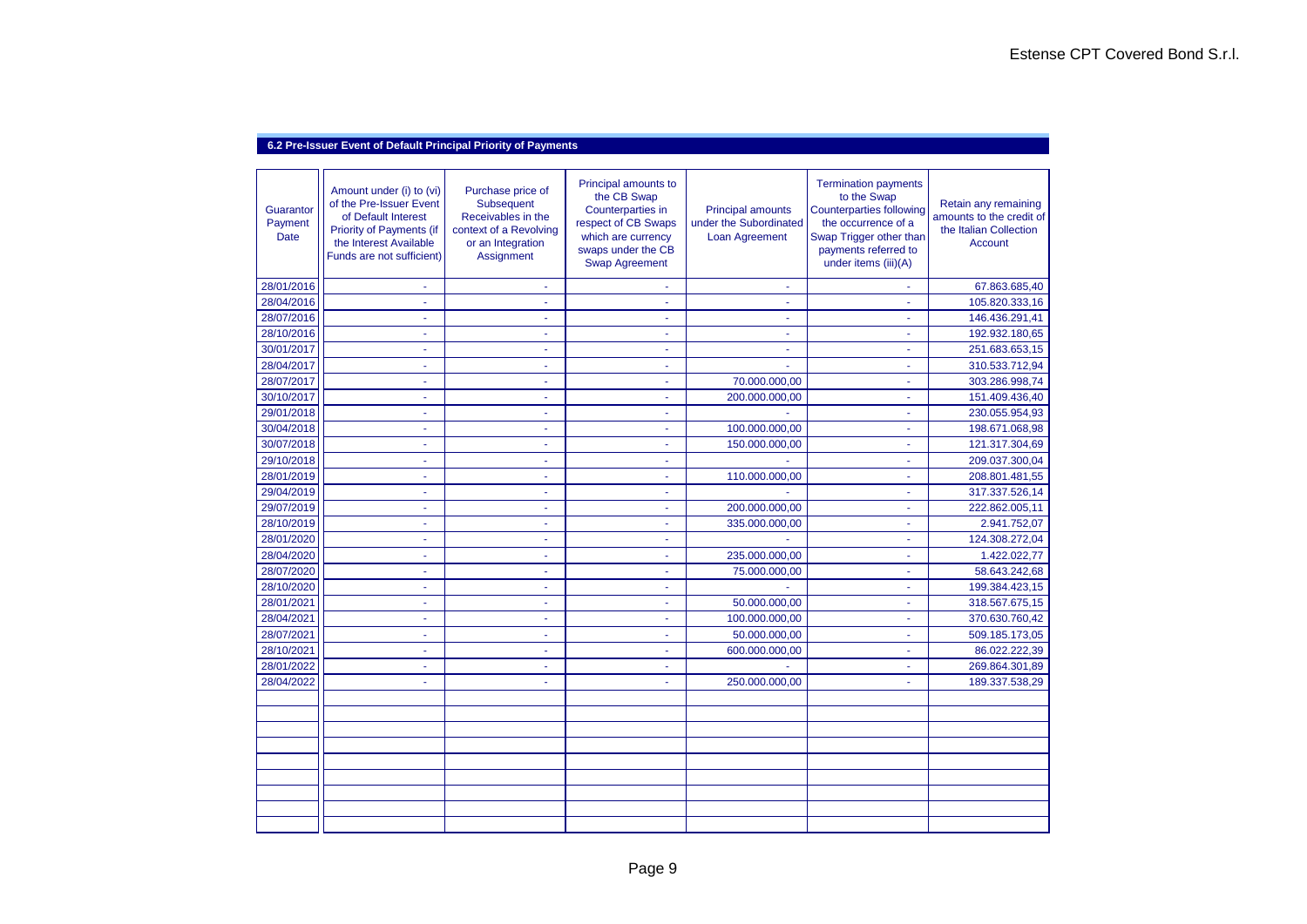| 6.3 Post-Issuer Event of Default Priority of Payments |
|-------------------------------------------------------|
|                                                       |

|                                     | <b>NOT APPLICABLE</b>                    |                                                                                                                            |                                                                                                                                           |                                                                                          |                                                                                                                        |                                                                                                                                                   |                                                                                                                                                                            |                                                                                                                                                           |                                                                                     |                      |  |  |  |  |
|-------------------------------------|------------------------------------------|----------------------------------------------------------------------------------------------------------------------------|-------------------------------------------------------------------------------------------------------------------------------------------|------------------------------------------------------------------------------------------|------------------------------------------------------------------------------------------------------------------------|---------------------------------------------------------------------------------------------------------------------------------------------------|----------------------------------------------------------------------------------------------------------------------------------------------------------------------------|-----------------------------------------------------------------------------------------------------------------------------------------------------------|-------------------------------------------------------------------------------------|----------------------|--|--|--|--|
| Guarantor<br>Payment<br><b>Date</b> | <b>Expenses and</b><br><b>Agent Fees</b> | Amounts to the<br>Swap<br>Counterparties in<br>respect of the<br><b>Swap Agreements</b><br>which are not<br>currency swaps | Interest due under<br>the Covered Bond<br>Guarantee in<br>respect of each<br>Pass Through<br><b>Series and Series</b><br>of Covered Bonds | Amount up to item<br>$B(b)$ of the<br>definition of<br><b>Required Reserve</b><br>Amount | Amounts to the<br>Swap<br>Counterparties in<br>respect of the<br><b>Swap Agreements</b><br>which are currency<br>swaps | Principal due<br>under the Covered<br><b>Bond Guarantee in</b><br>respect of each<br>Pass Through<br><b>Series and Series</b><br>of Covered Bonds | <b>Termination payments</b><br>to the Swap<br>Counterparties following<br>a Swap Trigger other<br>than the payments<br>referred to under items<br>(iii)(a) and $(iv)(a)^*$ | Amounts to the<br>relevant Seller in<br>respect of Seller's<br>Claims under the<br><b>Master Transfer and</b><br>the Warranty and<br>Indemnity Agreement* | Amounts to the<br>Servicer under<br>clause 10.4.5 of the<br>Servicing<br>Agreement* | Remaining<br>moneys* |  |  |  |  |
|                                     |                                          |                                                                                                                            |                                                                                                                                           |                                                                                          |                                                                                                                        |                                                                                                                                                   |                                                                                                                                                                            |                                                                                                                                                           |                                                                                     |                      |  |  |  |  |
|                                     |                                          |                                                                                                                            |                                                                                                                                           |                                                                                          |                                                                                                                        |                                                                                                                                                   |                                                                                                                                                                            |                                                                                                                                                           |                                                                                     |                      |  |  |  |  |
|                                     |                                          |                                                                                                                            |                                                                                                                                           |                                                                                          |                                                                                                                        |                                                                                                                                                   |                                                                                                                                                                            |                                                                                                                                                           |                                                                                     |                      |  |  |  |  |
|                                     |                                          |                                                                                                                            |                                                                                                                                           |                                                                                          |                                                                                                                        |                                                                                                                                                   |                                                                                                                                                                            |                                                                                                                                                           |                                                                                     |                      |  |  |  |  |
|                                     |                                          |                                                                                                                            |                                                                                                                                           |                                                                                          |                                                                                                                        |                                                                                                                                                   |                                                                                                                                                                            |                                                                                                                                                           |                                                                                     |                      |  |  |  |  |
|                                     |                                          |                                                                                                                            |                                                                                                                                           |                                                                                          |                                                                                                                        |                                                                                                                                                   |                                                                                                                                                                            |                                                                                                                                                           |                                                                                     |                      |  |  |  |  |
|                                     |                                          |                                                                                                                            |                                                                                                                                           |                                                                                          |                                                                                                                        |                                                                                                                                                   |                                                                                                                                                                            |                                                                                                                                                           |                                                                                     |                      |  |  |  |  |
|                                     |                                          |                                                                                                                            |                                                                                                                                           |                                                                                          |                                                                                                                        |                                                                                                                                                   |                                                                                                                                                                            |                                                                                                                                                           |                                                                                     |                      |  |  |  |  |
|                                     |                                          |                                                                                                                            |                                                                                                                                           |                                                                                          |                                                                                                                        |                                                                                                                                                   |                                                                                                                                                                            |                                                                                                                                                           |                                                                                     |                      |  |  |  |  |
|                                     |                                          |                                                                                                                            |                                                                                                                                           |                                                                                          |                                                                                                                        |                                                                                                                                                   |                                                                                                                                                                            |                                                                                                                                                           |                                                                                     |                      |  |  |  |  |
|                                     |                                          |                                                                                                                            |                                                                                                                                           |                                                                                          |                                                                                                                        |                                                                                                                                                   |                                                                                                                                                                            |                                                                                                                                                           |                                                                                     |                      |  |  |  |  |
|                                     |                                          |                                                                                                                            |                                                                                                                                           |                                                                                          |                                                                                                                        |                                                                                                                                                   |                                                                                                                                                                            |                                                                                                                                                           |                                                                                     |                      |  |  |  |  |
|                                     |                                          |                                                                                                                            |                                                                                                                                           |                                                                                          |                                                                                                                        |                                                                                                                                                   |                                                                                                                                                                            |                                                                                                                                                           |                                                                                     |                      |  |  |  |  |
|                                     |                                          |                                                                                                                            |                                                                                                                                           |                                                                                          |                                                                                                                        |                                                                                                                                                   |                                                                                                                                                                            |                                                                                                                                                           |                                                                                     |                      |  |  |  |  |
|                                     |                                          |                                                                                                                            |                                                                                                                                           |                                                                                          |                                                                                                                        |                                                                                                                                                   |                                                                                                                                                                            |                                                                                                                                                           |                                                                                     |                      |  |  |  |  |

*\* After each Pass Through Series and Series of Covered Bonds has been fully repaid or repayment in full of the Covered Bonds has been provided for.*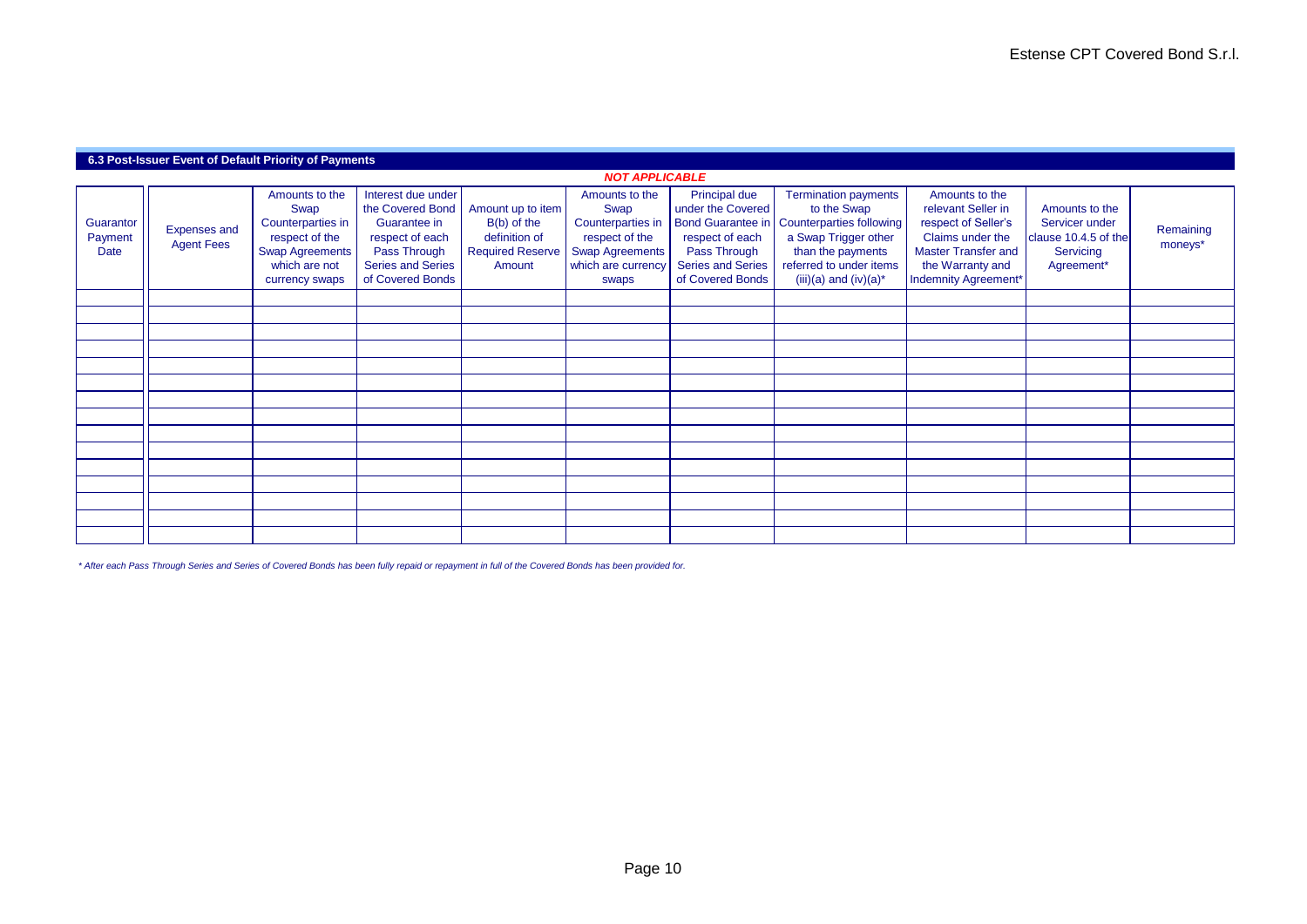| 6.4 Post-Breach of Amortisation Test Priority of Payments |                                          |                                          |                                                                                                                                                            |                                                                                                                                                                                         |                                                                                                                                                                 |                                                                                    |                                                                                                                   |  |  |  |  |  |  |  |
|-----------------------------------------------------------|------------------------------------------|------------------------------------------|------------------------------------------------------------------------------------------------------------------------------------------------------------|-----------------------------------------------------------------------------------------------------------------------------------------------------------------------------------------|-----------------------------------------------------------------------------------------------------------------------------------------------------------------|------------------------------------------------------------------------------------|-------------------------------------------------------------------------------------------------------------------|--|--|--|--|--|--|--|
|                                                           | <b>NOT APPLICABLE</b>                    |                                          |                                                                                                                                                            |                                                                                                                                                                                         |                                                                                                                                                                 |                                                                                    |                                                                                                                   |  |  |  |  |  |  |  |
| Guarantor<br>Payment<br><b>Date</b>                       | <b>Expenses and</b><br><b>Agent Fees</b> | Amounts to the<br>Swap<br>Counterparties | Interest and principal<br>due under the<br><b>Covered Bond</b><br>Guarantee in respect<br>of each Pass Through<br><b>Series of Covered</b><br><b>Bonds</b> | Termination payments to<br>the Swap Counterparties<br>under the terms of the<br>Swap Agreements,<br>following a Swap Trigger<br>other than the payments<br>referred to under item (iii) | Amounts to the<br>relevant Seller in<br>respect of Seller's<br>Claims under the<br><b>Master Transfer and</b><br>the Warranty and<br><b>Indemnity Agreement</b> | Amounts to the<br>Servicer under<br>clause 10.4.5 of the<br>Servicing<br>Agreement | Remaining<br>moneys towards<br>repayment of<br>amounts<br>outstanding under<br>the Subordinated<br>Loan Agreement |  |  |  |  |  |  |  |
|                                                           |                                          |                                          |                                                                                                                                                            |                                                                                                                                                                                         |                                                                                                                                                                 |                                                                                    |                                                                                                                   |  |  |  |  |  |  |  |
|                                                           |                                          |                                          |                                                                                                                                                            |                                                                                                                                                                                         |                                                                                                                                                                 |                                                                                    |                                                                                                                   |  |  |  |  |  |  |  |
|                                                           |                                          |                                          |                                                                                                                                                            |                                                                                                                                                                                         |                                                                                                                                                                 |                                                                                    |                                                                                                                   |  |  |  |  |  |  |  |
|                                                           |                                          |                                          |                                                                                                                                                            |                                                                                                                                                                                         |                                                                                                                                                                 |                                                                                    |                                                                                                                   |  |  |  |  |  |  |  |
|                                                           |                                          |                                          |                                                                                                                                                            |                                                                                                                                                                                         |                                                                                                                                                                 |                                                                                    |                                                                                                                   |  |  |  |  |  |  |  |
|                                                           |                                          |                                          |                                                                                                                                                            |                                                                                                                                                                                         |                                                                                                                                                                 |                                                                                    |                                                                                                                   |  |  |  |  |  |  |  |
|                                                           |                                          |                                          |                                                                                                                                                            |                                                                                                                                                                                         |                                                                                                                                                                 |                                                                                    |                                                                                                                   |  |  |  |  |  |  |  |
|                                                           |                                          |                                          |                                                                                                                                                            |                                                                                                                                                                                         |                                                                                                                                                                 |                                                                                    |                                                                                                                   |  |  |  |  |  |  |  |
|                                                           |                                          |                                          |                                                                                                                                                            |                                                                                                                                                                                         |                                                                                                                                                                 |                                                                                    |                                                                                                                   |  |  |  |  |  |  |  |
|                                                           |                                          |                                          |                                                                                                                                                            |                                                                                                                                                                                         |                                                                                                                                                                 |                                                                                    |                                                                                                                   |  |  |  |  |  |  |  |
|                                                           |                                          |                                          |                                                                                                                                                            |                                                                                                                                                                                         |                                                                                                                                                                 |                                                                                    |                                                                                                                   |  |  |  |  |  |  |  |
|                                                           |                                          |                                          |                                                                                                                                                            |                                                                                                                                                                                         |                                                                                                                                                                 |                                                                                    |                                                                                                                   |  |  |  |  |  |  |  |
|                                                           |                                          |                                          |                                                                                                                                                            |                                                                                                                                                                                         |                                                                                                                                                                 |                                                                                    |                                                                                                                   |  |  |  |  |  |  |  |
|                                                           |                                          |                                          |                                                                                                                                                            |                                                                                                                                                                                         |                                                                                                                                                                 |                                                                                    |                                                                                                                   |  |  |  |  |  |  |  |
|                                                           |                                          |                                          |                                                                                                                                                            |                                                                                                                                                                                         |                                                                                                                                                                 |                                                                                    |                                                                                                                   |  |  |  |  |  |  |  |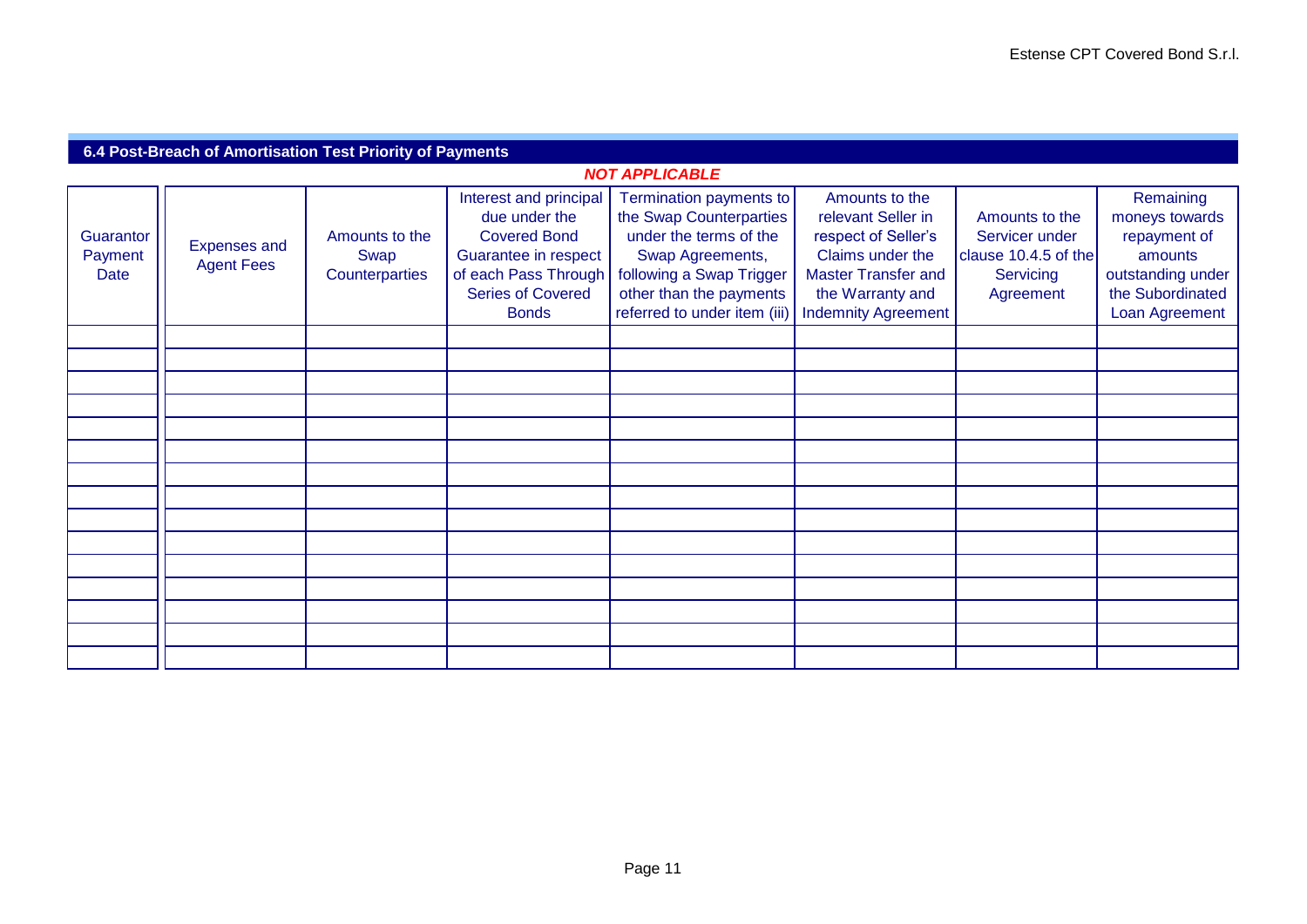|                                     | 6.5 Post-Guarantor Event of Default Priority of Payments |                                          |                                                                                                                                                            |                                                                                                                                                                                         |                                                                                                                                                                 |                                                                                    |                                                                                                                   |  |  |  |  |  |  |
|-------------------------------------|----------------------------------------------------------|------------------------------------------|------------------------------------------------------------------------------------------------------------------------------------------------------------|-----------------------------------------------------------------------------------------------------------------------------------------------------------------------------------------|-----------------------------------------------------------------------------------------------------------------------------------------------------------------|------------------------------------------------------------------------------------|-------------------------------------------------------------------------------------------------------------------|--|--|--|--|--|--|
|                                     |                                                          |                                          |                                                                                                                                                            | <b>NOT APPLICABLE</b>                                                                                                                                                                   |                                                                                                                                                                 |                                                                                    |                                                                                                                   |  |  |  |  |  |  |
| Guarantor<br>Payment<br><b>Date</b> | <b>Expenses and</b><br><b>Agent Fees</b>                 | Amounts to the<br>Swap<br>Counterparties | Interest and principal<br>due under the<br><b>Covered Bond</b><br>Guarantee in respect<br>of each Pass Through<br><b>Series of Covered</b><br><b>Bonds</b> | Termination payments to<br>the Swap Counterparties<br>under the terms of the<br>Swap Agreements,<br>following a Swap Trigger<br>other than the payments<br>referred to under item (iii) | Amounts to the<br>relevant Seller in<br>respect of Seller's<br>Claims under the<br><b>Master Transfer and</b><br>the Warranty and<br><b>Indemnity Agreement</b> | Amounts to the<br>Servicer under<br>clause 10.4.5 of the<br>Servicing<br>Agreement | Remaining<br>moneys towards<br>repayment of<br>amounts<br>outstanding under<br>the Subordinated<br>Loan Agreement |  |  |  |  |  |  |
|                                     |                                                          |                                          |                                                                                                                                                            |                                                                                                                                                                                         |                                                                                                                                                                 |                                                                                    |                                                                                                                   |  |  |  |  |  |  |
|                                     |                                                          |                                          |                                                                                                                                                            |                                                                                                                                                                                         |                                                                                                                                                                 |                                                                                    |                                                                                                                   |  |  |  |  |  |  |
|                                     |                                                          |                                          |                                                                                                                                                            |                                                                                                                                                                                         |                                                                                                                                                                 |                                                                                    |                                                                                                                   |  |  |  |  |  |  |
|                                     |                                                          |                                          |                                                                                                                                                            |                                                                                                                                                                                         |                                                                                                                                                                 |                                                                                    |                                                                                                                   |  |  |  |  |  |  |
|                                     |                                                          |                                          |                                                                                                                                                            |                                                                                                                                                                                         |                                                                                                                                                                 |                                                                                    |                                                                                                                   |  |  |  |  |  |  |
|                                     |                                                          |                                          |                                                                                                                                                            |                                                                                                                                                                                         |                                                                                                                                                                 |                                                                                    |                                                                                                                   |  |  |  |  |  |  |
|                                     |                                                          |                                          |                                                                                                                                                            |                                                                                                                                                                                         |                                                                                                                                                                 |                                                                                    |                                                                                                                   |  |  |  |  |  |  |
|                                     |                                                          |                                          |                                                                                                                                                            |                                                                                                                                                                                         |                                                                                                                                                                 |                                                                                    |                                                                                                                   |  |  |  |  |  |  |
|                                     |                                                          |                                          |                                                                                                                                                            |                                                                                                                                                                                         |                                                                                                                                                                 |                                                                                    |                                                                                                                   |  |  |  |  |  |  |
|                                     |                                                          |                                          |                                                                                                                                                            |                                                                                                                                                                                         |                                                                                                                                                                 |                                                                                    |                                                                                                                   |  |  |  |  |  |  |
|                                     |                                                          |                                          |                                                                                                                                                            |                                                                                                                                                                                         |                                                                                                                                                                 |                                                                                    |                                                                                                                   |  |  |  |  |  |  |
|                                     |                                                          |                                          |                                                                                                                                                            |                                                                                                                                                                                         |                                                                                                                                                                 |                                                                                    |                                                                                                                   |  |  |  |  |  |  |
|                                     |                                                          |                                          |                                                                                                                                                            |                                                                                                                                                                                         |                                                                                                                                                                 |                                                                                    |                                                                                                                   |  |  |  |  |  |  |
|                                     |                                                          |                                          |                                                                                                                                                            |                                                                                                                                                                                         |                                                                                                                                                                 |                                                                                    |                                                                                                                   |  |  |  |  |  |  |
|                                     |                                                          |                                          |                                                                                                                                                            |                                                                                                                                                                                         |                                                                                                                                                                 |                                                                                    |                                                                                                                   |  |  |  |  |  |  |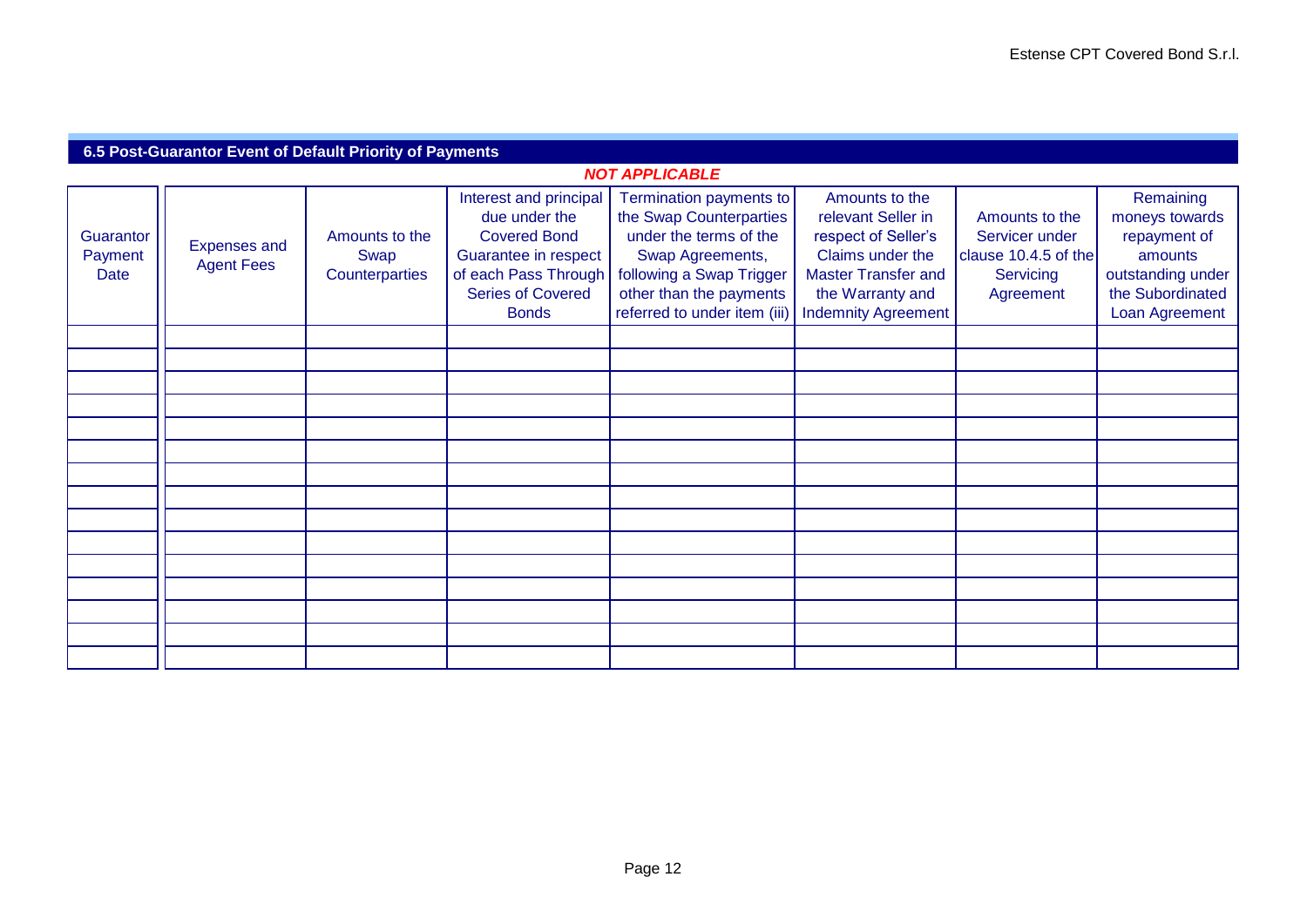### **7. Required Reserve Amount**

| Guarantor<br>Payment<br>Date | <b>Initial Reserve</b><br>Amount | Opening balance<br>of the Reserve<br>Account | If the Issuer's short term,<br>unsecured, unsubordinated and<br>unquaranteed debt obligations<br>are rated at least "P-1" by<br>Moody's, nil or such other<br>amount as agreed between the<br><b>Issuer and the Guarantor from</b><br>time to time<br>(A) | Amount payable<br>in respect of (ii)<br>and (iii) of the Pre-<br><b>Issuer Event of</b><br><b>Default Interest</b><br>Priority<br>(a) | Higher of (i) zero and (ii)<br>the net amount payable on<br>any Covered Bond Swap in<br>the following three months<br>or the interest amount due<br>under that Series of<br>Covered Bonds in the<br>following three months*<br>(b) | Euro 400,000.00<br>(c) | <b>Required</b><br><b>Reserve Amount</b><br>$(B) = (a)+(b)+(c)$ | Shortfall      | <b>Closing balance</b><br>of the Reserve<br>Account |
|------------------------------|----------------------------------|----------------------------------------------|-----------------------------------------------------------------------------------------------------------------------------------------------------------------------------------------------------------------------------------------------------------|---------------------------------------------------------------------------------------------------------------------------------------|------------------------------------------------------------------------------------------------------------------------------------------------------------------------------------------------------------------------------------|------------------------|-----------------------------------------------------------------|----------------|-----------------------------------------------------|
| 28/01/2016                   | 949.461,81                       | 949.461.81                                   | N.A                                                                                                                                                                                                                                                       | 470.661.78                                                                                                                            | 540.312,50                                                                                                                                                                                                                         | 400.000.00             | 1.410.974.28                                                    | $\omega$       | 1.410.974.28                                        |
| 28/04/2016                   | 949.461,81                       | 1.410.974,28                                 | N.A.                                                                                                                                                                                                                                                      | 228.641,83                                                                                                                            | 391.805,58                                                                                                                                                                                                                         | 400.000,00             | 1.020.447,41                                                    | $\sim$         | 1.020.447,41                                        |
| 28/07/2016                   | 949.461,81                       | 1.020.447,41                                 | N.A.                                                                                                                                                                                                                                                      | 359.551,93                                                                                                                            | 322.638,88                                                                                                                                                                                                                         | 400.000,00             | 1.082.190,81                                                    | $\sim$         | 1.082.190,81                                        |
| 28/10/2016                   | 949.461,81                       | 1.082.190,81                                 | N.A.                                                                                                                                                                                                                                                      | 582.236,26                                                                                                                            | 455.051,42                                                                                                                                                                                                                         | 400.000,00             | 1.437.287,68                                                    | ÷              | 1.437.287,68                                        |
| 30/01/2017                   | 949.461,81                       | 1.437.287,68                                 | N.A.                                                                                                                                                                                                                                                      | 448.758,48                                                                                                                            | 395.755,54                                                                                                                                                                                                                         | 400.000,00             | 1.244.514,02                                                    | ÷              | 1.244.514,02                                        |
| 28/04/2017                   | 949.461,81                       | 1.244.514,02                                 | N.A.                                                                                                                                                                                                                                                      | 1.029.065,18                                                                                                                          | 571.568,50                                                                                                                                                                                                                         | 400.000,00             | 2.000.633,68                                                    | $\sim$         | 2.000.633,68                                        |
| 28/07/2017                   | 949.461,81                       | 2.000.633,68                                 | N.A                                                                                                                                                                                                                                                       | 858.253.09                                                                                                                            | 587.630.58                                                                                                                                                                                                                         | 400.000,00             | 1.845.883.67                                                    | $\omega$       | 1.845.883,67                                        |
| 30/10/2017                   | 949.461,81                       | 1.845.883,67                                 | N.A.                                                                                                                                                                                                                                                      | 407.440,89                                                                                                                            | 502.105,12                                                                                                                                                                                                                         | 400.000,00             | 1.309.546,01                                                    | $\blacksquare$ | 1.309.546,01                                        |
| 29/01/2018                   | 949.461,81                       | 1.309.546,01                                 | N.A.                                                                                                                                                                                                                                                      | 602.432,00                                                                                                                            | 605.103,34                                                                                                                                                                                                                         | 400.000,00             | 1.607.535,34                                                    | $\sim$         | 1.607.535,34                                        |
| 30/04/2018                   | 949.461,81                       | 1.607.535,34                                 | N.A.                                                                                                                                                                                                                                                      | 558.722,55                                                                                                                            | 591.297,84                                                                                                                                                                                                                         | 400.000,00             | 1.550.020,39                                                    | $\sim$         | 1.550.020,39                                        |
| 30/07/2018                   | 949.461,81                       | 1.550.020,39                                 | N.A.                                                                                                                                                                                                                                                      | 739.102,56                                                                                                                            | 608.688,92                                                                                                                                                                                                                         | 400.000,00             | 1.747.791,48                                                    | ÷              | 1.747.791,48                                        |
| 29/10/2018                   | 949.461,81                       | 1.747.791,48                                 | N.A.                                                                                                                                                                                                                                                      | 776.748,19                                                                                                                            | 1.366.339,74                                                                                                                                                                                                                       | 400.000,00             | 2.543.087.93                                                    | $\sim$         | 2.543.087,93                                        |
| 28/01/2019                   | 949.461,81                       | 2.543.087,93                                 | N.A.                                                                                                                                                                                                                                                      | 991.228,59                                                                                                                            | 1.419.448,42                                                                                                                                                                                                                       | 400.000,00             | 2.810.677,01                                                    | $\sim$         | 2.810.677,01                                        |
| 29/04/2019                   | 949.461,81                       | 2.810.677,01                                 | N.A.                                                                                                                                                                                                                                                      | 1.074.652,42                                                                                                                          | 1.390.480,00                                                                                                                                                                                                                       | 400.000,00             | 2.865.132,42                                                    | $\sim$         | 2.865.132,42                                        |
| 29/07/2019                   | 949.461,81                       | 2.865.132,42                                 | N.A.                                                                                                                                                                                                                                                      | 1.261.471,20                                                                                                                          | 1.071.828,42                                                                                                                                                                                                                       | 400.000,00             | 2.733.299,62                                                    | $\sim$         | 2.733.299,62                                        |
| 28/10/2019                   | 949.461,81                       | 2.733.299,62                                 | N.A.                                                                                                                                                                                                                                                      | 1.301.572,69                                                                                                                          | 956.697,82                                                                                                                                                                                                                         | 400.000,00             | 2.658.270,51                                                    | $\sim$         | 2.658.270,51                                        |
| 28/01/2020                   | 949.461,81                       | 2.658.270,51                                 | N.A                                                                                                                                                                                                                                                       | 1.109.311,95                                                                                                                          | 2.033.203,82                                                                                                                                                                                                                       | 400.000,00             | 3.542.515,77                                                    | ×.             | 3.542.515,77                                        |
| 28/04/2020                   | 949.461,81                       | 3.542.515,77                                 | N.A                                                                                                                                                                                                                                                       | 1.238.276.07                                                                                                                          | 3.282.346,64                                                                                                                                                                                                                       | 400.000,00             | 4.920.622,71                                                    | $\sim$         | 4.920.622,71                                        |
| 28/07/2020                   | 949.461,81                       | 4.920.622,71                                 | N.A.                                                                                                                                                                                                                                                      | 1.487.695,09                                                                                                                          | 741.928,82                                                                                                                                                                                                                         | 400.000,00             | 2.629.623,91                                                    | $\blacksquare$ | 2.629.623,91                                        |
| 28/10/2020                   | 949.461,81                       | 2.629.623,91                                 | N.A.                                                                                                                                                                                                                                                      | 1.492.731,00                                                                                                                          | 1.293.996,74                                                                                                                                                                                                                       | 400.000,00             | 3.186.727,74                                                    | $\sim$         | 3.186.727,74                                        |
| 28/01/2021                   | 949.461,81                       | 3.186.727,74                                 | N.A.                                                                                                                                                                                                                                                      | 1.939.033,18                                                                                                                          | 5.753.600,00                                                                                                                                                                                                                       | 400.000,00             | 8.092.633,18                                                    |                | 8.092.633,18                                        |
| 28/04/2021                   | 949.461,81                       | 8.092.633,18                                 | N.A.                                                                                                                                                                                                                                                      | 2.069.311,58                                                                                                                          | 1.500.755,54                                                                                                                                                                                                                       | 400.000,00             | 3.970.067,12                                                    |                | 3.970.067,12                                        |
| 28/07/2021                   | 949.461,81                       | 3.970.067,12                                 | N.A                                                                                                                                                                                                                                                       | 1.752.098,45                                                                                                                          | 3.138.755,56                                                                                                                                                                                                                       | 400.000,00             | 5.290.854,01                                                    | $\sim$         | 5.290.854,01                                        |
| 28/10/2021                   | 949.461,81                       | 5.290.854,01                                 | N.A.                                                                                                                                                                                                                                                      | 1.672.629,54                                                                                                                          | 1.102.222,26                                                                                                                                                                                                                       | 400.000,00             | 3.174.851,80                                                    | $\sim$         | 3.174.851,80                                        |
| 28/01/2022                   | 949.461,81                       | 3.174.851,80                                 | N.A.                                                                                                                                                                                                                                                      | 1.960.739,35                                                                                                                          | 5.672.500,00                                                                                                                                                                                                                       | 400.000,00             | 8.033.239,35                                                    | $\sim$         | 8.033.239,35                                        |
| 28/04/2022                   | 949.461,81                       | 8.033.239,35                                 | N.A.                                                                                                                                                                                                                                                      | 1.747.446,63                                                                                                                          | 1.894.583,32                                                                                                                                                                                                                       | 400.000,00             | 4.042.029,95                                                    | $\sim$         | 4.042.029,95                                        |
|                              |                                  |                                              |                                                                                                                                                                                                                                                           |                                                                                                                                       |                                                                                                                                                                                                                                    |                        |                                                                 |                |                                                     |
|                              |                                  |                                              |                                                                                                                                                                                                                                                           |                                                                                                                                       |                                                                                                                                                                                                                                    |                        |                                                                 |                |                                                     |
|                              |                                  |                                              |                                                                                                                                                                                                                                                           |                                                                                                                                       |                                                                                                                                                                                                                                    |                        |                                                                 |                |                                                     |
|                              |                                  |                                              |                                                                                                                                                                                                                                                           |                                                                                                                                       |                                                                                                                                                                                                                                    |                        |                                                                 |                |                                                     |
|                              |                                  |                                              |                                                                                                                                                                                                                                                           |                                                                                                                                       |                                                                                                                                                                                                                                    |                        |                                                                 |                |                                                     |
|                              |                                  |                                              |                                                                                                                                                                                                                                                           |                                                                                                                                       |                                                                                                                                                                                                                                    |                        |                                                                 |                |                                                     |
|                              |                                  |                                              |                                                                                                                                                                                                                                                           |                                                                                                                                       |                                                                                                                                                                                                                                    |                        |                                                                 |                |                                                     |

*\* If no Covered Bond Swap has been entered into or if it has been entered into with BPER in relation to a Series of Covered Bonds.*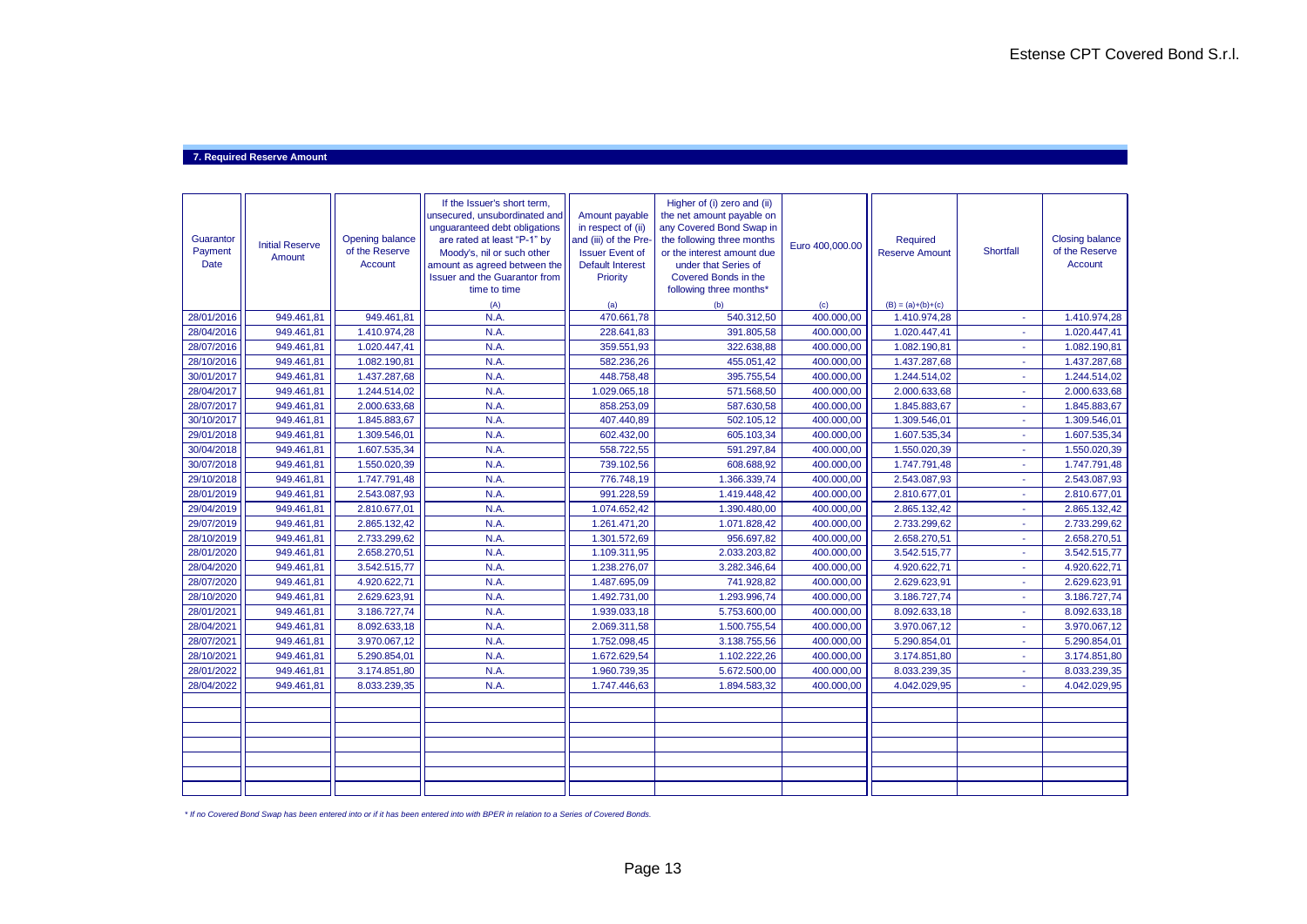|                       |                          |                             |                                        | <b>Performing Loans</b>                        |                                       |                  |                         |                                        | <b>Loans in Arrears</b>                        |                                       |                |                             | Non Performing Loans |                             |
|-----------------------|--------------------------|-----------------------------|----------------------------------------|------------------------------------------------|---------------------------------------|------------------|-------------------------|----------------------------------------|------------------------------------------------|---------------------------------------|----------------|-----------------------------|----------------------|-----------------------------|
|                       | <b>Collection Period</b> | <b>Outstading Principal</b> | <b>Unpaid Principal</b><br>Instalments | <b>Outstanding</b><br><b>Principal Balance</b> | <b>Unpaid Interest</b><br>Instalments | <b>Total</b>     | Outstading<br>Principal | <b>Unpaid Principal</b><br>Instalments | <b>Outstanding</b><br><b>Principal Balance</b> | <b>Unpaid Interest</b><br>Instalments | <b>Total</b>   | <b>Collateral Portfolio</b> | <b>Total</b>         | <b>Accounting Portfolio</b> |
| 01/07/2015 31/12/2015 |                          | 776.336.783,50              | 26.488,08                              | 776.363.271,58                                 | 9.550,13                              | 776.372.821.71   | 22.886.881,77           | 542,604.00                             | 23.429.485,77                                  | 200.266,46                            | 23.629.752,23  | 799.792.757,35              | 4.625.931.71         | 804.628.505,65              |
| 01/01/2016 31/03/2016 |                          | 735.980.653,16              | 24.375,42                              | 736.005.028,58                                 | 6.523,30                              | 736.011.551,88   | 23.274.258,47           | 737.383,89                             | 24.011.642,36                                  | 237.766.80                            | 24.249.409,16  | 760.016.670,94              | 6.396.947.55         | 766.657.908,59              |
| 01/04/2016            | 30/06/2010               | 1.162.061.528.48            | 77.780.83                              | 1.162.139.309.31                               | 29.430,66                             | 1.162.168.739,97 | 31.055.395.08           | 577.884.98                             | 31.633.280.06                                  | 196.014.02                            | 31.829.294.08  | 1.193.772.589,37            | 9.764.237,48         | 1.203.762.271,53            |
| 01/07/2016            | 30/09/201                | 1.112.651.501.12            | 31.144,85                              | 1.112.682.645.97                               | 22.144.23                             | 1.112.704.790,20 | 31.909.427,41           | 656.979.15                             | 32.566.406.56                                  | 221.458.28                            | 32.787.864,84  | 1.145.249.052.53            | 11.114.112,09        | 1.156.606.767,13            |
| 01/10/2016            | 31/12/2010               | 1.458.758.239.89            | 17,985.65                              | 1.458.776.225.54                               | 5.918.67                              | 1.458.782.144.21 | 36.290.524.79           | 783.974.97                             | 37.074.499.76                                  | 238.359.92                            | 37.312.859.68  | 1.495.850.725.30            | 11.935.813.58        | 1.508.030.817.47            |
| 01/01/2017            | 31/03/201                | 1.386.784.728,79            | 39.757.92                              | 1.386.824.486,71                               | 8.678.38                              | 1.386.833.165.09 | 43.997.379,70           | 808.451.78                             | 44.805.831,48                                  | 283.533.22                            | 45.089.364.70  | 1.431.630.318.19            | 17.752.357.74        | 1.449.674.887,53            |
| 01/04/2017            | 30/06/201                | 1.329.615.172.21            | 200.893.80                             | 1.329.816.066.01                               | 13.311,25                             | 1.329.829.377,26 | 38.573.462.50           | 791.923.98                             | 39.365.386.48                                  | 224.976.60                            | 39.590.363,08  | 1.369.181.452.49            | 15.924.802.94        | 1.385.344.543,28            |
| 01/07/2017            | 30/09/201                | 1.282.858.261,59            | 11.955.33                              | 1.282.870.216,92                               | 3.336,75                              | 1.282.873.553,67 | 33.660.364,92           | 692.115.47                             | 34.352.480,39                                  | 192.532.17                            | 34.545.012,56  | 1.317.222.697,31            | 23.183.205,77        | 1.340.601.772,00            |
| 01/10/2017            | 31/12/201                | 1.211.776.702,85            | 10.008,05                              | 1.211.786.710,90                               | 8.921,53                              | 1.211.795.632,43 | 25.881.657,57           | 652.464.76                             | 26.534.122,33                                  | 160.890,84                            | 26.695.013,17  | 1.238.320.833,23            | 23.449.803,35        | 1.261.940.448,95            |
| 01/01/2018            | 31/03/201                | 1.156.279.842,82            | 22.333,67                              | 1.156.302.176,49                               | 4.388.27                              | 1.156.306.564,76 | 34.858.702,65           | 991.527,06                             | 35.850.229,71                                  | 248.558,28                            | 36.098.787,99  | 1.192.152.406,20            | 883.956.11           | 1.193.289.308,86            |
| 01/04/2018            | 30/06/201                | 1.672.141.176,15            | 265.480.4                              | 1.672.406.656,56                               | 14.752,52                             | 1.672.421.409,08 | 36.618.831,77           | 853.714.72                             | 37.472.546,49                                  | 280.529.20                            | 37.753.075,69  | 1.709.879.203,05            | 5.076.235,23         | 1.715.250.720,00            |
| 01/07/2018            | 30/09/201                | 2.299.481.622,10            | 32.529,03                              | 2.299.514.151,13                               | 5.213,38                              | 2.299.519.364,51 | 50.171.688,22           | 976.487,06                             | 51.148.175,28                                  | 212.263,27                            | 51.360.438,55  | 2.350.662.326,41            | 7.996.774,93         | 2.358.876.577,99            |
| 01/10/2018            | 31/12/201                | 2.204.464.349.21            | 76.022.28                              | 2.204.540.371.49                               | 12.929,92                             | 2.204.553.301,41 | 32.419.759,30           | 683.154.30                             | 33.102.913.60                                  | 166,891.05                            | 33.269.804,65  | 2.237.643.285,09            | 11.386.176.63        | 2.249.209.282,69            |
| 01/01/2019 31/03/201  |                          | 2.359.907.902.01            | 100.490.06                             | 2.360.008.392.07                               | 18.309.53                             | 2.360.026.701.60 | 54.713.425.30           | 1.241.118.63                           | 55.954.543.93                                  | 272.519.45                            | 56.227.063.38  | 2.415.962.936.00            | 1.118.248.93         | 2.417.372.013.91            |
| 01/04/2019            | 30/06/201                | 2.852.042.061,77            | 104.758.87                             | 2.852.146.820,64                               | 22.741,96                             | 2.852.169.562,60 | 49.837.531,87           | 1.461.904,02                           | 51.299.435,89                                  | 262.583,02                            | 51.562.018,91  | 2.903.446.256,53            | 1.966.341,28         | 2.905.697.922,79            |
| 01/07/2019            | 30/09/201                | 2.742.728.771.56            | 108.133.34                             | 2.742.836.904.90                               | 39,766.0                              | 2.742.876.670,91 | 43.056.840,26           | 1.020.561.79                           | 44.077.402,05                                  | 214,637.98                            | 44.292.040.03  | 2.786.914.306,95            | 3.434.667.55         | 2.790.603.378,49            |
| 01/10/2019            | 31/12/201                | 3.221.077.152.82            | 146,301.75                             | 3.221.223.454.57                               | 29.857.83                             | 3.221.253.312,40 | 39.950.858.55           | 831.228.75                             | 40.782.087,30                                  | 201.591.48                            | 40.983.678.78  | 3.262.005.541.87            | 2.100.636.35         | 3.264.337.627,53            |
| 01/01/2020            | 31/03/2020               | 3.446.383.597.03            | 803.884.73                             | 3.447.187.481,76                               | 160.841.49                            | 3.447.348.323,25 | 142.240.521,68          | 2.519.054.65                           | 144.759.576,33                                 | 562.153.07                            | 145.321.729,40 | 3.591.947.058,09            | 2.566.583.67         | 3.595.236.636,32            |
| 01/04/2020            | 30/06/202                | 4.582.151.726,60            | 46.895,80                              | 4.582.198.622,40                               | 9.262,94                              | 4.582.207.885,34 | 32.250.198,73           | 555.275,61                             | 32.805.474,34                                  | 171.805,61                            | 32.977.279,95  | 4.615.004.096,74            | 1.963.248,23         | 4.617.148.413,52            |
| 01/07/2020            | 30/09/2020               | 4.452.213.002.25            | 25.378,26                              | 4.452.238.380,51                               | 6.640,84                              | 4.452.245.021,35 | 20.810.394,00           | 344.208.68                             | 21.154.602,68                                  | 84.765,24                             | 21.239.367,92  | 4.473.392.983,19            | 2.860.599,94         | 4.476.344.989,21            |
| 01/10/2020            | 31/12/2020               | 5.114.364.840,44            | 39.747.84                              | 5.114.404.588,28                               | 7.711.05                              | 5.114.412.299,33 | 31.081.824,01           | 455.362.69                             | 31.537.186,70                                  | 130.582.51                            | 31.667.769,21  | 5.145.941.774,98            | 822.537.38           | 5.146.902.605,92            |
| 01/01/2021            | 31/03/202                | 4.953.430.033,18            | 22.687,74                              | 4.953.452.720,92                               | 4.887,67                              | 4.953.457.608,59 | 40.326.849,72           | 620.865,75                             | 40.947.715,47                                  | 170.770,41                            | 41.118.485,88  | 4.994.400.436,39            | 301.691,30           | 4.994.877.785,77            |
| 01/04/2021            | 30/06/202                | 4.743.732.211,33            | 44.536.28                              | 4.743.776.747,61                               | 6.818,13                              | 4.743.783.565,74 | 60.665.322,26           | 814.952.88                             | 61.480.275,14                                  | 274.641,34                            | 61.754.916,48  | 4.805.257.022,75            | 908.158,95           | 4.806.446.641,17            |
| 01/07/2021            | 30/09/202                | 4.580.635.347.83            | 28,869.48                              | 4.580.664.217.31                               | 6,796,73                              | 4.580.671.014.04 | 43.537.196.85           | 688,569.62                             | 44.225.766.47                                  | 209,280.61                            | 44.435.047.08  | 4.624.889.983.78            | 4.514.631.35         | 4.629.620.692.47            |
| 01/10/2021            | 31/12/2021               | 5.860.472.956.81            | 82.352.51                              | 5.860.555.309.32                               | 11.219.33                             | 5.860.566.528.65 | 32.754.356.10           | 425.736.58                             | 33.180.092.68                                  | 119.099.30                            | 33.299.191.98  | 5.893.735.402.00            | 2.618.993.54         | 5.896.484.714.17            |
| 01/01/2022            | 31/03/2022               | 5.679.108.269.17            | 82,003.18                              | 5.679.190.272.35                               | 23.888.43                             | 5.679.214.160.78 | 45.612.510.12           | 938.464.86                             | 46.550.974.98                                  | 203.043.36                            | 46.754.018.34  | 5.725.741.247.33            | 1.133.946.38         | 5.727.102.125.50            |
|                       |                          |                             |                                        |                                                |                                       |                  |                         |                                        |                                                |                                       |                |                             |                      |                             |
|                       |                          |                             |                                        |                                                |                                       |                  |                         |                                        |                                                |                                       |                |                             |                      |                             |
|                       |                          |                             |                                        |                                                |                                       |                  |                         |                                        |                                                |                                       |                |                             |                      |                             |
|                       |                          |                             |                                        |                                                |                                       |                  |                         |                                        |                                                |                                       |                |                             |                      |                             |
|                       |                          |                             |                                        |                                                |                                       |                  |                         |                                        |                                                |                                       |                |                             |                      |                             |
|                       |                          |                             |                                        |                                                |                                       |                  |                         |                                        |                                                |                                       |                |                             |                      |                             |
|                       |                          |                             |                                        |                                                |                                       |                  |                         |                                        |                                                |                                       |                |                             |                      |                             |
|                       |                          |                             |                                        |                                                |                                       |                  |                         |                                        |                                                |                                       |                |                             |                      |                             |
|                       |                          |                             |                                        |                                                |                                       |                  |                         |                                        |                                                |                                       |                |                             |                      |                             |

 **8. Collateral Portfolio**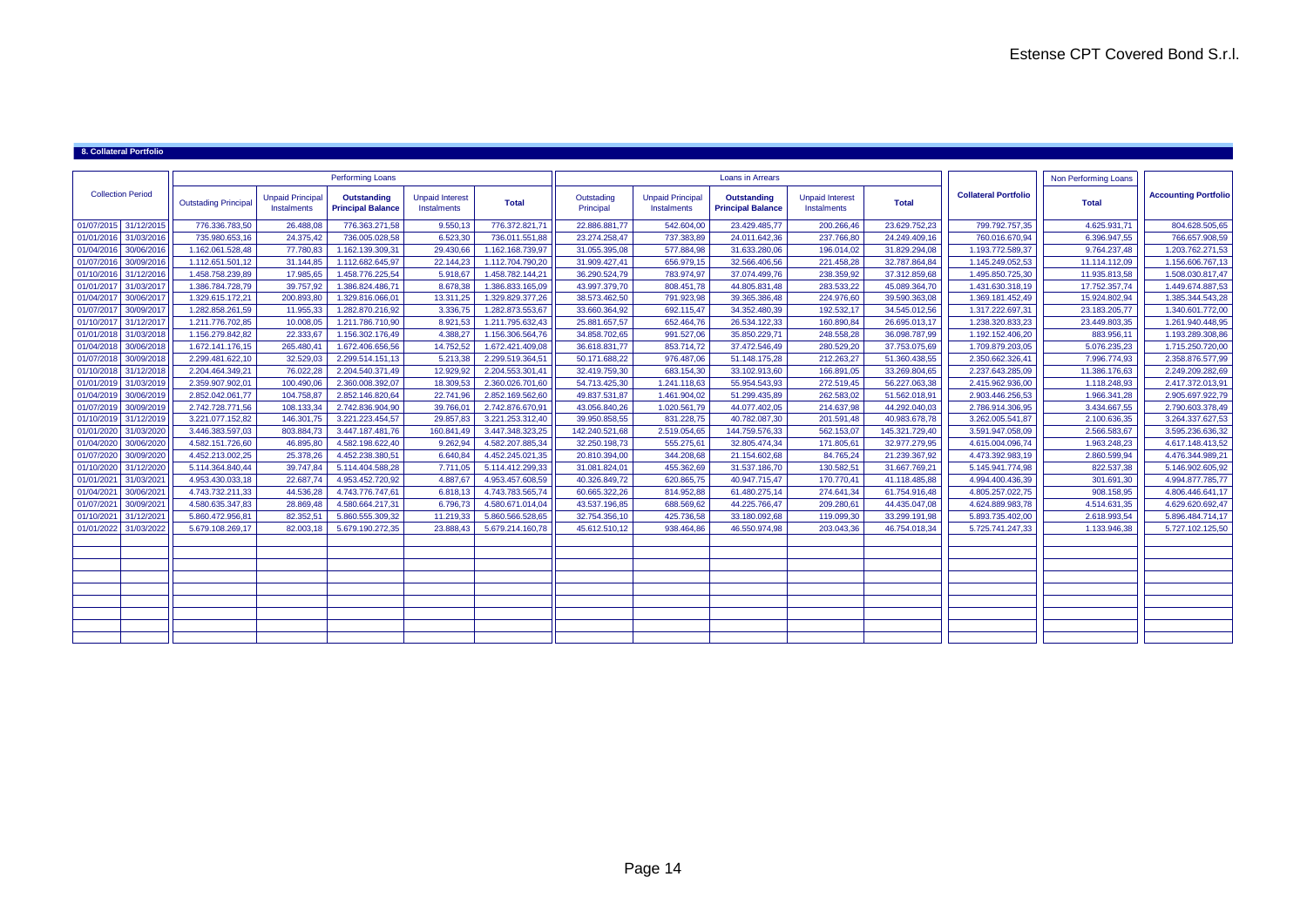#### **9. Portfolio performance - Ratios**

| <b>Collection Period</b>                        | Outstanding<br><b>Principal Balance</b><br>of the Delinguent<br>Mortgage Loans | <b>Collateral Portfolio</b><br>Outstanding<br><b>Principal Balance</b><br>at the<br>determination date | <b>Delinquency</b><br>Ratio | Outstanding<br>Principal of all the<br>Claims classified into<br>default during the<br><b>Collection Period</b> | <b>Average Collateral</b><br>Portfolio<br>Outstanding<br><b>Principal Balance</b><br>during the<br><b>Collection Period</b> | <b>Gross Default</b><br>Ratio | <b>Outstanding Principa</b><br>as of the Default Date<br>of all Claims classified<br>into default up to eacl<br>determination date | Oustanding<br>rincipal Balance<br>of the Portfolio<br>purchased as<br>determined at the<br>valuation date | <b>Cumulative</b><br><b>Gross Default</b><br>Ratio | Recoveries in<br>respect of the<br>defaulted claims<br>up to each<br>determination date | <b>Cumulative Net</b><br><b>Default Ratio</b> | Outstanding<br><b>Principal Balance of</b><br>the prepaid<br><b>Receivables</b> | <b>Average Collateral</b><br>Portfolio Outstanding<br><b>Principal Balance</b><br>during the Collection<br>Period | <b>Prepayments</b><br>ratio |
|-------------------------------------------------|--------------------------------------------------------------------------------|--------------------------------------------------------------------------------------------------------|-----------------------------|-----------------------------------------------------------------------------------------------------------------|-----------------------------------------------------------------------------------------------------------------------------|-------------------------------|------------------------------------------------------------------------------------------------------------------------------------|-----------------------------------------------------------------------------------------------------------|----------------------------------------------------|-----------------------------------------------------------------------------------------|-----------------------------------------------|---------------------------------------------------------------------------------|-------------------------------------------------------------------------------------------------------------------|-----------------------------|
|                                                 | (a)                                                                            | (b)                                                                                                    | (a)/b                       | (a)                                                                                                             | (h)                                                                                                                         | (a)/(b)                       | (a)                                                                                                                                | (h)                                                                                                       | (a)/(b)                                            | (c)                                                                                     | $[(a)-(c)]/(b)$                               | (a)                                                                             | (h)                                                                                                               | (a)/(b)                     |
| 01/07/2015 31/12/201                            | 23.429.485,77                                                                  | 799.792.757,35                                                                                         | 2.9294%                     | 4.530.098.94                                                                                                    | 836.015.510,04                                                                                                              | 0,5419%                       | 4.530.098.94                                                                                                                       | 872.238.262,72                                                                                            | 0,5194%                                            |                                                                                         | 0,5194%                                       | 19.844.532.29                                                                   | 836.015.510,04                                                                                                    | 2,37379                     |
| 01/01/2016 31/03/2016                           | 24.011.642.36                                                                  | 760.016.670.94                                                                                         | 3.15949                     | 3.558.509.4<br>3.421.443.80                                                                                     | 779.904.714.1                                                                                                               | 0.4563%<br>0.2814%            | 8.088.608.35                                                                                                                       | 872.238.262.72                                                                                            | 0.9273%                                            | 94.240.23                                                                               | 0.9165%<br>1.2552%                            | 15,496,000.08                                                                   | 779.904.714.15                                                                                                    | 1.9869%<br>1.0046%          |
| 01/04/2016 30/06/201                            | 31.633.280.06<br>32.566.406.56                                                 | 1.193.772.589.37<br>1.145.249.052.53                                                                   | 2.64999<br>2.84369          | 1.988.834.20                                                                                                    | 1.215.720.788.22                                                                                                            |                               | 11.510.052.15                                                                                                                      | 872.238.262.72                                                                                            | 1.3196%                                            | 561.933.76<br>692.350.26                                                                |                                               | 12.213.042.94<br>17.004.705.75                                                  | 1.215.720.788.22                                                                                                  | 1,4540%                     |
| 01/07/2016<br>30/09/201<br>01/10/2016           | 37.074.499.76                                                                  | 1.495.850.725,30                                                                                       |                             | 2.872.773.49                                                                                                    | 1.169.510.820.95<br>1.526.326.946.95                                                                                        | 0.17019                       | 13.498.886.35<br>16.371.659.8                                                                                                      | 872.238.262,72                                                                                            | 1.5476%<br>0,9294%                                 | 1.475.810,65                                                                            | 1,46829<br>0,84579                            | 15.808.069,76                                                                   | 1.169.510.820.95<br>1.526.326.946,95                                                                              | 1,03579                     |
| 31/12/201                                       |                                                                                |                                                                                                        | 2,47859                     |                                                                                                                 |                                                                                                                             | 0,18829                       |                                                                                                                                    | 1.761.444.694,90                                                                                          |                                                    |                                                                                         |                                               |                                                                                 |                                                                                                                   |                             |
| 31/03/2017<br>01/01/2017                        | 44.805.831.48                                                                  | 1.431.630.318.19                                                                                       | 3,1297%<br>2.87519          | 5.236.337.25<br>1.912.137.95                                                                                    | 1.463.740.521.75                                                                                                            | 0,35779<br>0.1365%            | 21.607.997.09                                                                                                                      | 1.761.444.694.90                                                                                          | 1,2267%<br>1.33539                                 | 1.768.862.16                                                                            | 1.1263%<br>1.2122%                            | 17.696.948.64                                                                   | 1.463.740.521,75                                                                                                  | 1,20909<br>1,19529          |
| 30/06/201<br>01/04/2017                         | 39.365.386.48                                                                  | 1.369.181.452.49                                                                                       |                             |                                                                                                                 | 1.400.405.885.34                                                                                                            |                               | 23.520.135.0                                                                                                                       | 1.761.444.694.90                                                                                          |                                                    | 2.167.355.34                                                                            |                                               | 16,737,820.81                                                                   | 1.400.405.885.34                                                                                                  | 1,02529                     |
| 30/09/201<br>01/07/2017<br>01/10/2017 31/12/201 | 34.352.480.39<br>26.534.122.33                                                 | 1.317.222.697.3<br>1.238.320.833.23                                                                    | 2.60799<br>2,14289          | 3.890.493.56<br>2.525.059,15                                                                                    | 1.343.202.074.90<br>1.277.771.765.27                                                                                        | 0.2896%<br>0,1976%            | 27.410.628.60<br>29.935.687.75                                                                                                     | 1.761.444.694.90<br>1.761.444.694.90                                                                      | 1.55619<br>1,6995%                                 | 2.481.064.61<br>2.918.635.45                                                            | 1.41539<br>1,53389                            | 13,770,401.91<br>21.393.486,30                                                  | 1.343.202.074.90<br>1.277.771.765,27                                                                              | 1,6743%                     |
| 01/01/2018 31/03/2018                           | 35.850.229.71                                                                  | 1.192.152.406,20                                                                                       | 3,0072%                     | 805.103.64                                                                                                      | 1.215.236.619,72                                                                                                            | 0,06639                       | 30.740.791.39                                                                                                                      | 1.761.444.694.90                                                                                          | 1,7452%                                            | 3.185.603,18                                                                            | 1,5644%                                       | 12.246.588.03                                                                   | 1.215.236.619,72                                                                                                  | 1,0078%                     |
| 01/04/2018<br>30/06/201                         | 37.472.546.49                                                                  | 1.709.879.203.05                                                                                       | 2,19159                     | 4.165.613.27                                                                                                    | 1.748.245.345,84                                                                                                            | 0.23839                       | 34.906.404.66                                                                                                                      | 2.355.903.777.32                                                                                          | 1.48179                                            | 3.243.074.88                                                                            | 1.3440%                                       | 21.948.482.62                                                                   | 1.748.245.345.84                                                                                                  | 1,2555%                     |
| 01/07/2018<br>30/09/201                         | 51.148.175.28                                                                  | 2.350.662.326.4                                                                                        | 2.17599                     | 3.099.902.08                                                                                                    | 2.395.957.627.89                                                                                                            | 0.1294%                       | 38,006,306.7                                                                                                                       | 3.087.277.503.63                                                                                          | 1.2311%                                            | 3.385.914.39                                                                            | 1.1214%                                       | 22.403.591,56                                                                   | 2.395.957.627,89                                                                                                  | 0.93519                     |
| 01/10/2018 31/12/201                            | 33.102.913.60                                                                  | 2.237.643.285.09                                                                                       | 1.4794%                     | 3.275.774.43                                                                                                    | 2.294.152.805.75                                                                                                            | 0.1428%                       | 41.282.081                                                                                                                         | 3.087.277.503.63                                                                                          | 1.3372%                                            | 3.592.845.64                                                                            | 1.2208%                                       | 32.234.213.12                                                                   | 2.294.152.805.75                                                                                                  | 1.40519                     |
| 01/01/2019 31/03/2019                           | 55.954.543.93                                                                  | 2.415.962.936.00                                                                                       | 2,31609                     | 1.074.346.95                                                                                                    | 2.465.180.333.36                                                                                                            | 0.0436%                       | 42.356.428.12                                                                                                                      | 3.364.031.949,26                                                                                          | 1,25919                                            | 3.639.602.93                                                                            | 1,1509%                                       | 31.288.293.98                                                                   | 2.465.180.333,36                                                                                                  | 1,26929                     |
| 01/04/2019 30/06/201                            | 51.299.435,89                                                                  | 2.903.446.256,53                                                                                       | 1,76689                     | 1.817.287,95                                                                                                    | 2.956.604.902,09                                                                                                            | 0,0615%                       | 44.173.716,0                                                                                                                       | 3.957.832.560,90                                                                                          | 1,11619                                            | 3.662.677,64                                                                            | 1,02369                                       | 30.691.584,67                                                                   | 2.956.604.902,09                                                                                                  | 1,03819                     |
| 30/09/201<br>01/07/2019                         | 44.077.402.05                                                                  | 2.786.914.306.95                                                                                       | 1.5816%                     | 2.938.735.70                                                                                                    | 2.845.180.281.74                                                                                                            | 0.10339                       | 47.112.451.7                                                                                                                       | 3.957.832.560.90                                                                                          | 1.1904%                                            | 3.708.791.36                                                                            | 1.0967%                                       | 35.060.456.64                                                                   | 2.845.180.281.74                                                                                                  | 1.2323%                     |
| 01/10/2019<br>31/12/201                         | 40.782.087.30                                                                  | 3.262.005.541.87                                                                                       | 1.2502%                     | 1.913.153.32                                                                                                    | 3.322.019.617.42                                                                                                            | 0.0576%                       | 49.025.605.09                                                                                                                      | 4.552.951.946.91                                                                                          | 1.07689                                            | 3.719.876.45                                                                            | 0.99519                                       | 36.034.738.20                                                                   | 3.322.019.617.42                                                                                                  | 1,0847%                     |
| 31/03/202<br>01/01/2020                         | 144.759.576.33                                                                 | 3.591.947.058.09                                                                                       | 4.0301                      | 2.438.779.39                                                                                                    | 3.648.231.381.72                                                                                                            | 0.06689                       | 51.464.384.48                                                                                                                      | 4.995.462.110.38                                                                                          | 1.0302%                                            | 3.751.037.34                                                                            | 0.95519                                       | 32.389.417.80                                                                   | 3.648.231.381.72                                                                                                  | 0,88789                     |
| 30/06/2020<br>01/04/2020                        | 32.805.474.34                                                                  | 4.615.004.096.74                                                                                       | 0,71089                     | 1.817.663.05                                                                                                    | 4.680.812.789.30                                                                                                            | 0,03889                       | 53.282.047.53                                                                                                                      | 6.150.136.534.14                                                                                          | 0,8664%                                            | 3.775.233.67                                                                            | 0.8050%                                       | 58.929.725.15                                                                   | 4.680.812.789.30                                                                                                  | 1,2590%                     |
| 30/09/2020<br>01/07/2020                        | 21.154.602,68                                                                  | 4.473.392.983.19                                                                                       | 0.4729%                     | 2.478.411,72                                                                                                    | 4.544.198.539.97                                                                                                            | 0,0545%                       | 55.760.459.25                                                                                                                      | 6.150.136.534,14                                                                                          | 0,90679                                            | 3.794.517,10                                                                            | 0,8450%                                       | 71.955.875,36                                                                   | 4.544.198.539,97                                                                                                  | 1,5835%                     |
| 31/12/2020<br>01/10/2020                        | 31.537.186.70                                                                  | 5.145.941.774.98                                                                                       | 0.61299                     | 781.674.20                                                                                                      | 5.229.530.286,84                                                                                                            | 0.0149%                       | 56.542.133.45                                                                                                                      | 6.989.862.349.66                                                                                          | 0.8089%                                            | 3.911.550.57                                                                            | 0.7530%                                       | 85.113.653.95                                                                   | 5.229.530.286.84                                                                                                  | 1.6276%                     |
| 31/03/202<br>01/01/2021                         | 40.947.715.47                                                                  | 4.994.400.436.39                                                                                       | 0.81999                     | 281.498.1                                                                                                       | 5.070.171.105.69                                                                                                            | 0,0056%                       | 56.823.631.62                                                                                                                      | 6.989.862.349.66                                                                                          | 0.8129%                                            | 4.157.302.62                                                                            | 0.7535%                                       | 70.202.866.94                                                                   | 5.070.171.105,69                                                                                                  | 1,3846%                     |
| 01/04/2021<br>30/06/202                         | 61.480.275.14                                                                  | 4.805.257.022,75                                                                                       | 1.27949                     | 871.662.39                                                                                                      | 4.899.828.729.57                                                                                                            | 0,0178%                       | 57.695.294.0                                                                                                                       | 6.989.862.349.66                                                                                          | 0.8254%                                            | 4.167.902,61                                                                            | 0,7658%                                       | 76.935.291.32                                                                   | 4.899.828.729.57                                                                                                  | 1,5702%                     |
| 01/07/2021<br>30/09/202                         | 44.225.766,47                                                                  | 4.624.889.983.78                                                                                       | 0,95639                     | 4.323.562.66                                                                                                    | 4.715.073.503.27                                                                                                            | 0,09179                       | 62.018.856.6                                                                                                                       | 6.989.862.349.66                                                                                          | 0,88739                                            | 4.177.152,19                                                                            | 0.8275%                                       | 56.437.122.59                                                                   | 4.715.073.503.27                                                                                                  | 1,19709                     |
| 01/10/2021<br>31/12/202                         | 33.180.092.68                                                                  | 5.893.735.402,00                                                                                       | 0,56309                     | 2.513.494.98                                                                                                    | 5.984.712.402.30                                                                                                            | 0,0420%                       | 64.532.351.65                                                                                                                      | 8.440.661.768.47                                                                                          | 0,7645%                                            | 4.191.188,79                                                                            | 0.7149%                                       | 62.972.384.82                                                                   | 5.984.712.402,30                                                                                                  | 1,05229                     |
| 01/01/2022<br>31/03/2022                        | 46.550.974.98                                                                  | 5.725.741.247.33                                                                                       | 0.8130%                     | 1.098.012.27                                                                                                    | 5.809.738.324.67                                                                                                            | 0.0189%                       | 65.630.363.92                                                                                                                      | 8.440.661.768.47                                                                                          | 0.7775%                                            | 4.202.557.61                                                                            | 0.7278%                                       | 51.125.613.99                                                                   | 5.809.738.324.67                                                                                                  | 0.8800%                     |
|                                                 |                                                                                |                                                                                                        |                             |                                                                                                                 |                                                                                                                             |                               |                                                                                                                                    |                                                                                                           |                                                    |                                                                                         |                                               |                                                                                 |                                                                                                                   |                             |
|                                                 |                                                                                |                                                                                                        |                             |                                                                                                                 |                                                                                                                             |                               |                                                                                                                                    |                                                                                                           |                                                    |                                                                                         |                                               |                                                                                 |                                                                                                                   |                             |
|                                                 |                                                                                |                                                                                                        |                             |                                                                                                                 |                                                                                                                             |                               |                                                                                                                                    |                                                                                                           |                                                    |                                                                                         |                                               |                                                                                 |                                                                                                                   |                             |
|                                                 |                                                                                |                                                                                                        |                             |                                                                                                                 |                                                                                                                             |                               |                                                                                                                                    |                                                                                                           |                                                    |                                                                                         |                                               |                                                                                 |                                                                                                                   |                             |
|                                                 |                                                                                |                                                                                                        |                             |                                                                                                                 |                                                                                                                             |                               |                                                                                                                                    |                                                                                                           |                                                    |                                                                                         |                                               |                                                                                 |                                                                                                                   |                             |
|                                                 |                                                                                |                                                                                                        |                             |                                                                                                                 |                                                                                                                             |                               |                                                                                                                                    |                                                                                                           |                                                    |                                                                                         |                                               |                                                                                 |                                                                                                                   |                             |
|                                                 |                                                                                |                                                                                                        |                             |                                                                                                                 |                                                                                                                             |                               |                                                                                                                                    |                                                                                                           |                                                    |                                                                                         |                                               |                                                                                 |                                                                                                                   |                             |
|                                                 |                                                                                |                                                                                                        |                             |                                                                                                                 |                                                                                                                             |                               |                                                                                                                                    |                                                                                                           |                                                    |                                                                                         |                                               |                                                                                 |                                                                                                                   |                             |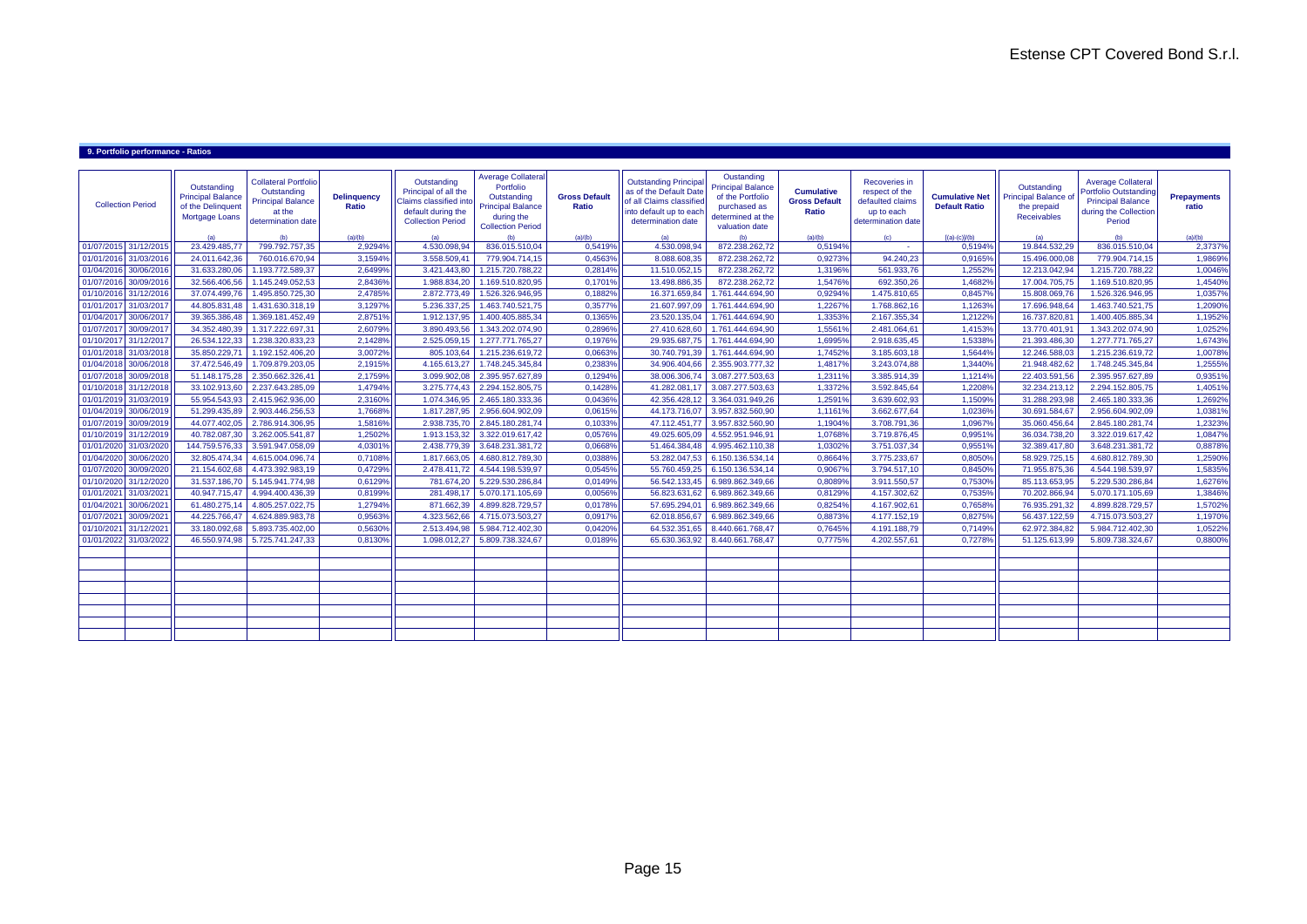#### **10. Portfolio performance - Unpaid Instalments by age**

| <b>Collection Period</b> |                |               | <b>Outstanding Principal Balance</b> |               |                |               | <b>Unpaid Principal Instalments</b> |              |              |               |              | <b>Unpaid Interest Instalments</b> |              |
|--------------------------|----------------|---------------|--------------------------------------|---------------|----------------|---------------|-------------------------------------|--------------|--------------|---------------|--------------|------------------------------------|--------------|
|                          | $1 - 30$ days  | 31 - 60 days  | 61 - 90 days                         | over 90 days  | Non performing | $1 - 30$ days | 31 - 60 days                        | 61 - 90 days | over 90 days | $1 - 30$ days | 31 - 60 days | 61 - 90 days                       | over 90 days |
| 01/07/2015<br>31/12/2015 | 7.903.994,35   | 5.524.623,61  | 4.943.122.97                         | 7.080.095.83  | 4.625.931,71   | 91.162,94     | 121.165,08                          | 100.658.71   | 254.263,48   | 31.739,02     | 38.632,49    | 43.029,28                          | 96.071,86    |
| 01/01/2016<br>31/03/2016 | 8.210.117,92   | 7.234.972,94  | 689.661,81                           | 9.680.041,81  | 6.396.947,55   | 115.917,53    | 134.502,63                          | 24.145,81    | 487.193,34   | 51.629,26     | 34.843,35    | 4.747.11                           | 145.395,52   |
| 01/04/2016<br>30/06/2016 | 21.540.909,82  | 3.765.869,93  | 1.527.944,37                         | 5.889.349,97  | 9.764.237,48   | 237.968,71    | 61.974,82                           | 67.981,56    | 222.515,60   | 80.876,60     | 22.711,10    | 12.400,79                          | 84.540,59    |
| 30/09/2016<br>01/07/2016 | 21.073.054,75  | 3.014.174,00  | 3.927.698,14                         | 14.375.856,54 | 11.114.112,09  | 323.900,72    | 37.880,02                           | 99.722,61    | 1.112.642,70 | 113.257,27    | 16.229,49    | 34.547,61                          | 325.087,79   |
| 31/12/2016<br>01/10/2016 | 15.569.146,90  | 9.395.326,93  | 5.921.779,58                         | 7.603.994,51  | 11.935.813,58  | 160.029,36    | 153.536,93                          | 141.592,63   | 345.082,10   | 42.043.64     | 48.180,36    | 50.626,04                          | 102.453,14   |
| 01/01/2011<br>31/03/2017 | 18.636.595,23  | 17.906.475,62 | 6.495.942,25                         | 4.715.643,83  | 17.752.357,74  | 186.276,47    | 288.003,80                          | 161.380,92   | 207.383,72   | 52.112,73     | 111.115,03   | 59.676,42                          | 68.287,25    |
| 30/06/2017<br>01/04/2011 | 22.556.452,29  | 6.245.732,67  | 5.734.569,31                         | 7.388.585,60  | 15.924.802,94  | 413.126,86    | 108.101,15                          | 143.905,66   | 323.751,97   | 75.855,11     | 30.268,92    | 43.804,44                          | 87.624,24    |
| 30/09/2017<br>01/07/201  | 19.443.723,25  | 5.966.643,15  | 2.745.833,95                         | 7.522.948.83  | 23.183.205,77  | 261.236,16    | 105.473,91                          | 98.122,76    | 237.831,49   | 74.295,70     | 30.482,58    | 19.243.62                          | 71.073,79    |
| 01/10/201<br>31/12/2017  | 14.471.124,65  | 6.120.678,79  | 2.210.486,74                         | 5.083.664,84  | 23.449.803,35  | 243.375,01    | 114.946,90                          | 69.950,57    | 232.484,22   | 50.356,56     | 32.510,36    | 23.292,91                          | 62.868,55    |
| 01/01/2018<br>31/03/2018 | 11.661.256,07  | 15.729.006,42 | 5.342.288,36                         | 4.367.243,74  | 883.956,11     | 144.919,32    | 477.633,95                          | 176.173,76   | 209.970,12   | 27.928,14     | 100.307,60   | 68.225,31                          | 55.638,93    |
| 01/04/2018<br>30/06/2018 | 21.636.158,98  | 4.416.488,99  | 2.277.460,33                         | 11.430.499,58 | 5.076.235,23   | 450.220,14    | 91.511,73                           | 63.165,62    | 465.753,88   | 74.866,99     | 33.237,55    | 18.635,38                          | 163.973,71   |
| 30/09/2018<br>01/07/2018 | 30.793.950,96  | 10.009.308,43 | 3.656.295,23                         | 8.537.109,58  | 7.996.774,93   | 365.564,73    | 169.991,56                          | 102.404,93   | 368.074,13   | 79.348,53     | 35.349,38    | 28.554,37                          | 73.352,88    |
| 01/10/2018<br>31/12/2018 | 16.365.375,41  | 10.548.580,61 | 5.267.187,71                         | 4.810.437,65  | 11.386.176,63  | 158.047,74    | 210.864,40                          | 134.335,33   | 251.134,09   | 37.853,82     | 43.605,90    | 40.785,29                          | 56.765,16    |
| 01/01/2019<br>31/03/2019 | 30.494.493,47  | 16.172.128,87 | 8.280.637,70                         | 5.765.293,81  | 1.118.248,93   | 397.038,31    | 356.319,75                          | 305.742,37   | 281.073,86   | 80.678,72     | 73.990,32    | 54.490,55                          | 80.995,13    |
| 01/04/2019<br>30/06/2019 | 33.039.584,40  | 10.144.264,76 | 5.175.411,50                         | 8.839.912,49  | 1.966.341,28   | 351.728,17    | 319.756,05                          | 101.768,30   | 777.602,64   | 90.202,55     | 49.556,68    | 41.999,75                          | 100.653,39   |
| 30/09/2019<br>01/07/2019 | 29.112.393,27  | 7.774.457,05  | 4.779.542,21                         | 6.773.960,26  | 3.434.667,55   | 364.712,37    | 204.491,02                          | 142.429,22   | 411.276,87   | 93.751,19     | 34.368,05    | 38.137,70                          | 87.216,16    |
| 01/10/2019<br>31/12/2019 | 29.395.219,93  | 10.775.481,72 | 4.745.266,09                         | 6.341.616,08  | 2.100.636,35   | 327.598,63    | 289.702,92                          | 111.877,98   | 223.707,10   | 78.071,99     | 48.407,06    | 29.956,63                          | 71.173,24    |
| 01/01/2020<br>31/03/2020 | 143.419.866,15 | 38.671.655,13 | 3.744.722,27                         | 9.101.336,25  | 2.566.583,67   | .963.643,96   | 785.571,49                          | 104.186,59   | 451.830,49   | 412.555,44    | 192.208,46   | 27.307,41                          | 87.595,90    |
| 01/04/2020<br>30/06/2020 | 16.442.826,67  | 3.211.698,85  | 6.850.061,89                         | 7.713.884,13  | 1.963.248,23   | 157.545,98    | 45.699,51                           | 118.693,43   | 246.811,24   | 39.180,53     | 10.956,85    | 40.511,92                          | 83.506,09    |
| 01/07/2020<br>30/09/2020 | 16.933.837,69  | 933.919,07    | 1.788.311,44                         | 3.345.669,14  | 2.860.599,94   | 156.029,56    | 16.781,17                           | 36.748,29    | 156.275,39   | 39.803,90     | 3.655,11     | 11.882,87                          | 35.085,78    |
| 01/10/2020<br>31/12/2020 | 14.552.516,85  | 7.450.629,84  | 9.389.267,16                         | 1.846.279,28  | 822.537,38     | 116.533,96    | 86.440,63                           | 185.797,37   | 87.274,80    | 29.984,40     | 25.210,76    | 58.543,31                          | 22.025,50    |
| 01/01/2021<br>31/03/2021 | 21.156.844,93  | 13.626.871,51 | 1.683.424,13                         | 5.849.528,85  | 301.691,30     | 133.544,30    | 234.552,34                          | 44.940,58    | 221.908,02   | 38.789,58     | 54.633,97    | 10.379,86                          | 70.224,38    |
| 01/04/2021<br>30/06/2021 | 31.139.834,99  | 11.168.168,70 | 10.013.407,16                        | 10.500.966,75 | 908.158,95     | 263.305,48    | 119.510,03                          | 166.313,81   | 279.950,16   | 80.198,58     | 43.536,44    | 63.646,60                          | 89.392,37    |
| 30/09/2021<br>01/07/2021 | 26.317.826,91  | 3.472.658,34  | 7.467.289,72                         | 9.148.915,91  | 4.514.631,35   | 185.249,01    | 42.837,74                           | 229.053,34   | 252.468,26   | 57.135,68     | 13.337,54    | 49.844,87                          | 93.868,88    |
| 01/10/2021<br>31/12/2021 | 21.298.749,54  | 8.874.072,53  | 2.838.393,44                         | 4.329.376,65  | 2.618.993,54   | 196.746,75    | 108.513,52                          | 51.083,54    | 137.391,08   | 37.191,12     | 30.575,96    | 16.504,74                          | 41.977,23    |
| 01/01/2022<br>31/03/2022 | 22.615.712,12  | 18.290.654,93 | 6.342.329,83                         | 2.945.678,04  | 1.133.946,38   | 210.976,77    | 261.147,30                          | 431.915,24   | 107.208,46   | 53.083,00     | 87.711,91    | 56.142,65                          | 27.453,29    |
|                          |                |               |                                      |               |                |               |                                     |              |              |               |              |                                    |              |
|                          |                |               |                                      |               |                |               |                                     |              |              |               |              |                                    |              |
|                          |                |               |                                      |               |                |               |                                     |              |              |               |              |                                    |              |
|                          |                |               |                                      |               |                |               |                                     |              |              |               |              |                                    |              |
|                          |                |               |                                      |               |                |               |                                     |              |              |               |              |                                    |              |
|                          |                |               |                                      |               |                |               |                                     |              |              |               |              |                                    |              |
|                          |                |               |                                      |               |                |               |                                     |              |              |               |              |                                    |              |
|                          |                |               |                                      |               |                |               |                                     |              |              |               |              |                                    |              |
|                          |                |               |                                      |               |                |               |                                     |              |              |               |              |                                    |              |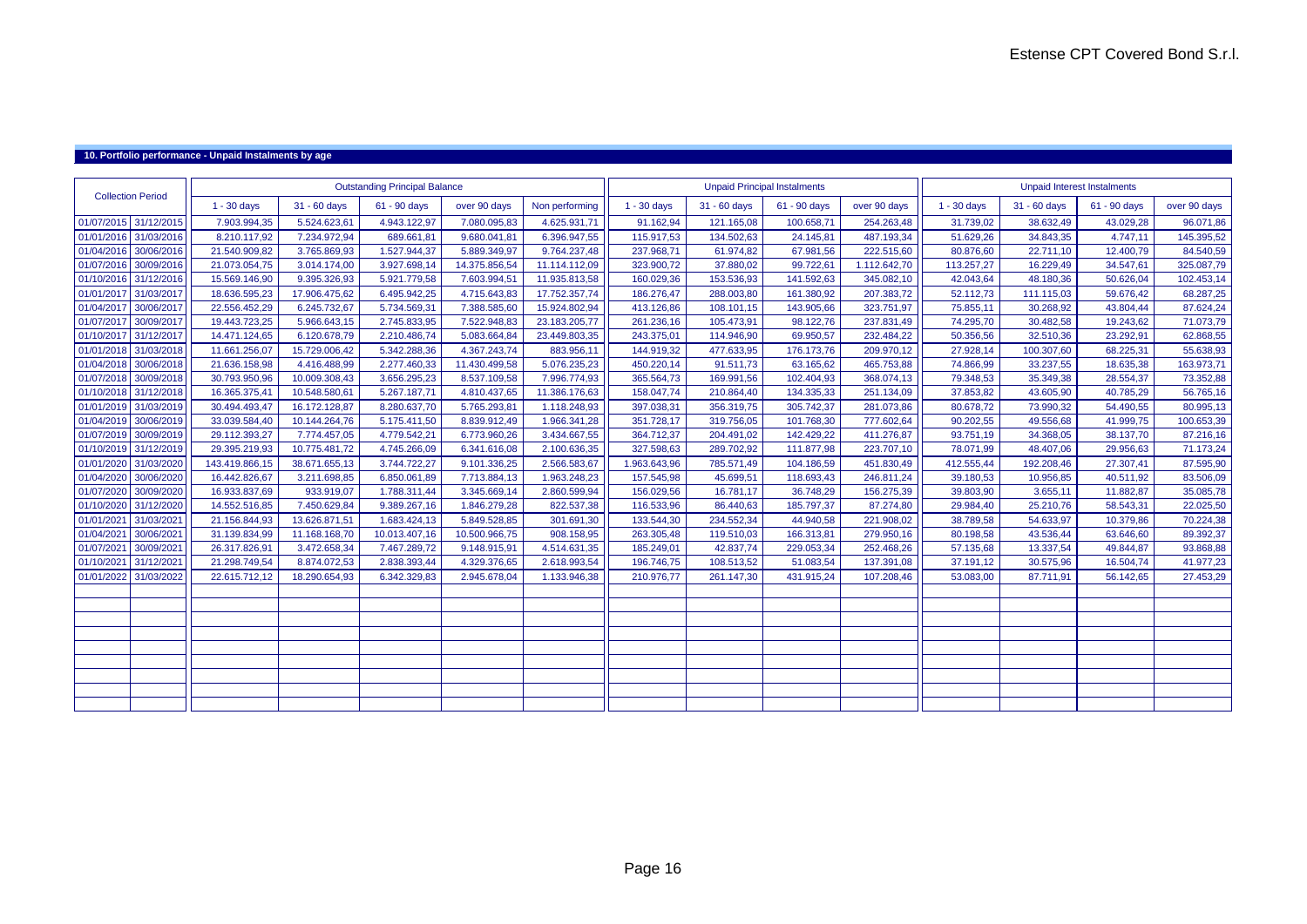#### **11. Renegotiations**

|                          |                          |                          |                                                                                                                                                            | Modifications of Type of Rate - Outstanding Principal Balance |                                                           |                                                                |                                                | <b>Payment Frequency</b>                                  | Modifications of Term or Periodicity of the Instalments - Reduction of the |              | Modifications of Term or Periodicity of the Instalments - Extension of the<br>Mortgage Loan Term |       |  |  |
|--------------------------|--------------------------|--------------------------|------------------------------------------------------------------------------------------------------------------------------------------------------------|---------------------------------------------------------------|-----------------------------------------------------------|----------------------------------------------------------------|------------------------------------------------|-----------------------------------------------------------|----------------------------------------------------------------------------|--------------|--------------------------------------------------------------------------------------------------|-------|--|--|
| <b>Collection Period</b> | From fixed1 to<br>float1 | From float1 to<br>fixed1 | From mixed to<br>From mixed to<br>From float1 to<br>From fixed1 to<br><b>Outstanding Principal</b><br>float1<br>fixed1<br>mixed<br><b>Balance</b><br>mixed |                                                               | <b>Cumulative Outstanding</b><br><b>Principal Balance</b> | Ratio (as % of the<br><b>Outstanding Principal</b><br>Balance) | <b>Outstanding Principal</b><br><b>Balance</b> | <b>Cumulative Outstanding</b><br><b>Principal Balance</b> | Ratio (as % of the<br><b>Outstanding Principal</b><br>Balance)             |              |                                                                                                  |       |  |  |
| 01/07/2015<br>31/12/2015 | 4.906.102.15             | 753.663.30               | 607.670.89                                                                                                                                                 | 494.062.65                                                    | 1.098.169.15                                              | 1.198.687.11                                                   | ×.                                             | ×.                                                        | 0.00%                                                                      | 4.727.358.24 | 4.727.358.24                                                                                     | 0,59% |  |  |
| 31/03/2016<br>01/01/2016 | 856.536,78               | 1.007.405,30             | 49.055,55                                                                                                                                                  | 190.052,12                                                    | 872.104,96                                                | 419.114,36                                                     | A.                                             | . .                                                       | 0,00%                                                                      | 2.693.406,45 | 7.420.764,69                                                                                     | 0,97% |  |  |
| 01/04/2016<br>30/06/2016 | 1.095.026.10             | 763.710.53               | 409.934.89                                                                                                                                                 | 613.626.52                                                    | 956.450.57                                                | 1.471.449.63                                                   |                                                | ٠.                                                        | 0.00%                                                                      | 2.405.794.89 | 9.826.559.58                                                                                     | 0.82% |  |  |
| 30/09/2016<br>01/07/2016 | 1.168.288,97             | 2.720.235,23             | 64.146,31                                                                                                                                                  | 609.173,49                                                    | 574.074,47                                                | 1.220.234,40                                                   | 146.776,03                                     | 146.776,03                                                | 1,32%                                                                      | 2.386.338,46 | 12.212.898,04                                                                                    | 1,06% |  |  |
| 31/12/2016<br>01/10/2016 | 478.336.48               | 844.133.32               | a.                                                                                                                                                         | 475.652.33                                                    | 392.637.84                                                | 714.482,27                                                     |                                                | 146.776,03                                                | 1.23%                                                                      | 6.095.708,25 | 18.308.606,29                                                                                    | 1,21% |  |  |
| 31/03/2011<br>01/01/2017 | 124.263.38               | 2.741.198,36             | 309.551.57                                                                                                                                                 | 956.132.48                                                    | 45.666.52                                                 | 366.910.26                                                     |                                                | 146,776.03                                                | 0.83%                                                                      | 2.012.944.47 | 20.321.550,76                                                                                    | 1,40% |  |  |
| 30/06/201<br>01/04/2017  | 229.624.43               | 598.615.95               | 185,910,37                                                                                                                                                 | 537.493.45                                                    | 523.542.96                                                | 722,603.07                                                     | 66.724.43                                      | 213,500.46                                                | 1.34%                                                                      | 2.393.406.86 | 22.714.957.62                                                                                    | 1.64% |  |  |
| 30/09/201<br>01/07/201   | 69.377.58                | 740.952.97               | 135.238.74                                                                                                                                                 | 162.793.34                                                    | $\sim$                                                    | 271.722.58                                                     | a.                                             | 213.500.46                                                | 0.01%                                                                      | 3.993.447.44 | 26.708.405,06                                                                                    | 1,52% |  |  |
| 01/10/2017<br>31/12/2011 | 235.442.87               | 490.623,40               |                                                                                                                                                            | 173.527,58                                                    | 9.269.67                                                  | 171.376,78                                                     | ÷.                                             | 213.500,46                                                | 0.01%                                                                      | 1.696.357,05 | 28.404.762,11                                                                                    | 1,61% |  |  |
| 31/03/2018<br>01/01/2018 | 289.349.95               | 1.477.030,19             | 1.643.225.44                                                                                                                                               | 295.711,71                                                    | 165.430.12                                                | 11.006.741,95                                                  |                                                | 213.500.46                                                | 0.01%                                                                      | 2.212.965,64 | 30.617.727,75                                                                                    | 1,74% |  |  |
| 30/06/2018<br>01/04/2018 | 363.385,26               | 1.266.840,02             | 48.165,78                                                                                                                                                  | 499.927,96                                                    | 31.129,42                                                 | 855.303,15                                                     | . .                                            | 213.500,46                                                | 0,01%                                                                      | 2.325.306,21 | 32.943.033,96                                                                                    | 1,40% |  |  |
| 30/09/2018<br>01/07/2018 | 68.272.03                | 1.675.089.03             | 160.518,39                                                                                                                                                 | 1.122.112.99                                                  | 118,448.47                                                | 348.534.19                                                     | ×.                                             | 213.500,46                                                | 0.01%                                                                      | 1.114.549.81 | 34.057.583,77                                                                                    | 1,10% |  |  |
| 01/10/2018<br>31/12/2018 | 93.917.83                | 3.049.022.95             | 303.226.40                                                                                                                                                 | 3.150.786.55                                                  | 268.794.20                                                | 481.481.04                                                     | ×.                                             | 213.500.46                                                | 0.01%                                                                      | 9.819.046.71 | 43.876.630.48                                                                                    | 1,42% |  |  |
| 01/01/2019<br>31/03/2019 | 100.821.21               | 1.178.052.34             | 14.1                                                                                                                                                       | 2.143.937.16                                                  | 60,000,00                                                 | 14.611.41                                                      | $\sim$                                         | 213.500.46                                                | 0.01%                                                                      | 4.094.608.07 | 47.971.238,55                                                                                    | 1,43% |  |  |
| 01/04/2019<br>30/06/2019 | 172.189,82               | 627.393,20               | $\sim$                                                                                                                                                     | 293.475,57                                                    | 117.796,07                                                | 351.553,89                                                     | . .                                            | 213.500,46                                                | 0,01%                                                                      | 4.396.173,26 | 52.367.411,81                                                                                    | 1,32% |  |  |
| 30/09/2019<br>01/07/2019 | 980.865.74               | 894.159.71               | A.                                                                                                                                                         | 4.082.051.95                                                  | 73.025.92                                                 | 507.097.88                                                     |                                                | 213,500.46                                                | 0.01%                                                                      | 3.217.703.72 | 55.585.115.53                                                                                    | 1.40% |  |  |
| 31/12/2019<br>01/10/2019 | 3.507.524.85             | 1.719.215.45             | $\sim$                                                                                                                                                     | 1.545.287.98                                                  | . н.                                                      | 1.184.783,51                                                   | a.                                             | 213.500.46                                                | 0.00%                                                                      | 2.182.906.19 | 57.768.021,72                                                                                    | 1,27% |  |  |
| 31/03/2020<br>01/01/2020 | 11.223.740.01            | 2.932.310.53             | 229,877,27                                                                                                                                                 | 1.985.431.71                                                  | 78.956.76                                                 | 1.134.092.39                                                   | ×.                                             | 213.500.46                                                | 0.00%                                                                      | 5.246.311.99 | 63.014.333,71                                                                                    | 1.26% |  |  |
| 30/06/2020<br>01/04/2020 | 6.052.166,36             | 4.902.029,62             | 322.984,98                                                                                                                                                 | 622.555,58                                                    | 2.201.711,87                                              | 3.254.503,1                                                    | ×.                                             | 213.500,46                                                | 0,00%                                                                      | 2.635.670,07 | 65.650.003,78                                                                                    | 1,07% |  |  |
| 01/07/2020<br>30/09/2020 | 8.759.616.78             | 12.507.767.92            | 370.614.14                                                                                                                                                 | 1.162.669.01                                                  | 6.215.362.1                                               | 5.495.990.30                                                   | ÷.                                             | 213.500.46                                                | 0.00%                                                                      | 1.732.769.45 | 67.382.773.23                                                                                    | 1.10% |  |  |
| 01/10/2020<br>31/12/2020 | 12.925.430,58            | 9.986.746,78             | a.                                                                                                                                                         | 1.557.136.98                                                  | 1.548.535.19                                              | 2.680.305,63                                                   | 149.486.02                                     | 362.986,48                                                | 0.01%                                                                      | 5.471.732.57 | 72.854.505,80                                                                                    | 1,04% |  |  |
| 01/01/2021<br>31/03/2021 | 16.291.314.79            | 9.288.463.89             | 72.669.16                                                                                                                                                  | 1.431.524.51                                                  | 1.132.486,25                                              | 2.895.199,52                                                   |                                                | 362.986.48                                                | 0.01%                                                                      | 2.277.365.66 | 75.131.871,46                                                                                    | 1,07% |  |  |
| 30/06/2021<br>01/04/2021 | 12.582.176,94            | 13.739.399,43            | 324.570,68                                                                                                                                                 | 1.553.047,25                                                  | 737.071,56                                                | 928.727,77                                                     | a.                                             | 362.986,48                                                | 0.01%                                                                      | 4.537.662.65 | 79.669.534,11                                                                                    | 1,14% |  |  |
| 01/07/2021<br>30/09/2021 | 7.432.682,65             | 10.290.481,87            |                                                                                                                                                            | 549.594,20                                                    | 78.026,52                                                 | 1.013.644,66                                                   | 38.934,00                                      | 401.920,48                                                | 0.01%                                                                      | 3.566.185,52 | 83.235.719,63                                                                                    | 1,19% |  |  |
| 01/10/2021<br>31/12/2021 | 3.739.617.04             | 9.135.750.66             | 307.762.17                                                                                                                                                 | 822.469,62                                                    | 288.108,22                                                | 271.047,60                                                     |                                                | 401.920.48                                                | 0.00%                                                                      | 4.082.936.69 | 87.318.656,32                                                                                    | 1,03% |  |  |
| 31/03/2022<br>01/01/2022 | 1.563.015.52             | 4.773.844.58             | 391.342.68                                                                                                                                                 | 89.678.01                                                     | . н.                                                      | 198.929,01                                                     | . .                                            | 401.920,48                                                | 0.00%                                                                      | 2.997.079.09 | 90.315.735,41                                                                                    | 1,07% |  |  |
|                          |                          |                          |                                                                                                                                                            |                                                               |                                                           |                                                                |                                                |                                                           |                                                                            |              |                                                                                                  |       |  |  |
|                          |                          |                          |                                                                                                                                                            |                                                               |                                                           |                                                                |                                                |                                                           |                                                                            |              |                                                                                                  |       |  |  |
|                          |                          |                          |                                                                                                                                                            |                                                               |                                                           |                                                                |                                                |                                                           |                                                                            |              |                                                                                                  |       |  |  |
|                          |                          |                          |                                                                                                                                                            |                                                               |                                                           |                                                                |                                                |                                                           |                                                                            |              |                                                                                                  |       |  |  |
|                          |                          |                          |                                                                                                                                                            |                                                               |                                                           |                                                                |                                                |                                                           |                                                                            |              |                                                                                                  |       |  |  |
|                          |                          |                          |                                                                                                                                                            |                                                               |                                                           |                                                                |                                                |                                                           |                                                                            |              |                                                                                                  |       |  |  |
|                          |                          |                          |                                                                                                                                                            |                                                               |                                                           |                                                                |                                                |                                                           |                                                                            |              |                                                                                                  |       |  |  |
|                          |                          |                          |                                                                                                                                                            |                                                               |                                                           |                                                                |                                                |                                                           |                                                                            |              |                                                                                                  |       |  |  |
|                          |                          |                          |                                                                                                                                                            |                                                               |                                                           |                                                                |                                                |                                                           |                                                                            |              |                                                                                                  |       |  |  |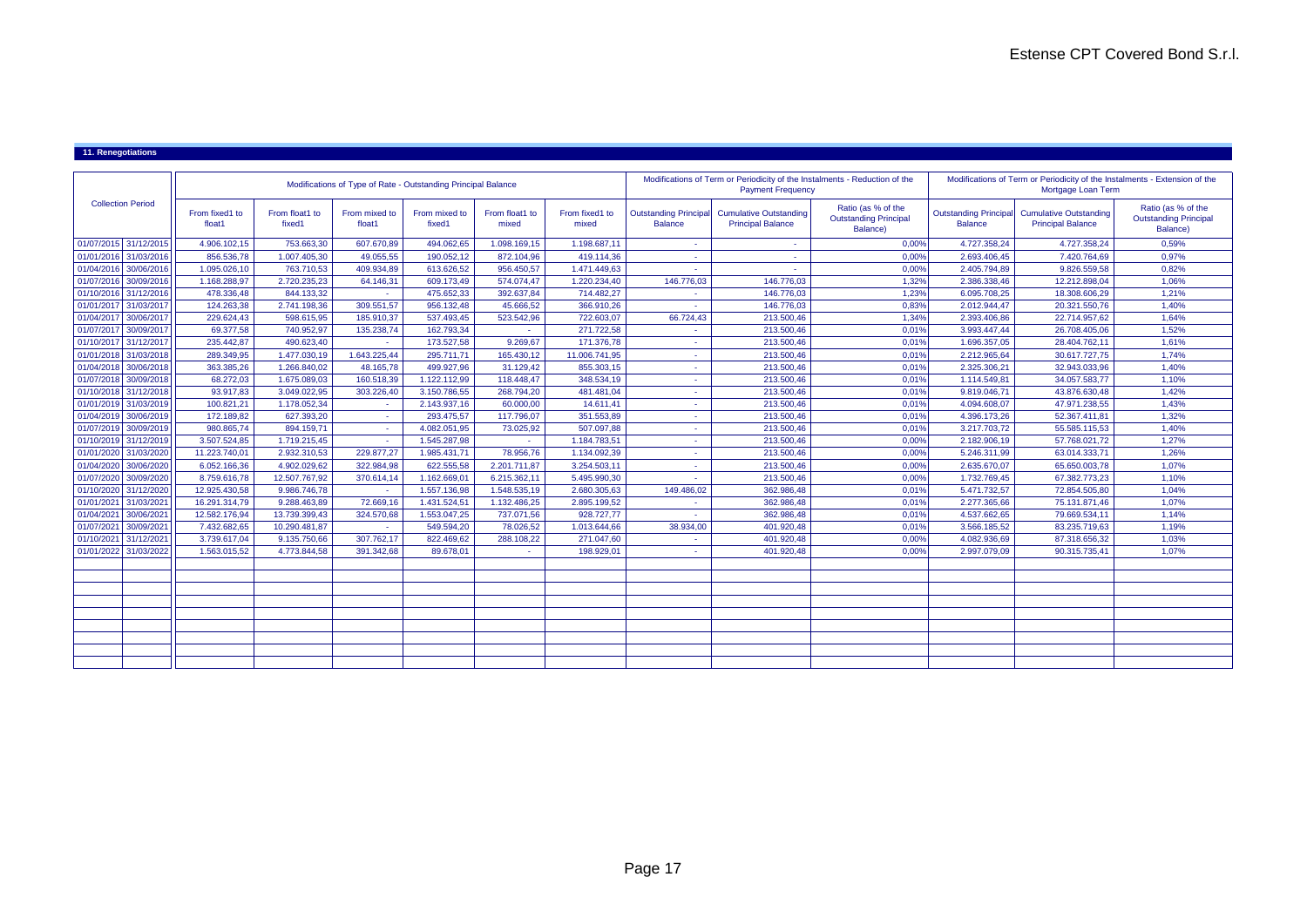|                                                                                                                                                                                                                        | 12. Portfolio description               |                                    |                                                       |                                      |                                |                                      |                                        |                  |                  |                  |
|------------------------------------------------------------------------------------------------------------------------------------------------------------------------------------------------------------------------|-----------------------------------------|------------------------------------|-------------------------------------------------------|--------------------------------------|--------------------------------|--------------------------------------|----------------------------------------|------------------|------------------|------------------|
| <b>Collection Period</b>                                                                                                                                                                                               |                                         |                                    | Outstanding Principal Balance by Interest Rate        |                                      |                                | <b>Principal Balance</b>             | Borrower's Concentration - Outstanding | <b>WA OLTV</b>   | <b>WA CLTV</b>   | <b>WA CLTV</b>   |
|                                                                                                                                                                                                                        | Fixed                                   | Mixed (at 31/12/2015<br>fixed)     | Floater                                               | Mixed (at<br>31/12/2015 floater)     | Non Performing                 | <b>First Borrower</b>                | <b>First Ten Borrowers</b>             |                  |                  |                  |
| 01/07/2015 31/12/2015                                                                                                                                                                                                  | 106.965.065,66                          | 91.352.493,19                      | 295.218.009,95                                        | 306.257.188,55                       | 4.625.931.71                   | 11.403.204,76                        | 50.843.011.25                          | 56.19%           | 39.89%           | 39,72%           |
| 01/01/2016 31/03/2016                                                                                                                                                                                                  | 103 512 038 54                          | 89 632 658 92                      | 275 315 838 83<br>342.810.515.47                      | 291 556 134 65<br>482.000.380.59     | 6.396.947.55                   | 11 403 204 76                        | 47 025 635 20<br>53.665.945.06         | 56 19%<br>57.08% | 38 47%<br>43.39% | 38.20%<br>43.68% |
| 01/04/2016<br>30/06/2016<br>01/07/2016<br>30/09/2016                                                                                                                                                                   | 225.270.621,08<br>218.693.328,55        | 143.691.072,23<br>138.997.225,97   | 321.819.581,98                                        | 465.738.916,03                       | 9.764.237,48<br>11.114.112,09  | 11.403.204,76<br>11.403.204,76       | 52.758.396,76                          | 57,08%           | 42,53%           | 42,78%           |
| 01/10/2016 31/12/2016                                                                                                                                                                                                  | 324.808.748.91                          | 184 851 420 36                     | 347 008 300 96                                        | 639 182 255 07                       | 11.935.813.58                  | 11 377 077 78                        | 60.009.131.84                          | 57 57%           | 43,60%           | 44 10%           |
| 01/01/2017<br>31/03/2017                                                                                                                                                                                               | 317.540.410.46                          | 184.687.179.04                     | 327.243.009.58                                        | 602.159.719.11                       | 17.752.357,74                  | 11.298.074.68                        | 56.652.485.32                          | 57.57%           | 43,30%           | 43.66%           |
| 01/04/2017<br>30/06/2017                                                                                                                                                                                               | 306.331.238,09                          | 182.527.566,16                     | 306.088.966,47                                        | 574.233.681,77                       | 15.924.802,94                  | 11.218.129,70                        | 54.175.299,89                          | 57,57%           | 42,73%           | 42.96%           |
| 01/07/2017<br>30/09/2017<br>01/10/2017<br>31/12/2017                                                                                                                                                                   | 297 523 538 54<br>285.680.965,53        | 179 296 153 74<br>172.734.196.82   | 290 743 035 58<br>270.100.220.32                      | 549 659 969 45<br>509.805.450,56     | 23 183 205 77<br>23.449.803.35 | 11 137 231 61<br>11.055.369.05       | 52 685 093 00<br>51.285.909.23         | 57 57%<br>57.57% | 4272%<br>41.67%  | 42.57%<br>41.85% |
| 01/01/2018<br>31/03/2018                                                                                                                                                                                               | 265.746.930.33                          | 170.911.610.98                     | 258.955.130,18                                        | 496.538.734.71                       | 883.956.11                     | 10.972.530.52                        | 49.851.433.10                          | 58.01%           | 41.35%           | 41.39%           |
| 01/04/2018<br>30/06/2018                                                                                                                                                                                               | 347.434.207.81                          | 175 807 660 26                     | 391.342.472.31                                        | 795.294.862,67                       | 5 076 235 23                   | 12.118.491.39                        | 83.450.157.48                          | 57,78%           | 39.27%           | 40.07%           |
| 01/07/2018<br>30/09/2018                                                                                                                                                                                               | 614.490.635,67                          | 284.214.729,26                     | 445.648.048,58                                        | 1.006.308.912,90                     | 7.996.774,93                   | 12.118.491,39                        | 79.826.121,37                          | 59,05%           | 41,87%           | 42,87%           |
| 01/10/2018<br>31/12/2018                                                                                                                                                                                               | 600.739.729,98                          | 283.254.440.90                     | 408.486.982,68                                        | 945.162.131.53                       | 11.386.176,63                  | 11.389.087.07                        | 77.543.899,66                          | 59.26%           | 41,51%           | 42,83%           |
| 01/01/2019<br>31/03/2019<br>01/04/2019<br>30/06/2019                                                                                                                                                                   | 652.528.920,78<br>972.695.521,77        | 282.881.189,98<br>339.766.014,44   | 429.319.826,48<br>502.290.777,05                      | 1.051.232.998,76<br>1.088.693.943,27 | 1.118.248,93<br>1.966.341,28   | 11.389.087,07<br>13.572.736,30       | 81.795.553.87<br>93.607.344,01         | 58,86%<br>59,33% | 40.85%<br>43,16% | 42.15%<br>44,30% |
| 01/07/2019<br>30/09/2019                                                                                                                                                                                               | 948.751.054,13                          | 332.161.407,95                     | 474.383.285,26                                        | 1.031.618.559,61                     | 3.434.667,55                   | 13.358.142.63                        | 91.104.284,34                          | 59,34%           | 42.66%           | 43,95%           |
| 01/10/2019<br>31/12/2019                                                                                                                                                                                               | 1.316.238.682.01                        | 421.235.808,79                     | 462.755.871,46                                        | 1.061.775.179.61                     | 2.100.636.35                   | 13.142.905,18                        | 87.856.581,99                          | 59.78%           | 45,42%           | 46.45%           |
| 01/01/2020<br>31/03/2020                                                                                                                                                                                               | 1.591.225.060,98                        | 464.349.190,69                     | 473.120.766,57                                        | 1.063.252.039,85                     | 2.566.583,67                   | 12.927.022,02                        | 86.162.740,10                          | 60,06%           | 46,83%           | 47,71%           |
| 01/04/2020<br>30/06/2020                                                                                                                                                                                               | 1.991.252.472,58                        | 464.353.738,10                     | 964.128.243,70                                        | 1.195.269.642,36                     | 1.963.248,23                   | 12.710.491,21                        | 84.798.652,87                          | 60,16%           | 47,24%           | 48,29%           |
| 01/07/2020<br>30/09/2020<br>01/10/2020<br>31/12/2020                                                                                                                                                                   | 1.932.350.537,13<br>2.398.678.948,25    | 465.514.638,87<br>519.250.477,05   | 928.306.999,34<br>1.036.867.222,59                    | 1.147.220.807,85<br>1.191.145.127,09 | 2.860.599,94<br>822.537,38     | 12.493.310,80<br>12.275.478.85       | 79.938.315,56<br>78.294.874,97         | 60,21%<br>60,64% | 46,87%<br>47.88% | 47,73%<br>48,76% |
| 01/01/2021<br>31/03/2021                                                                                                                                                                                               | 2.319.546.682,45                        | 508.923.280,27                     | 1 009 343 141 56                                      | 1.156.587.332,11                     | 301 691 30                     | 12.056.993,41                        | 77.661.275,02                          | 60.64%           | 47,42%           | 48.31%           |
| 01/04/2021<br>30/06/2021                                                                                                                                                                                               | 2.241.550.383,67                        | 495.553.664,85                     | 967.322.788,19                                        | 1.100.830.186,04                     | 908.158,95                     | 11.837.852,51                        | 76.096.197,85                          | 60.63%           | 46,95%           | 47,89%           |
| 01/10/2021<br>31/12/2021                                                                                                                                                                                               | 3.447.886.904.76                        | 539 493 999 04                     | 884.869.504.36                                        | 1 021 484 993 84                     | 2 618 993 54                   | 11.397.596.47                        | 72 337 592 43                          | 61.41%           | 50.00%           | 50.64%           |
| 01/01/2022<br>31/03/2022                                                                                                                                                                                               | 3.368.751.718,57                        | 531.555.675.39                     | 849.394.927,70                                        | 976.038.925.67                       | 1.133.946.38                   | 11.176.477,38                        | 70.205.444,35                          | 61,43%           | 49.51%           | 50.09%           |
|                                                                                                                                                                                                                        |                                         |                                    |                                                       |                                      |                                |                                      |                                        |                  |                  |                  |
|                                                                                                                                                                                                                        |                                         |                                    |                                                       |                                      |                                |                                      |                                        |                  |                  |                  |
|                                                                                                                                                                                                                        |                                         |                                    |                                                       |                                      |                                |                                      |                                        |                  |                  |                  |
|                                                                                                                                                                                                                        |                                         |                                    |                                                       |                                      |                                |                                      |                                        |                  |                  |                  |
|                                                                                                                                                                                                                        |                                         |                                    |                                                       |                                      |                                |                                      |                                        |                  |                  |                  |
|                                                                                                                                                                                                                        |                                         |                                    |                                                       |                                      |                                |                                      |                                        |                  |                  |                  |
|                                                                                                                                                                                                                        |                                         |                                    |                                                       |                                      |                                |                                      |                                        |                  |                  |                  |
| <b>Collection Period</b>                                                                                                                                                                                               |                                         | $25.000.01 -$                      | Outstanding Principal Balance by Range<br>75,000.01 - |                                      |                                |                                      | <b>Principal Balance</b>               |                  |                  |                  |
| 01/07/2015<br>31/12/2015                                                                                                                                                                                               | $0,01 - 25.000,00 \in$<br>10.566.739.57 | 75,000,00 €<br>107.585.282.02      | 250,000,00 $\in$<br>342.770.595,78                    | over 250.000,00 €<br>338,870,139.98  | Non Performing<br>4.625.931.71 | Original<br>872.238.262.72           | Current<br>804.418.689.06              |                  |                  |                  |
| 01/01/2016<br>31/03/2016                                                                                                                                                                                               | 10.994.598,13                           | 105.203.333,58                     | 329.530.395,42                                        | 314.288.343,81                       | 6.396.947,55                   |                                      |                                        |                  |                  |                  |
| 01/04/2016<br>30/06/2016                                                                                                                                                                                               | 14 211 129 07                           | 175 993 658 82                     | 560 695 568 57                                        | 442 872 232 91                       |                                |                                      |                                        |                  |                  |                  |
| 01/07/2016<br>30/09/2016                                                                                                                                                                                               | 14.444.147.69                           | 173.945.766.16                     |                                                       |                                      | 9 764 237 48                   | 872.238.262,72<br>1 349 890 578 84   | 766.413.618,49<br>1 203 536 826 85     |                  |                  |                  |
| 01/10/2016<br>31/12/2016                                                                                                                                                                                               | 16.919.893.76                           |                                    | 538.415.466.36                                        | 418.443.672.32                       | 11.114.112.09                  | 1.349.890.578.84                     | 1.156.363.164.62                       |                  |                  |                  |
| 01/01/2017<br>31/03/2017<br>01/04/2017<br>30/06/2017                                                                                                                                                                   |                                         | 235.551.402.64                     | 736.960.413.09                                        | 506.419.015.81                       | 11.935.813.58                  | 1.761.444.694.90                     | 1.507.786.538.88                       |                  |                  |                  |
|                                                                                                                                                                                                                        | 17 397 771 59                           | 234 861 995 89                     | 709 102 752 98                                        | 470.267.797,73                       | 17 752 357 74                  | 1761 444 694 90                      | 144938267593                           |                  |                  |                  |
|                                                                                                                                                                                                                        | 18.123.695,82                           | 232.499.852,55                     | 680.223.920,22                                        | 438.333.983,90                       | 15.924.802,94                  | 1.761.444.694,90                     | 1.385.106.255,43                       |                  |                  |                  |
| 01/07/2017<br>30/09/2017                                                                                                                                                                                               | 18.450.568.43                           | 231.431.954.82<br>226.908.556.81   | 654.414.957.12                                        | 412.925.216.94<br>372.629.053.43     | 23.183.205,77<br>23.449.803.35 | 1.761.444.694.90<br>1.761.444.694.90 | 1.340.405.903.08                       |                  |                  |                  |
| 01/10/2017<br>31/12/2017<br>01/01/2018<br>31/03/2018                                                                                                                                                                   | 18.783.831,38<br>18.896.124,20          | 224.925.155,79                     | 619.999.391,61<br>592.160.480,06                      | 356,170,646.15                       | 883.956,11                     | 1.761.444.694,90                     | 1.257.785.746,36<br>1.193.036.362.31   |                  |                  |                  |
| 30/06/2018                                                                                                                                                                                                             | 22.096.110.31                           | 266.553.213.96                     | 712.477.157.01                                        | 708.752.721.77                       | 5.076.235,23                   | 2.355.903.777.32                     | 1.714.955.438,28                       |                  |                  |                  |
| 30/09/2018                                                                                                                                                                                                             | 42.681.352.67                           | 460 252 390 95                     | 1.136.344.201.56                                      | 711.384.381.23                       | 7.996.774.93                   | 3.087.277.503.63                     | 2.358.659.101.34                       |                  |                  |                  |
| 31/12/2018<br>31/03/2019                                                                                                                                                                                               | 43.122.996,13                           | 452.568.365,80                     | 1.086.383.164,91<br>1.105.315.310.50                  | 655.568.758,25                       | 11.386.176,63                  | 3.087.277.503,63<br>3.364.031.949.26 | 2.249.029.461,72<br>2.417.081.184.93   |                  |                  |                  |
| 30/06/2019                                                                                                                                                                                                             | 45.309.669,08<br>55.779.236,09          | 463.114.845,24<br>562.715.128,32   | 1.400.472.624,97                                      | 802.223.111,18<br>884.479.267,15     | 1.118.248,93<br>1.966.341,28   | 3.957.832.560,90                     | 2.905.412.597,81                       |                  |                  |                  |
| 30/09/2019                                                                                                                                                                                                             | 56.464.787,14                           | 559.720.337,91                     | 1.345.799.581,19                                      | 824.929.600,71                       | 3.434.667,55                   | 3.957.832.561,00                     | 2.790.348.974,50                       |                  |                  |                  |
| 31/12/2019                                                                                                                                                                                                             | 59.215.461,33                           | 644.255.786,87                     | 1.718.556.932,03                                      | 839.977.361,64                       | 2.100.636,35                   | 4.552.951.946,01                     | 3.264.106.178.22                       |                  |                  |                  |
| 31/03/2020                                                                                                                                                                                                             | 61.936.567,83                           | 701.915.343,52                     | 1.976.025.956,66                                      | 852.069.190,08                       | 2.566.583.67                   | 4.995.462.109,48                     | 3.594.513.641,76                       |                  |                  |                  |
| 30/06/2020                                                                                                                                                                                                             | 79.582.143.20                           | 983.646.121.00                     | 2.649.080.755.74                                      | 902.695.076.80                       | 1.963.248.23                   | 6.150.136.532.76                     | 4.616.967.344.97                       |                  |                  |                  |
| 01/10/2018<br>01/07/2020<br>30/09/2020<br>31/12/2020                                                                                                                                                                   | 81.163.269,48<br>92.876.124,52          | 972.145.713,38<br>1.117.573.457,87 | 2.558.682.047,65<br>3.023.574.691,24                  | 861.401.952,68<br>911.917.501,35     | 2.860.599,94<br>822.537,38     | 6.150.136.533,76<br>6.989.862.349,52 | 4.476.253.583,13<br>5.146.764.311,72   |                  |                  |                  |
|                                                                                                                                                                                                                        | 94.417.718.46                           | 1.103.908.844,46                   | 2.911.812.561.94                                      | 884.261.311,53                       | 301.691.30                     | 6.989.862.349,66                     | 4.994.702.127.69                       |                  |                  |                  |
| 30/06/2021                                                                                                                                                                                                             | 95.319.431,63                           | 1.090.095.112,48                   | 2.778.701.229,89                                      | 841.141.248,75                       | 908.158,95                     | 6.989.862.349,66                     | 4.806.165.181,70                       |                  |                  |                  |
| 30/09/2021                                                                                                                                                                                                             | 97.415.508,29                           | 1.076.031.688,95                   | 2.659.669.835,36                                      | 791.772.951,18                       | 4.514.631,35                   | 6.989.862.349,66                     | 4.629.404.615,13                       |                  |                  |                  |
|                                                                                                                                                                                                                        | 98 603 884 85                           | 1.252.139.152.55                   | 3.616.914.510.48                                      | 926.077.854.12                       | 2.618.993,54                   | 8.440.661.768.47<br>8.440.661.768.47 | 5.896.354.395.54                       |                  |                  |                  |
| 31/03/2022                                                                                                                                                                                                             | 99.697.021,49                           | 1.238.443.031,53                   | 3.508.675.448,68                                      | 878.925.745,63                       | 1.133.946,38                   |                                      | 5.726.875.193,71                       |                  |                  |                  |
|                                                                                                                                                                                                                        |                                         |                                    |                                                       |                                      |                                |                                      |                                        |                  |                  |                  |
|                                                                                                                                                                                                                        |                                         |                                    |                                                       |                                      |                                |                                      |                                        |                  |                  |                  |
|                                                                                                                                                                                                                        |                                         |                                    |                                                       |                                      |                                |                                      |                                        |                  |                  |                  |
| 01/04/2018<br>01/07/2018<br>01/01/2019<br>01/04/2019<br>01/07/2019<br>01/10/2019<br>01/01/2020<br>01/04/2020<br>01/10/2020<br>01/01/2021 31/03/2021<br>01/04/2021<br>01/07/2021<br>01/10/2021 31/12/2021<br>01/01/2022 |                                         |                                    |                                                       |                                      |                                |                                      |                                        |                  |                  |                  |
|                                                                                                                                                                                                                        |                                         |                                    |                                                       |                                      |                                |                                      |                                        |                  |                  |                  |
|                                                                                                                                                                                                                        |                                         |                                    |                                                       |                                      |                                |                                      |                                        |                  |                  |                  |